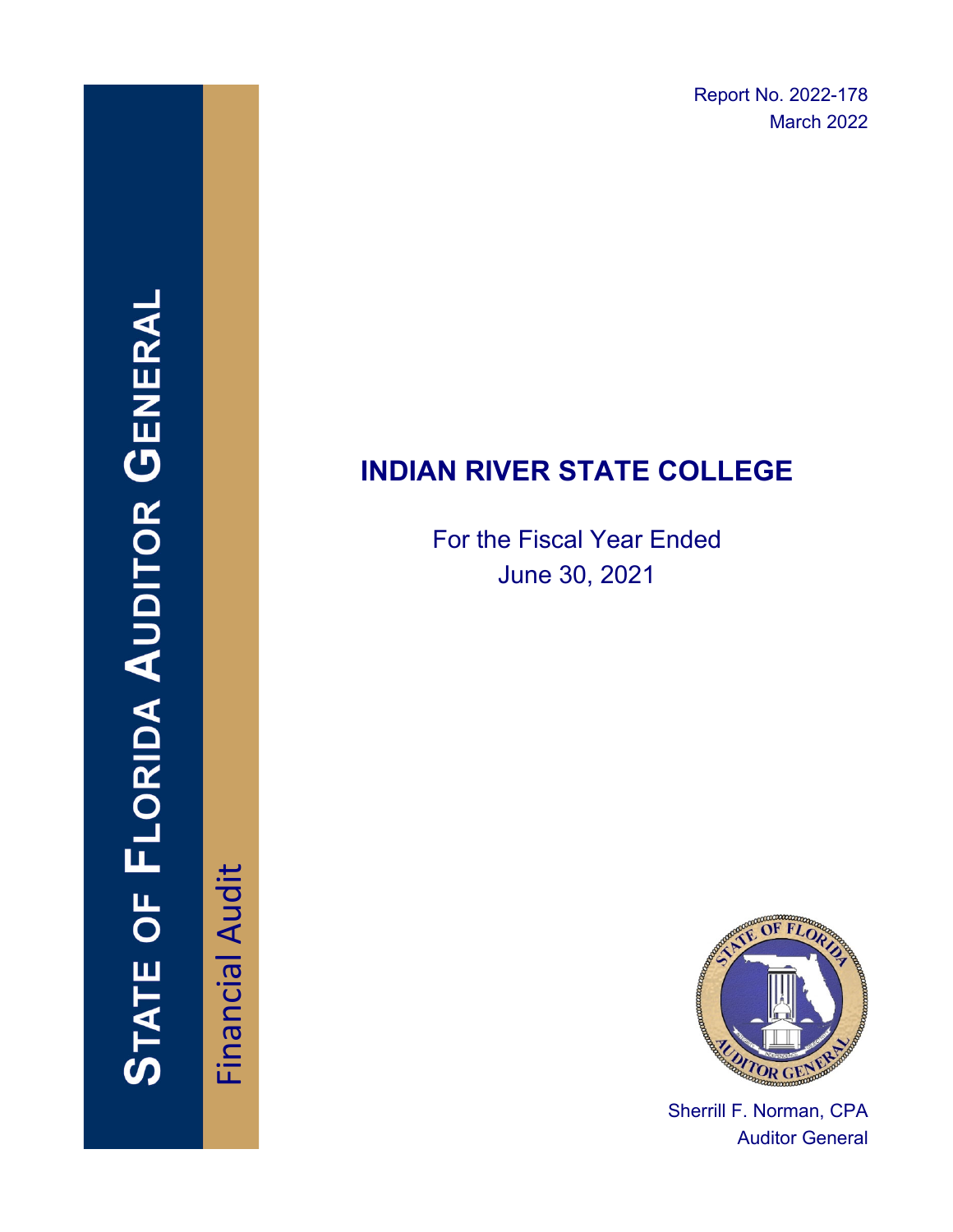#### **Board of Trustees and President**

During the 2020-21 fiscal year, Dr. Edwin R. Massey served as President of Indian River State College through August 31, 2020, and Dr. Timothy Moore served as President after that date. The following individuals served as Members of the Board of Trustees:

|                                                                     | County     |
|---------------------------------------------------------------------|------------|
| Sandra J. Krischke, Chair from 10-27-20, St. Lucie                  |            |
| Vice Chair through 10-26-20                                         |            |
| Anthony D. George Jr., Vice Chair from                              | Martin     |
| 10-27-20                                                            |            |
| Jose L. Conrado, Chair through 10-26-20 Indian River                |            |
| Susan R. Caron                                                      | St. Lucie  |
| Vicki H. Davis                                                      | Martin     |
| Christa Luna                                                        | Okeechobee |
| J. Brantley Schirard Jr.                                            | St. Lucie  |
| Note: Two Trustee positions were vacant for the entire fiscal year. |            |

The Auditor General conducts audits of governmental entities to provide the Legislature, Florida's citizens, public entity management, and other stakeholders unbiased, timely, and relevant information for use in promoting government accountability and stewardship and improving government operations.

The team leader was Mark D. Kenny, CPA, and the audit was supervised by Clare Waters, CPA.

Please address inquiries regarding this report to Jaime N. Hoelscher, CPA, Audit Manager, by e-mail at jaimehoelscher@aud.state.fl.us or by telephone at (850) 412-2868.

This report and other reports prepared by the Auditor General are available at:

[FLAuditor.gov](http://flauditor.gov/) 

Printed copies of our reports may be requested by contacting us at:

**State of Florida Auditor General** 

**Claude Pepper Building, Suite G74 · 111 West Madison Street · Tallahassee, FL 32399-1450 · (850) 412-2722**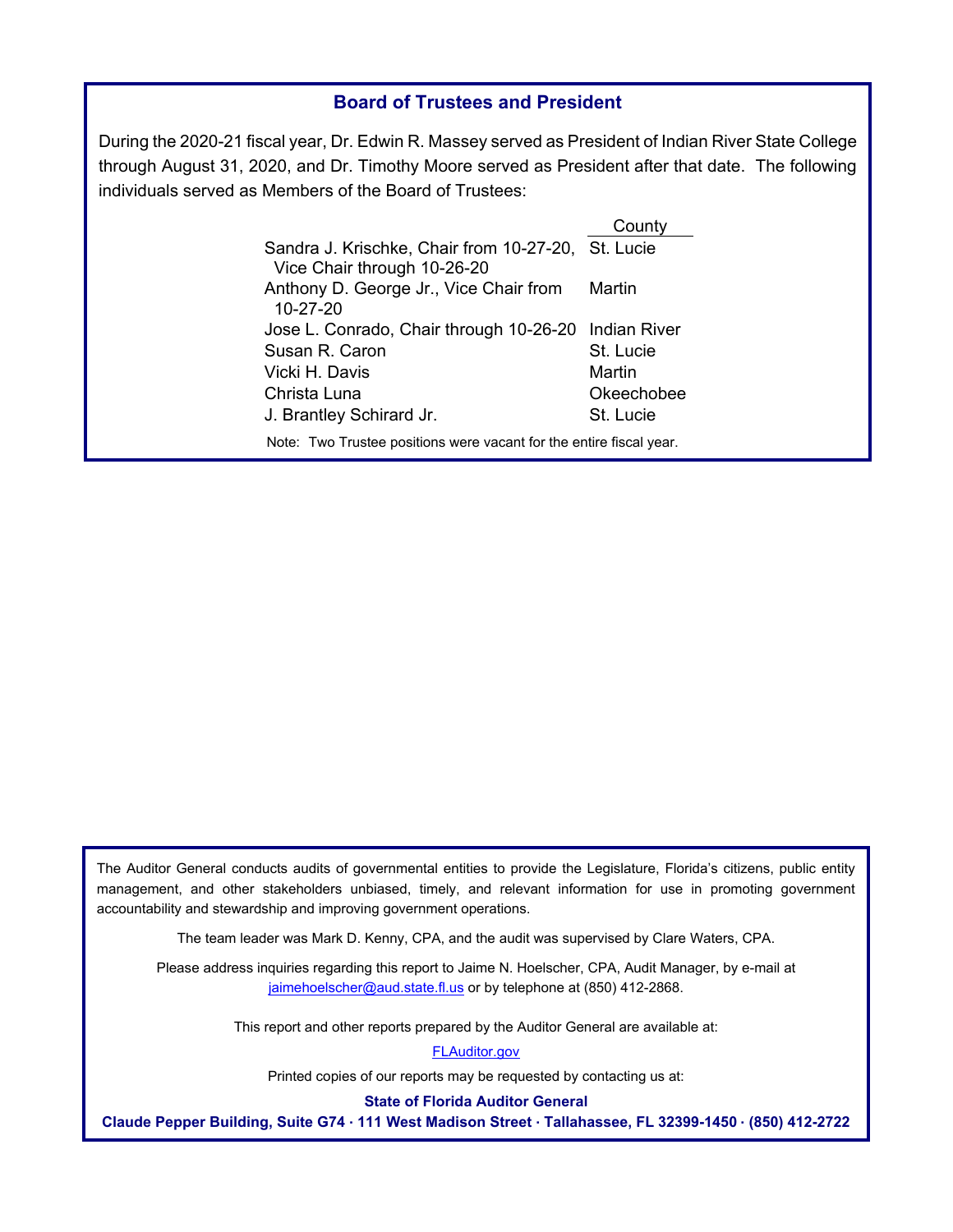# **INDIAN RIVER STATE COLLEGE TABLE OF CONTENTS**

|                                                                                                                                                                         | Page<br>No. |
|-------------------------------------------------------------------------------------------------------------------------------------------------------------------------|-------------|
|                                                                                                                                                                         |             |
|                                                                                                                                                                         |             |
|                                                                                                                                                                         |             |
|                                                                                                                                                                         |             |
|                                                                                                                                                                         |             |
| <b>BASIC FINANCIAL STATEMENTS</b>                                                                                                                                       |             |
|                                                                                                                                                                         |             |
|                                                                                                                                                                         |             |
|                                                                                                                                                                         |             |
|                                                                                                                                                                         |             |
| OTHER REQUIRED SUPPLEMENTARY INFORMATION                                                                                                                                |             |
| Schedule of Changes in the College's Total Other Postemployment Benefits Liability                                                                                      |             |
| Schedule of the College's Proportionate Share of the Net Pension Liability - Florida                                                                                    |             |
| Schedule of College Contributions - Florida Retirement System Pension Plan  46                                                                                          |             |
| Schedule of the College's Proportionate Share of the Net Pension Liability - Health                                                                                     |             |
| Schedule of College Contributions - Health Insurance Subsidy Pension Plan 48                                                                                            |             |
|                                                                                                                                                                         |             |
| INDEPENDENT AUDITOR'S REPORT ON INTERNAL CONTROL OVER<br>FINANCIAL REPORTING AND ON COMPLIANCE AND OTHER MATTERS<br>BASED ON AN AUDIT OF FINANCIAL STATEMENTS PERFORMED |             |
|                                                                                                                                                                         |             |
|                                                                                                                                                                         |             |
|                                                                                                                                                                         |             |
|                                                                                                                                                                         |             |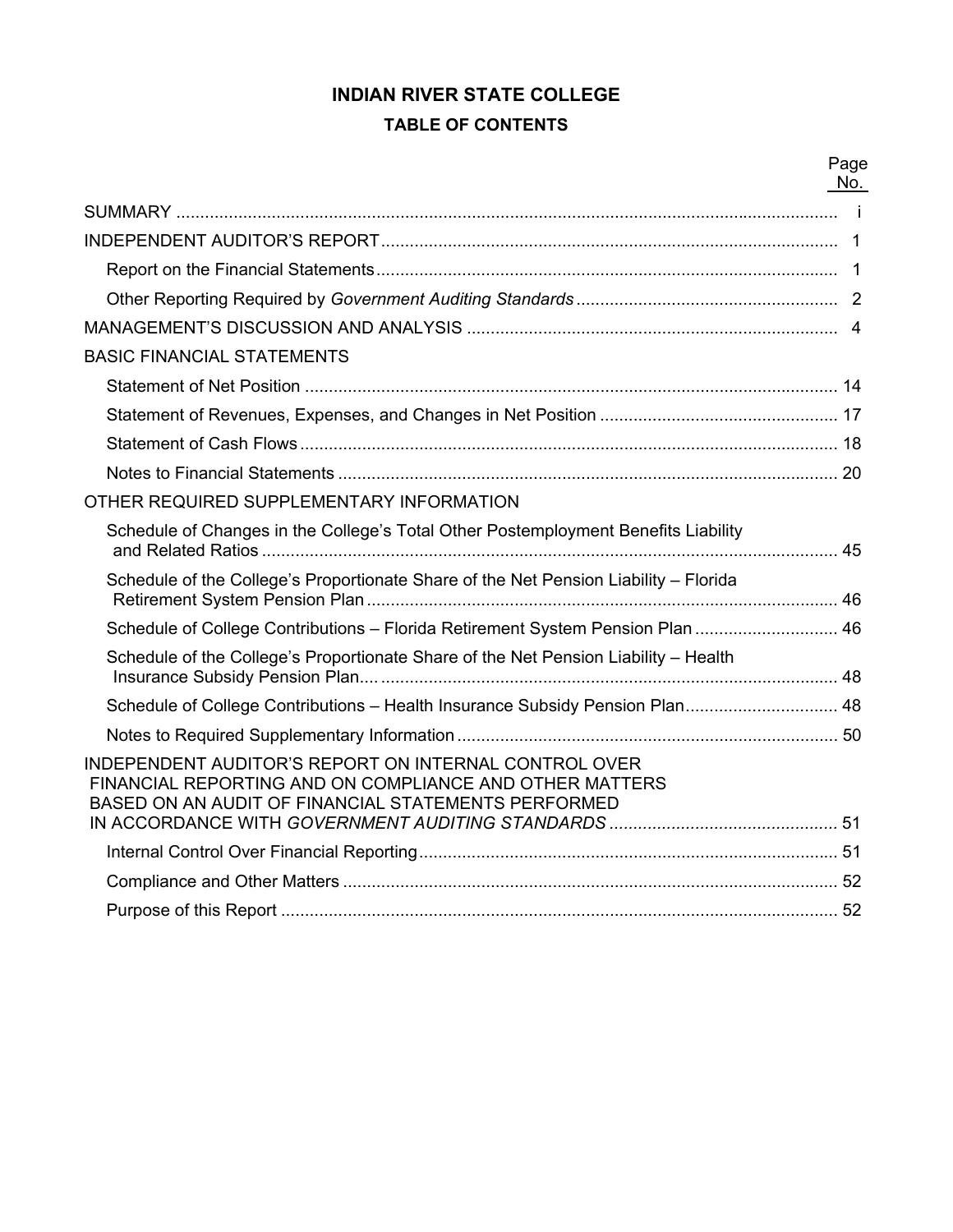## SUMMARY OF REPORT ON FINANCIAL STATEMENTS

<span id="page-3-0"></span>Our audit disclosed that the basic financial statements of Indian River State College (a component unit of the State of Florida) were presented fairly, in all material respects, in accordance with prescribed financial reporting standards.

SUMMARY OF REPORT ON INTERNAL CONTROL AND COMPLIANCE

Our audit did not identify any deficiencies in internal control over financial reporting that we consider to be material weaknesses.

The results of our tests disclosed no instances of noncompliance or other matters that are required to be reported under *Government Auditing Standards*, issued by the Comptroller General of the United States.

#### AUDIT OBJECTIVES AND SCOPE

Our audit objectives were to determine whether Indian River State College and its officers with administrative and stewardship responsibilities for College operations had:

- Presented the College's basic financial statements in accordance with generally accepted accounting principles;
- Established and implemented internal control over financial reporting and compliance with requirements that could have a direct and material effect on the financial statements; and
- Complied with the various provisions of laws, rules, regulations, contracts, and grant agreements that are material to the financial statements.

The scope of this audit included an examination of the College's basic financial statements as of and for the fiscal year ended June 30, 2021. We obtained an understanding of the College's environment, including its internal control, and assessed the risk of material misstatement necessary to plan the audit of the basic financial statements. We also examined various transactions to determine whether they were executed, in both manner and substance, in accordance with governing provisions of laws, rules, regulations, contracts, and grant agreements.

An examination of Federal awards administered by the College is included within the scope of our Statewide audit of Federal awards administered by the State of Florida.

# AUDIT METHODOLOGY

We conducted our audit in accordance with auditing standards generally accepted in the United States of America and applicable standards contained in *Government Auditing Standards*, issued by the Comptroller General of the United States.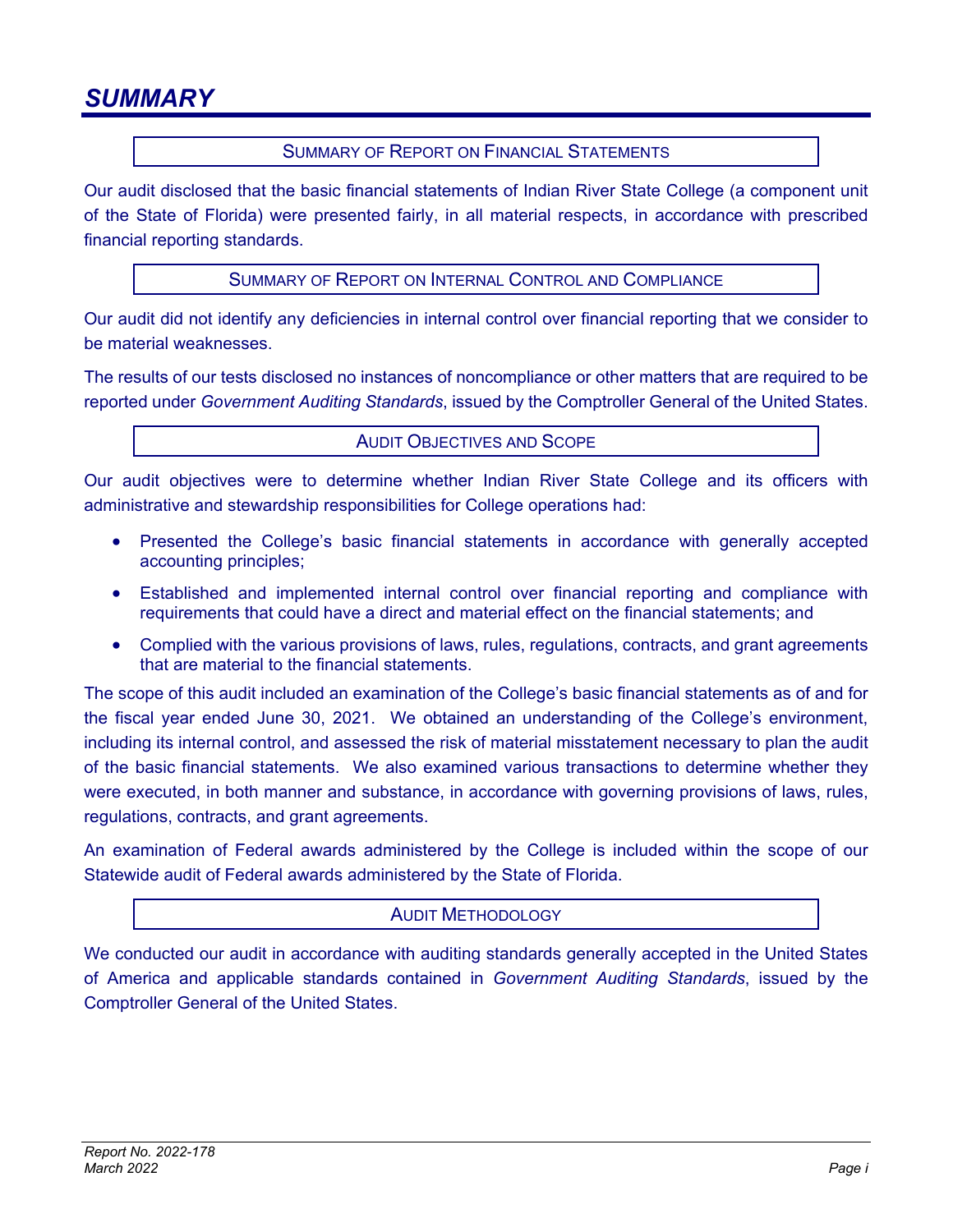<span id="page-4-0"></span>

Sherrill F. Norman, CPA Auditor General

# **AUDITOR GENERAL STATE OF FLORIDA**

Claude Denson Pepper Building, Suite G74 111 West Madison Street Tallahassee, Florida 32399-1450



Phone: (850) 412-2722 Fax: (850) 488-6975

The President of the Senate, the Speaker of the House of Representatives, and the Legislative Auditing Committee

# **INDEPENDENT AUDITOR'S REPORT**

# **Report on the Financial Statements**

We have audited the accompanying financial statements of Indian River State College, a component unit of the State of Florida, and its discretely presented component unit as of and for the fiscal year ended June 30, 2021, and the related notes to the financial statements, which collectively comprise the College's basic financial statements as listed in the table of contents.

# *Management's Responsibility for the Financial Statements*

Management is responsible for the preparation and fair presentation of these financial statements in accordance with accounting principles generally accepted in the United States of America; this includes the design, implementation, and maintenance of internal control relevant to the preparation and fair presentation of financial statements that are free from material misstatement, whether due to fraud or error.

# *Auditor's Responsibility*

Our responsibility is to express opinions on these financial statements based on our audit. We did not audit the financial statements of the discretely presented component unit, which represent 100 percent of the transactions and account balances of the discretely presented component unit columns. Those statements were audited by other auditors whose report has been furnished to us, and our opinion, insofar as it relates to the amounts included for the discretely presented component unit, is based solely on the report of the other auditors. We conducted our audit in accordance with auditing standards generally accepted in the United States of America and the standards applicable to financial audits contained in *Government Auditing Standards*, issued by the Comptroller General of the United States. Those standards require that we plan and perform the audit to obtain reasonable assurance about whether the financial statements are free from material misstatement.

An audit involves performing procedures to obtain audit evidence about the amounts and disclosures in the financial statements. The procedures selected depend on the auditor's judgment, including the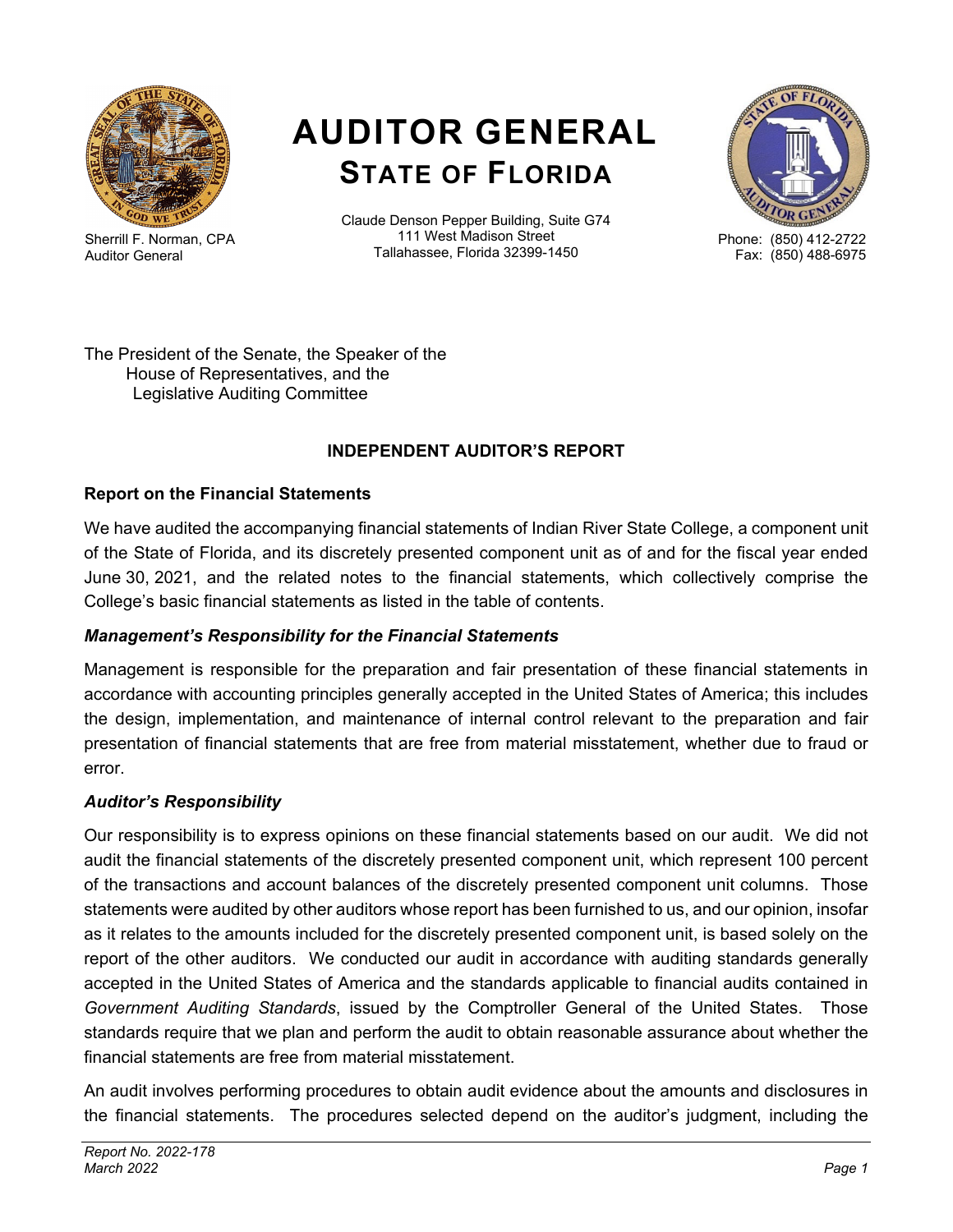<span id="page-5-0"></span>assessment of the risks of material misstatement of the financial statements, whether due to fraud or error. In making those risk assessments, the auditor considers internal control relevant to the entity's preparation and fair presentation of the financial statements in order to design audit procedures that are appropriate in the circumstances, but not for the purpose of expressing an opinion on the effectiveness of the entity's internal control. Accordingly, we express no such opinion. An audit also includes evaluating the appropriateness of accounting policies used and the reasonableness of significant accounting estimates made by management, as well as evaluating the overall presentation of the financial statements.

We believe that the audit evidence we have obtained is sufficient and appropriate to provide a basis for our audit opinions.

# *Opinions*

In our opinion, based on our audit and the report of other auditors, the financial statements referred to above present fairly, in all material respects, the respective financial position of Indian River State College and of its discretely presented component unit as of June 30, 2021, and the respective changes in financial position and, where applicable, cash flows thereof for the fiscal year then ended in accordance with accounting principles generally accepted in the United States of America.

# *Other Matter*

# *Required Supplementary Information*

Accounting principles generally accepted in the United States of America require that **MANAGEMENT'S DISCUSSION AND ANALYSIS**, the **Schedule of Changes in the College's Total Other Postemployment Benefits Liability and Related Ratios**, **Schedule of the College's Proportionate Share of the Net Pension Liability – Florida Retirement System Pension Plan**, **Schedule of College Contributions – Florida Retirement System Pension Plan**, **Schedule of the College's Proportionate Share of the Net Pension Liability – Health Insurance Subsidy Pension Plan**, **Schedule of College Contributions – Health Insurance Subsidy Pension Plan**, and **Notes to Required Supplementary Information**, as listed in the table of contents, be presented to supplement the basic financial statements. Such information, although not a part of the basic financial statements, is required by the Governmental Accounting Standards Board who considers it to be an essential part of financial reporting for placing the basic financial statements in an appropriate operational, economic, or historical context. We have applied certain limited procedures to the required supplementary information in accordance with auditing standards generally accepted in the United States of America, which consisted of inquiries of management about the methods of preparing the information and comparing the information for consistency with management's responses to our inquiries, the basic financial statements, and other knowledge we obtained during our audit of the basic financial statements. We do not express an opinion or provide any assurance on the information because the limited procedures do not provide us with sufficient evidence to express an opinion or provide any assurance.

# **Other Reporting Required by** *Government Auditing Standards*

In accordance with *Government Auditing Standards*, we have also issued our report dated March 28, 2022, on our consideration of the Indian River State College's internal control over financial reporting and on our tests of its compliance with certain provisions of laws, rules, regulations, contracts,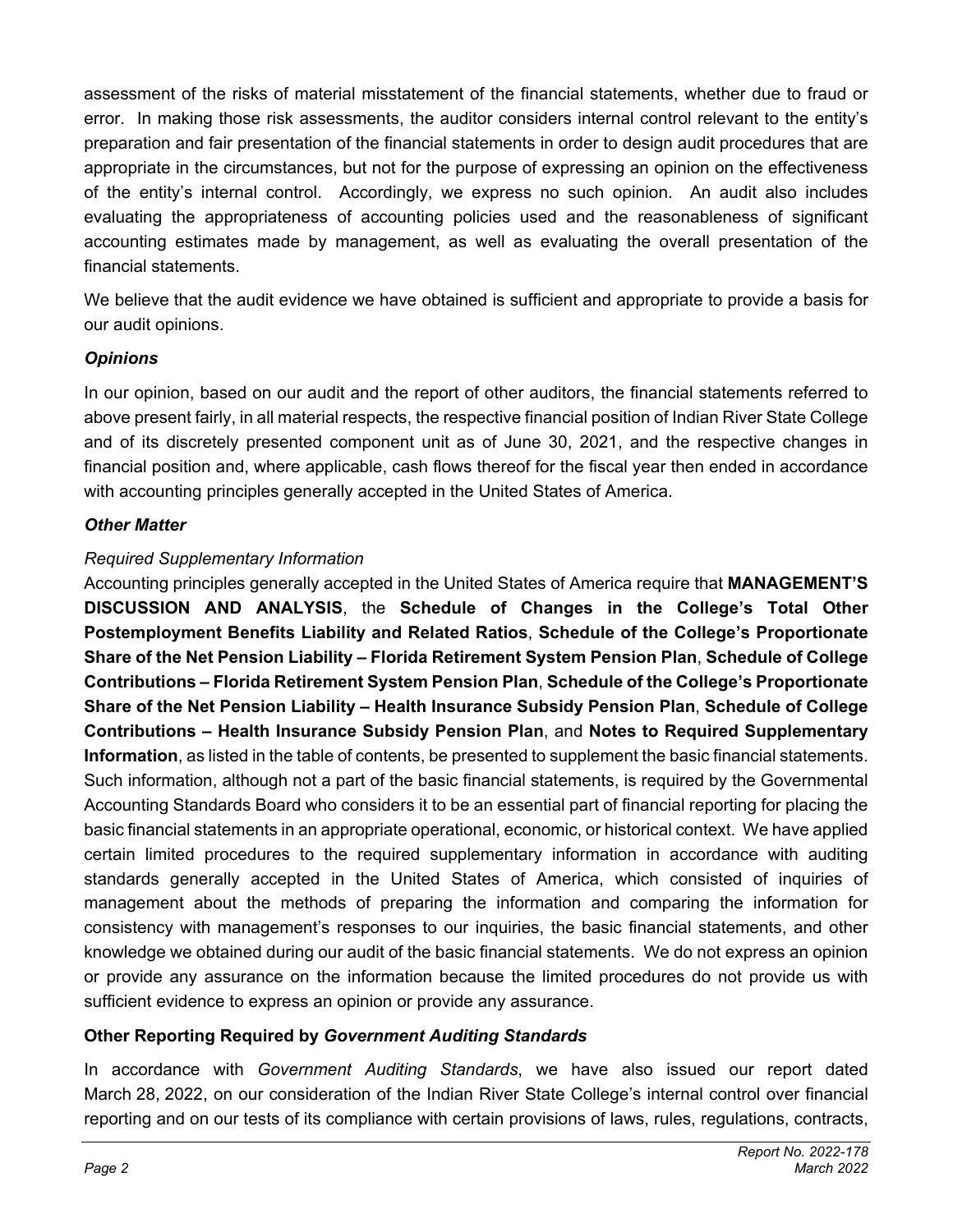and grant agreements and other matters included under the heading **INDEPENDENT AUDITOR'S REPORT ON INTERNAL CONTROL OVER FINANCIAL REPORTING AND ON COMPLIANCE AND OTHER MATTERS BASED ON AN AUDIT OF FINANCIAL STATEMENTS PERFORMED IN ACCORDANCE WITH** *GOVERNMENT AUDITING STANDARDS*. The purpose of that report is solely to describe the scope of our testing of internal control over financial reporting and compliance and the results of that testing, and not to provide an opinion on the effectiveness of the internal control over financial reporting or on compliance. That report is an integral part of an audit performed in accordance with *Government Auditing Standards* in considering the Indian River State College's internal control over financial reporting and compliance.

Respectfully submitted,

Sherrill F. Norman, CPA Tallahassee, Florida March 28, 2022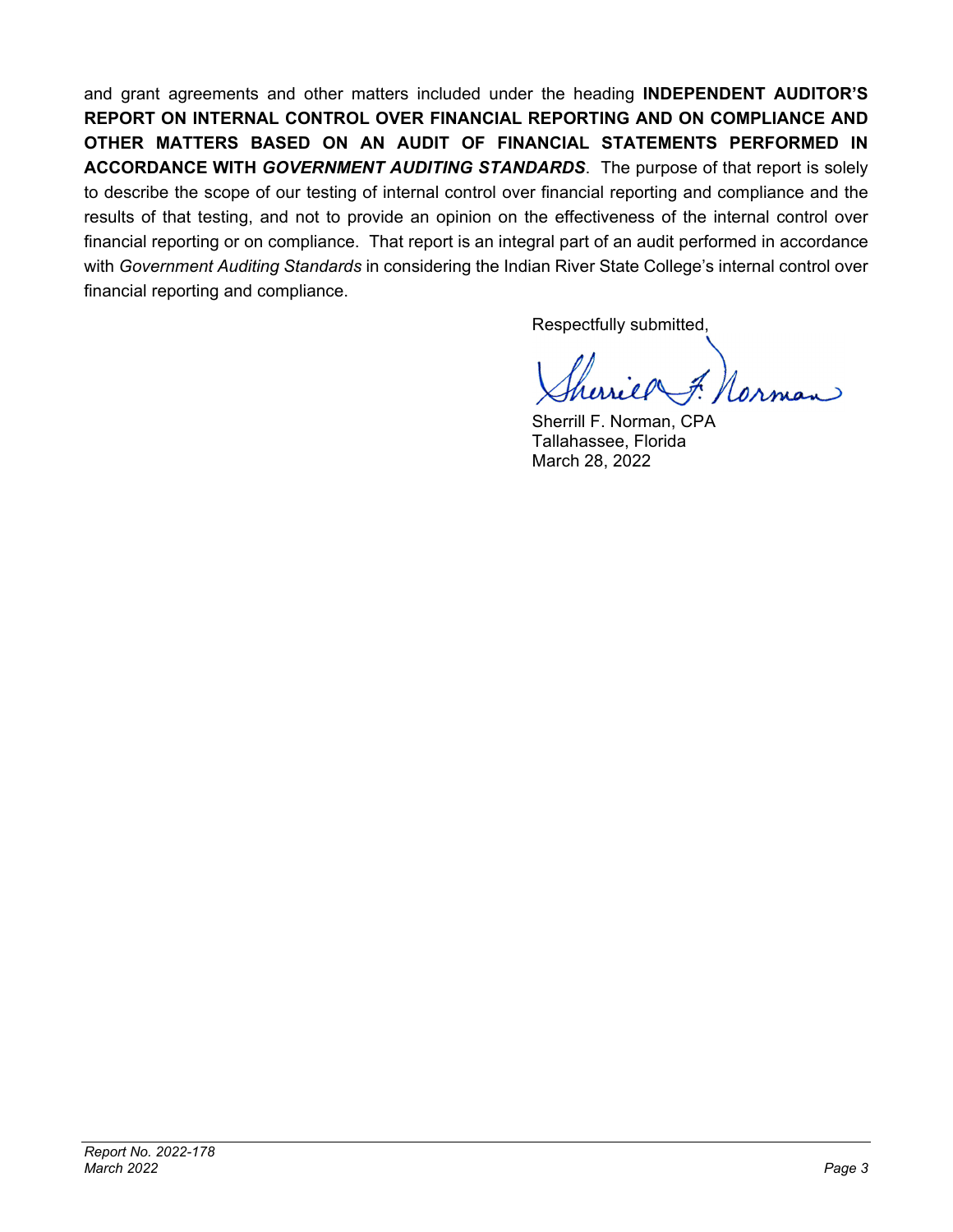# <span id="page-7-0"></span>*MANAGEMENT'S DISCUSSION AND ANALYSIS*

Management's discussion and analysis (MD&A) provides an overview of the financial position and activities of the College for the fiscal year ended June 30, 2021, and should be read in conjunction with the financial statements and notes thereto. The MD&A, and financial statements and notes thereto, are the responsibility of College management. The MD&A contains financial activity of the College for the fiscal years ended June 30, 2021, and June 30, 2020.

# FINANCIAL HIGHLIGHTS

The College's assets and deferred outflows of resources totaled \$308.4 million at June 30, 2021. This balance reflects a \$28.4 million, or 10.1 percent, increase as compared to the 2019-20 fiscal year. In addition to the assets and deferred outflows of resources increase, liabilities and deferred inflows of resources increased by \$14.9 million, or 17.9 percent, totaling \$98.4 million at June 30, 2021. As a result, the College's net position increased by \$13.5 million, resulting in a year-end balance of \$210 million.

The College's operating revenues totaled \$22.2 million for the 2020-21 fiscal year, representing a 4.7 percent decrease compared to the 2019-20 fiscal year. Operating expenses totaled \$146.4 million for the 2020-21 fiscal year, representing a 0.8 percent decrease when compared to the prior fiscal year.

Net position represents the residual interest in the College's assets and deferred outflows of resources after deducting liabilities and deferred inflows of resources. The College's comparative total net position by category for the fiscal years ended June 30, 2021, and June 30, 2020, is shown in the following graph:



# **Net Position (In Thousands)**

The following chart provides a graphical presentation of College revenues by category for the 2020-21 fiscal year: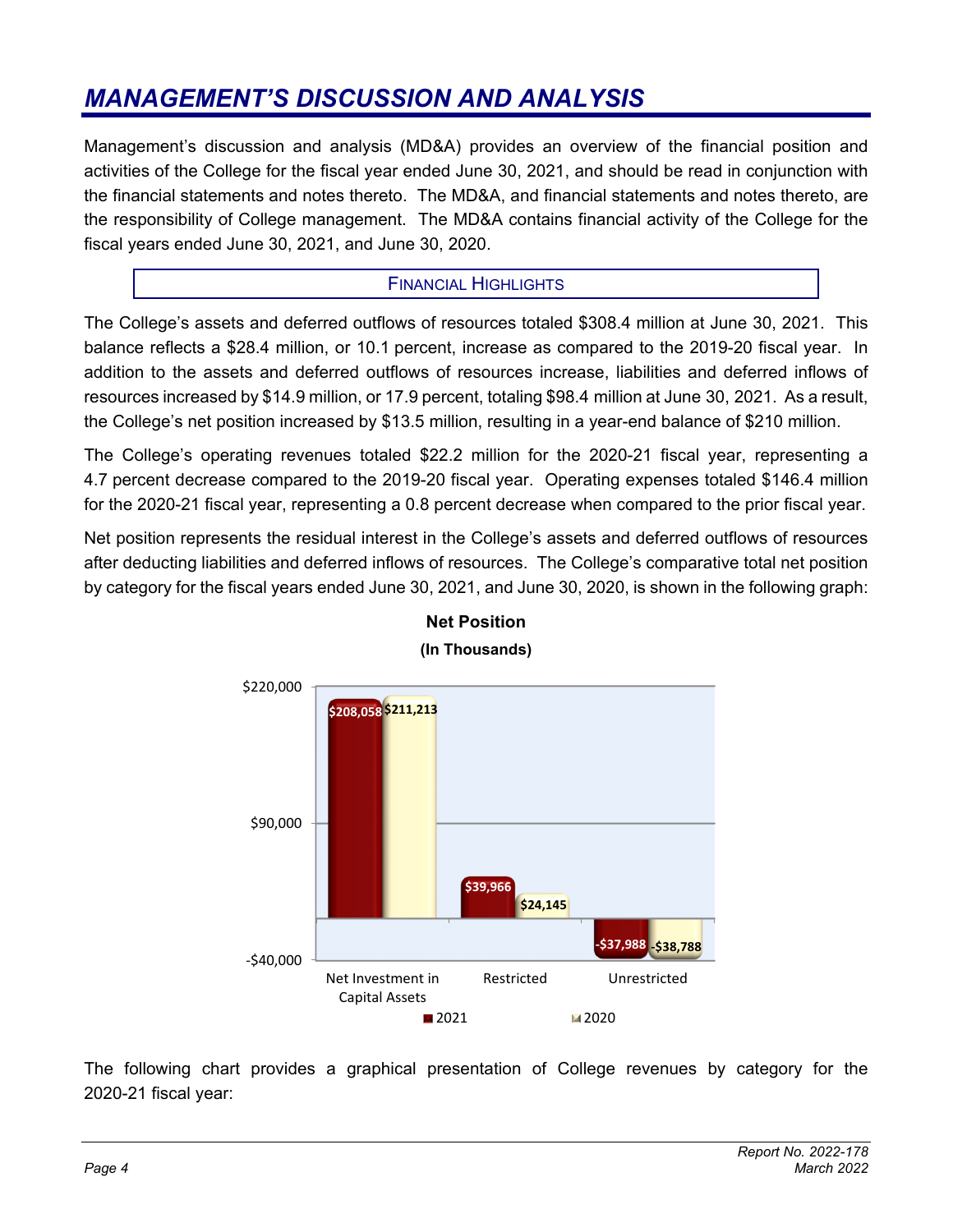

# OVERVIEW OF FINANCIAL STATEMENTS

Pursuant to the Governmental Accounting Standards Board (GASB) Statement No. 35, the College's financial report consists of three basic financial statements: the statement of net position; the statement of revenues, expenses, and changes in net position; and the statement of cash flows. The financial statements, and notes thereto, encompass the College and its component unit, Indian River State College Foundation, Inc. (Foundation). Based on the application of the criteria for determining component units, the Foundation is included within the College reporting entity as a discretely presented component unit.

Information regarding the component unit is presented in the notes to financial statements. This MD&A focuses on the College, excluding the discretely presented component unit.

# **The Statement of Net Position**

The statement of net position reflects the assets, deferred outflows of resources, liabilities, and deferred inflows of resources of the College, using the accrual basis of accounting, and presents the financial position of the College at a specified time. Assets, plus deferred outflows of resources, less liabilities, less deferred inflows of resources, equals net position, which is one indicator of the College's current financial condition. The changes in net position that occur over time indicate improvement or deterioration in the College's financial condition.

The following summarizes the College's assets, deferred outflows of resources, liabilities, deferred inflows of resources, and net position at June 30: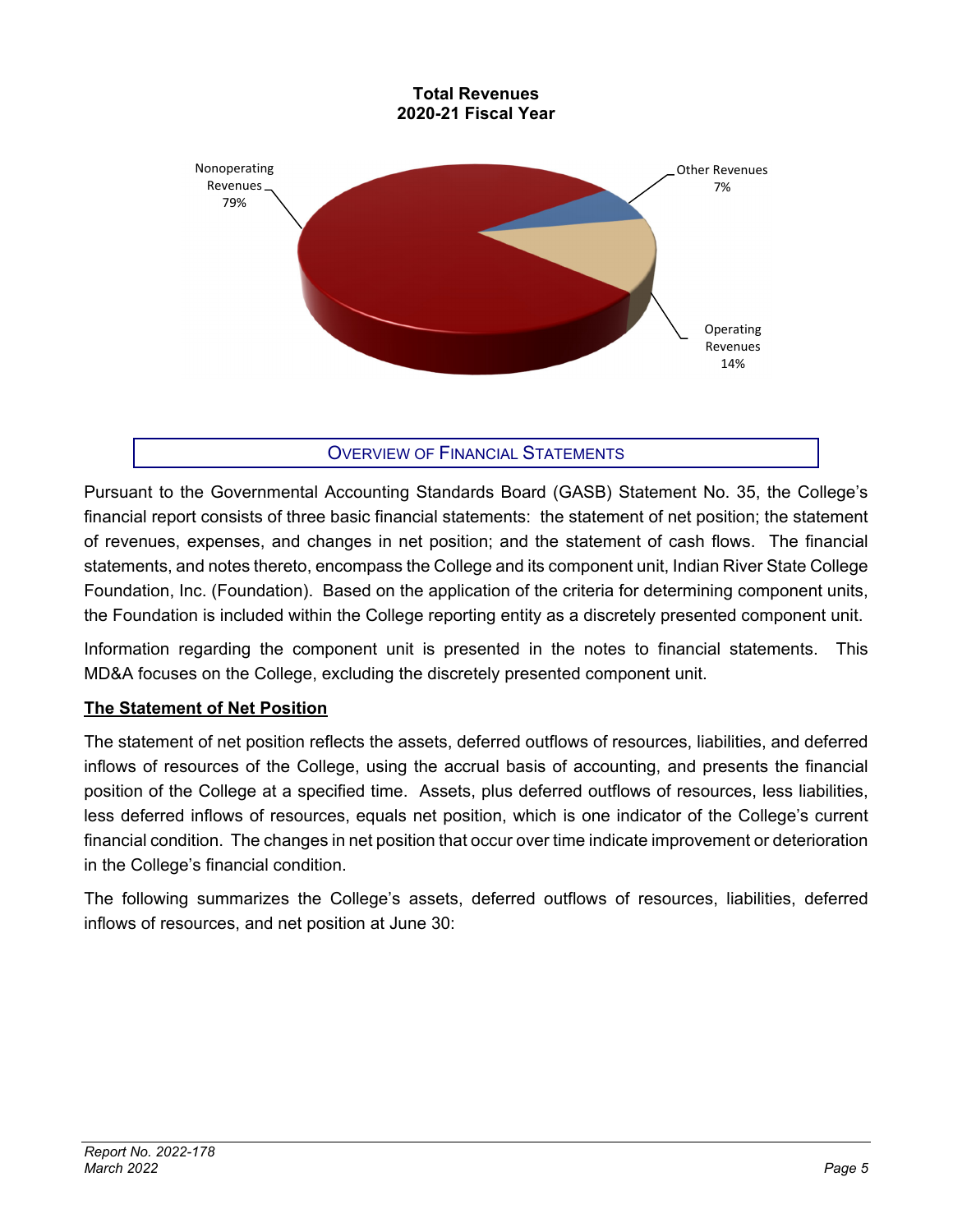# **Condensed Statement of Net Position at June 30**

**(In Thousands)** 

|                                       | 2021         | 2020      |
|---------------------------------------|--------------|-----------|
| <b>Assets</b>                         |              |           |
| <b>Current Assets</b>                 | 45,534<br>\$ | \$27,196  |
| Capital Assets, Net                   | 216,051      | 211,915   |
| <b>Other Noncurrent Assets</b>        | 25,723       | 21,369    |
| <b>Total Assets</b>                   | 287,308      | 260,480   |
| <b>Deferred Outflows of Resources</b> | 21,133       | 19,558    |
| Liabilities                           |              |           |
| <b>Current Liabilities</b>            | 8,737        | 7,389     |
| <b>Noncurrent Liabilities</b>         | 84,914       | 69,880    |
| <b>Total Liabilities</b>              | 93,651       | 77,269    |
| <b>Deferred Inflows of Resources</b>  | 4,754        | 6,199     |
| <b>Net Position</b>                   |              |           |
| Net Investment in Capital Assets      | 208,058      | 211,213   |
| Restricted                            | 39,966       | 24,145    |
| Unrestricted                          | (37, 988)    | (38, 788) |
| <b>Total Net Position</b>             | \$210,036    | \$196,570 |

Total assets increased \$26.8 million primarily from an increase in nondepreciable capital assets and an increase in due from other agencies from Federal grants and due from component unit. Total liabilities increased \$16.4 million primarily in capital leases payable and net pension liability. The increase in assets and liabilities, resulted in a total net position increase of \$13.5 million, or 6.9 percent. Further information related to pension expenses, liabilities, deferred inflows and outflows, and other relevant actuarial data are found in the notes and supplementary information of this report.

#### **The Statement of Revenues, Expenses, and Changes in Net Position**

The statement of revenues, expenses, and changes in net position presents the College's revenue and expense activity, categorized as operating and nonoperating. Revenues and expenses are recognized when earned or incurred, regardless of when cash is received or paid.

The following summarizes the College's activity for the 2020-21 and 2019-20 fiscal years: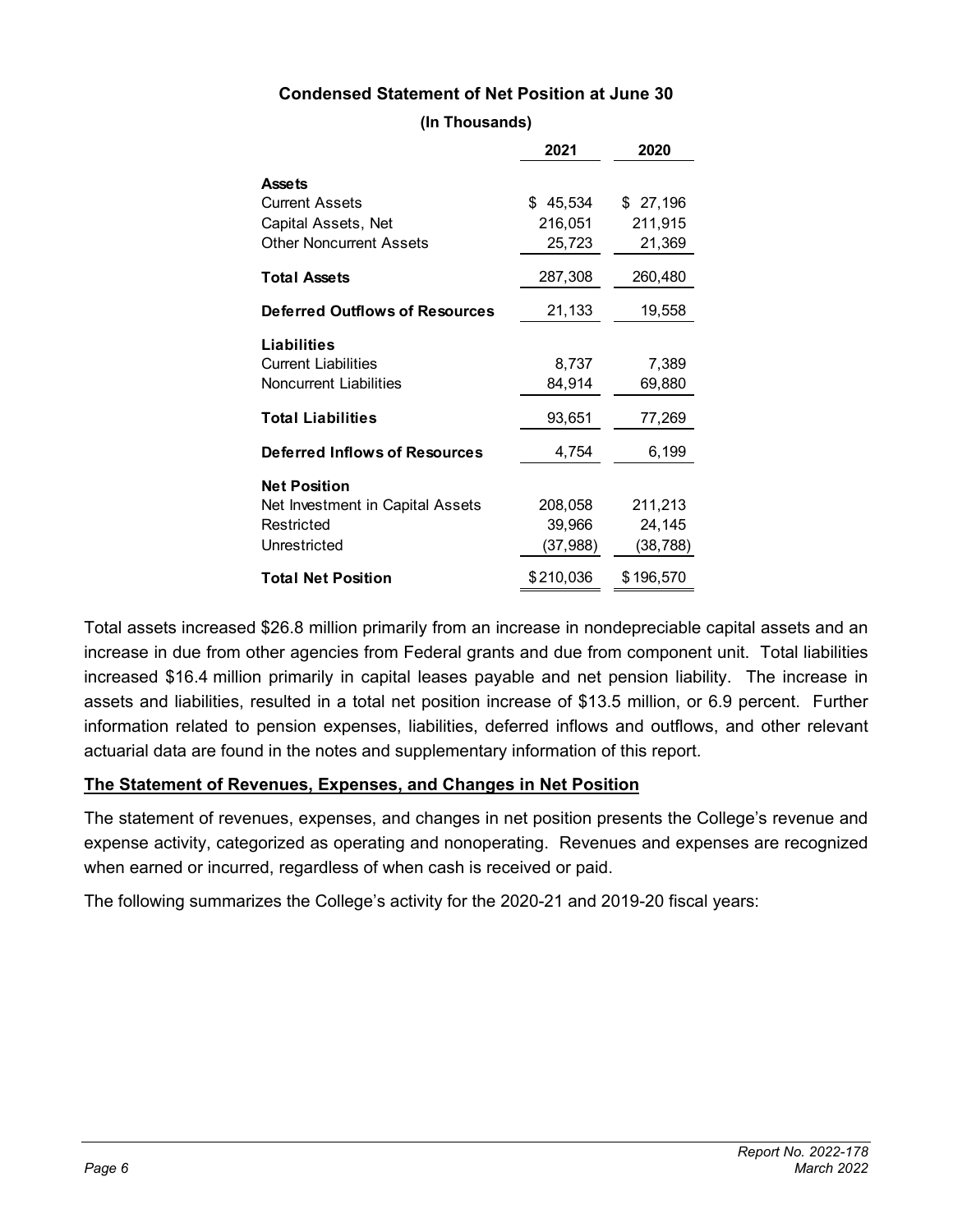## **Condensed Statement of Revenues, Expenses, and Changes in Net Position For the Fiscal Years**

| (In Thousands) |  |
|----------------|--|
|                |  |

|                                                              | 2020-21                 | 2019-20                 |  |  |
|--------------------------------------------------------------|-------------------------|-------------------------|--|--|
| <b>Operating Revenues</b><br>Less, Operating Expenses        | \$<br>22,226<br>146,438 | 23.311<br>\$<br>147,673 |  |  |
| <b>Operating Loss</b><br>Net Nonoperating Revenues           | (124, 212)<br>126,151   | (124,362)<br>105,853    |  |  |
| Income (Loss) Before Other Revenues<br><b>Other Revenues</b> | 1,939<br>11,527         | (18, 509)<br>8,069      |  |  |
| Net Increase (Decrease) In Net Position                      | 13,466                  | (10,440)                |  |  |
| Net Position, Beginning of Year                              | 196,570                 | 207,010                 |  |  |
| <b>Net Position, End of Year</b>                             | 210.036<br>\$           | 196,570<br>S            |  |  |

#### **Operating Revenues**

GASB Statement No. 35 categorizes revenues as either operating or nonoperating. Operating revenues generally result from exchange transactions where each of the parties to the transaction either gives or receives something of equal or similar value.

The following summarizes the operating revenues by source that were used to fund operating activities for the 2020-21 and 2019-20 fiscal years:

# **Operating Revenues For the Fiscal Years**

#### **(In Thousands)**

|                                               |   | 2020-21 | 2019-20 |        |  |
|-----------------------------------------------|---|---------|---------|--------|--|
| Student Tuition and Fees, Net                 | S | 16.569  | \$      | 16.948 |  |
| Grants and Contracts                          |   | 1.068   |         | 763    |  |
| Sales and Services of Educational Departments |   | 172     |         | 182    |  |
| <b>Auxiliary Enterprises, Net</b>             |   | 3,573   |         | 4,861  |  |
| Other                                         |   | 844     |         | 557    |  |
| <b>Total Operating Revenues</b>               |   | 22.226  | S       | 23,311 |  |

The following chart presents the College's operating revenues for the 2020-21 and 2019-20 fiscal years: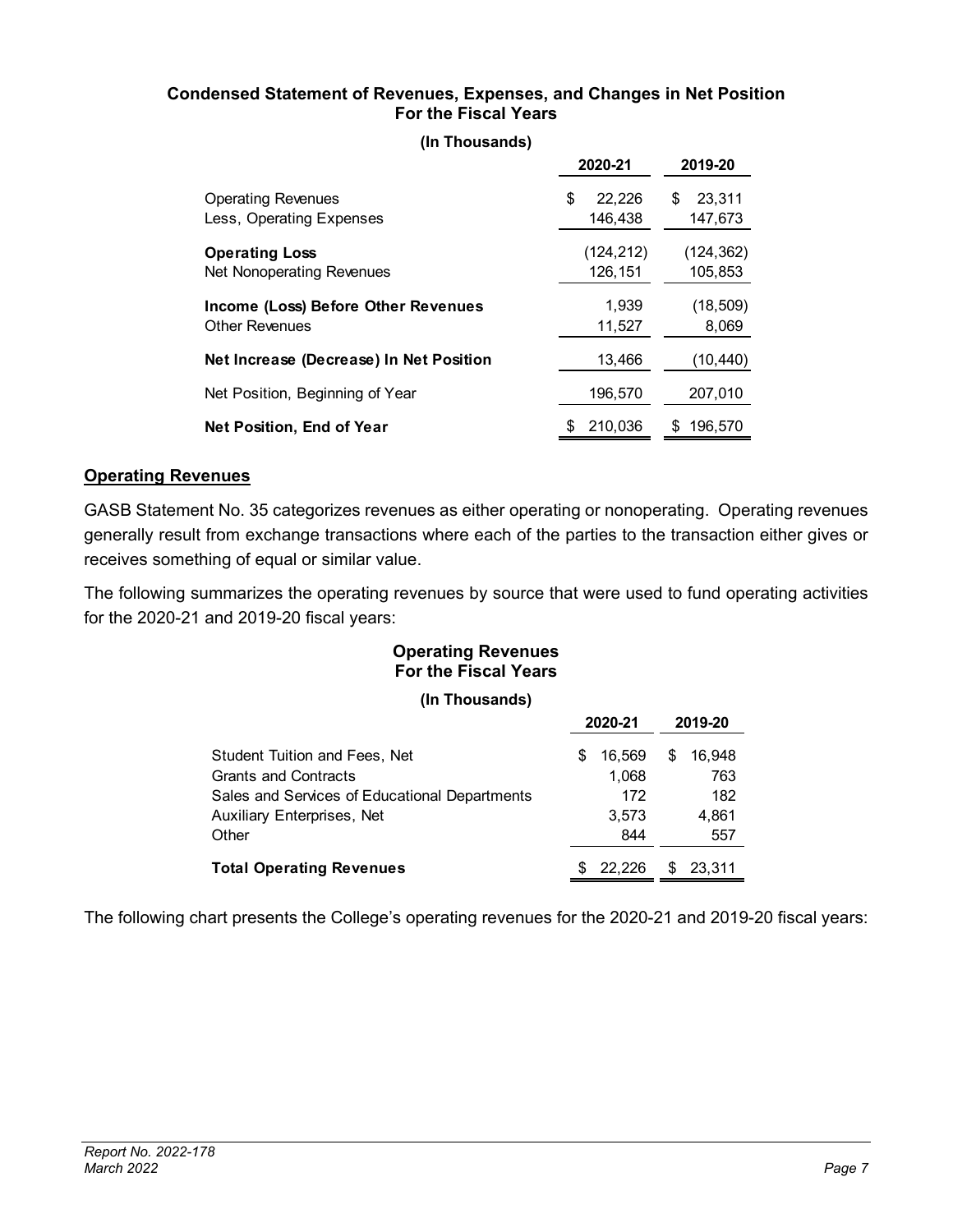

College operating revenue decreased \$1.1 million, or 4.7 percent, primarily in auxiliary enterprises.

# **Operating Expenses**

Expenses are categorized as operating or nonoperating. The majority of the College's expenses are operating expenses as defined by GASB Statement No. 35. GASB gives financial reporting entities the choice of reporting operating expenses in the functional or natural classifications. The College has chosen to report the expenses in their natural classification on the statement of revenues, expenses, and changes in net position and has displayed the functional classification in the notes to financial statements.

The following summarizes operating expenses by natural classification for the 2020-21 and 2019-20 fiscal years:

#### **Operating Expenses For the Fiscal Years (In Thousands)**

| (in Thousangs)                                                                                                                                                                              |         |                                                       |    |                                                       |
|---------------------------------------------------------------------------------------------------------------------------------------------------------------------------------------------|---------|-------------------------------------------------------|----|-------------------------------------------------------|
|                                                                                                                                                                                             | 2020-21 |                                                       |    | 2019-20                                               |
| <b>Personnel Services</b><br>Scholarships and Waivers<br>Utilities and Communications<br><b>Contractual Services</b><br><b>Other Services and Expenses</b><br><b>Materials and Supplies</b> | \$      | 86,628<br>26,547<br>3,941<br>5,661<br>4,155<br>10,344 | \$ | 88,590<br>24,630<br>4,036<br>4,817<br>5,899<br>10,780 |
| Depreciation                                                                                                                                                                                |         | 9,162                                                 |    | 8,921                                                 |
| <b>Total Operating Expenses</b>                                                                                                                                                             |         | \$146,438                                             |    | \$147,673                                             |

The following chart presents the College's operating expenses for the 2020-21 and 2019-20 fiscal years: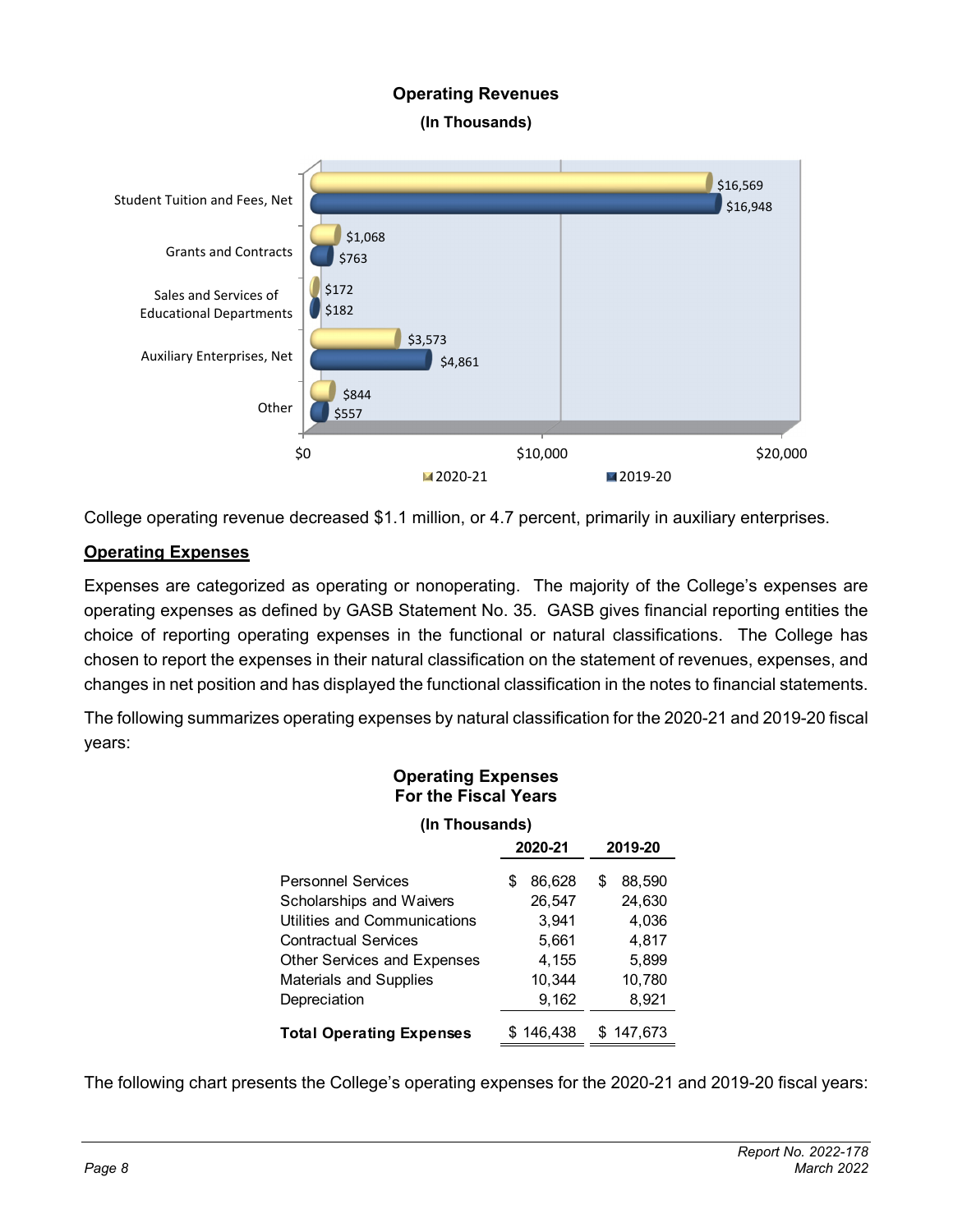# **Operating Expenses**

**(In Thousands)** 



College operating expense changes were the result of the following factors:

- A decrease in personnel services of \$2 million, or 2.2 percent, related to a decrease in full-time and adjunct instructional expense.
- A decrease in other services and expenses of \$1.7 million, or 29.6 percent, related to a decrease in travel, repairs/maintenance, and rentals.
- An increase in scholarships and waivers of \$1.9 million, or 7.8 percent, relates to the Coronavirus Aid, Relief, and Economic Security (CARES) Act, Higher Education Emergency Relief Fund (HEERF) grant.

# **Nonoperating Revenues and Expenses**

Certain revenue sources that the College relies on to provide funding for operations, including State noncapital appropriations, Federal and State student financial aid, certain gifts and grants, and investment income are defined by GASB as nonoperating. Nonoperating expenses include capital financing costs and other costs related to capital assets. The following summarizes the College's nonoperating revenues and expenses for the 2020-21 and 2019-20 fiscal years: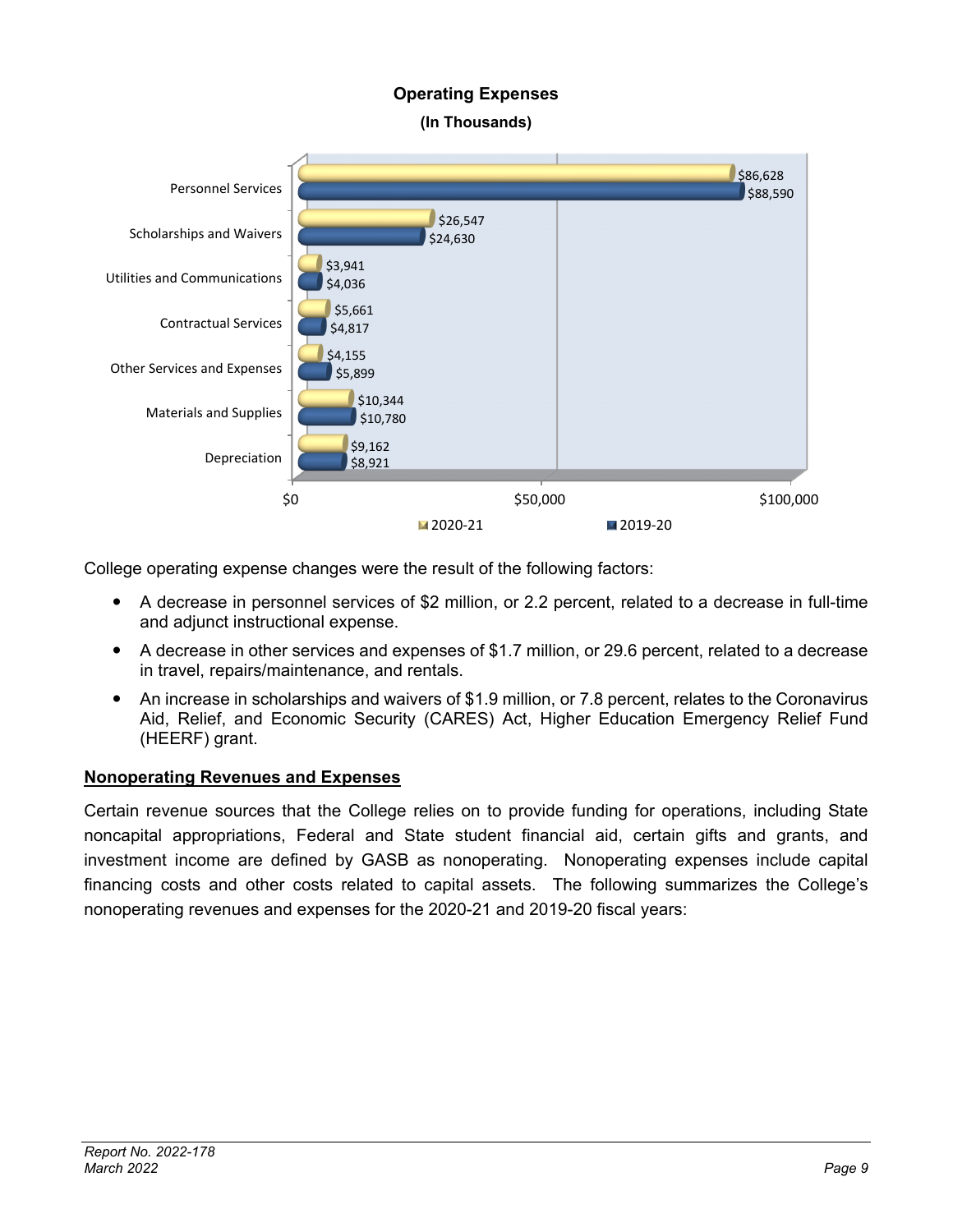## **Nonoperating Revenues (Expenses) For the Fiscal Years**

|                                         | 2020-21       | 2019-20   |  |
|-----------------------------------------|---------------|-----------|--|
| <b>State Noncapital Appropriations</b>  | 52,010<br>\$. | \$51,732  |  |
| Federal and State Student Financial Aid | 34,313        | 35,348    |  |
| Gifts and Grants                        | 38,198        | 17,919    |  |
| Investment Income                       | 180           | 906       |  |
| Gain on Disposal of Capital Asset       | 1,499         |           |  |
| Interest on Capital Asset-Related Debt  | (49)          | (52)      |  |
| <b>Net Nonoperating Revenues</b>        | \$126,151     | \$105,853 |  |

#### **(In Thousands)**

Net nonoperating revenues increased overall by \$20.3 million, or 19.2 percent, as compared to prior fiscal year, primarily due to an increase in gifts and grants, primarily from HEERF grants.

## **Other Revenues**

This category is composed of State capital appropriations and capital grants, contracts, gifts, and fees. The following summarizes the College's other revenues for the 2020-21 and 2019-20 fiscal years:

# **Other Revenues For the Fiscal Years**

**(In Thousands)** 

|                                                                                   | 2020-21       | 2019-20          |  |  |
|-----------------------------------------------------------------------------------|---------------|------------------|--|--|
| <b>State Capital Appropriations</b><br>Capital Grants, Contracts, Gifts, and Fees | 690<br>10.837 | \$5.043<br>3.026 |  |  |
| Total                                                                             | \$11.527      | \$ 8,069         |  |  |

Other revenues increased by \$3.5 million, or 42.9 percent, compared to the prior fiscal year due to an increase in capital grants, contracts, gifts, and fees primarily from funding received from the Foundation to renovate College facilities, offset by a reduction in Public Education Capital Outlay revenues reported in State capital appropriations.

# **The Statement of Cash Flows**

The statement of cash flows provides information about the College's financial results by reporting the major sources and uses of cash and cash equivalents. This statement will assist in evaluating the College's ability to generate net cash flows, its ability to meet its financial obligations as they come due, and its need for external financing. Cash flows from operating activities show the net cash used by the operating activities of the College. Cash flows from capital financing activities include all plant funds and related long-term debt activities. Cash flows from investing activities show the net source and use of cash related to purchasing or selling investments, and earning income on those investments. Cash flows from noncapital financing activities include those activities not covered in other sections.

The following summarizes the College's cash flows for the 2020-21 and 2019-20 fiscal years: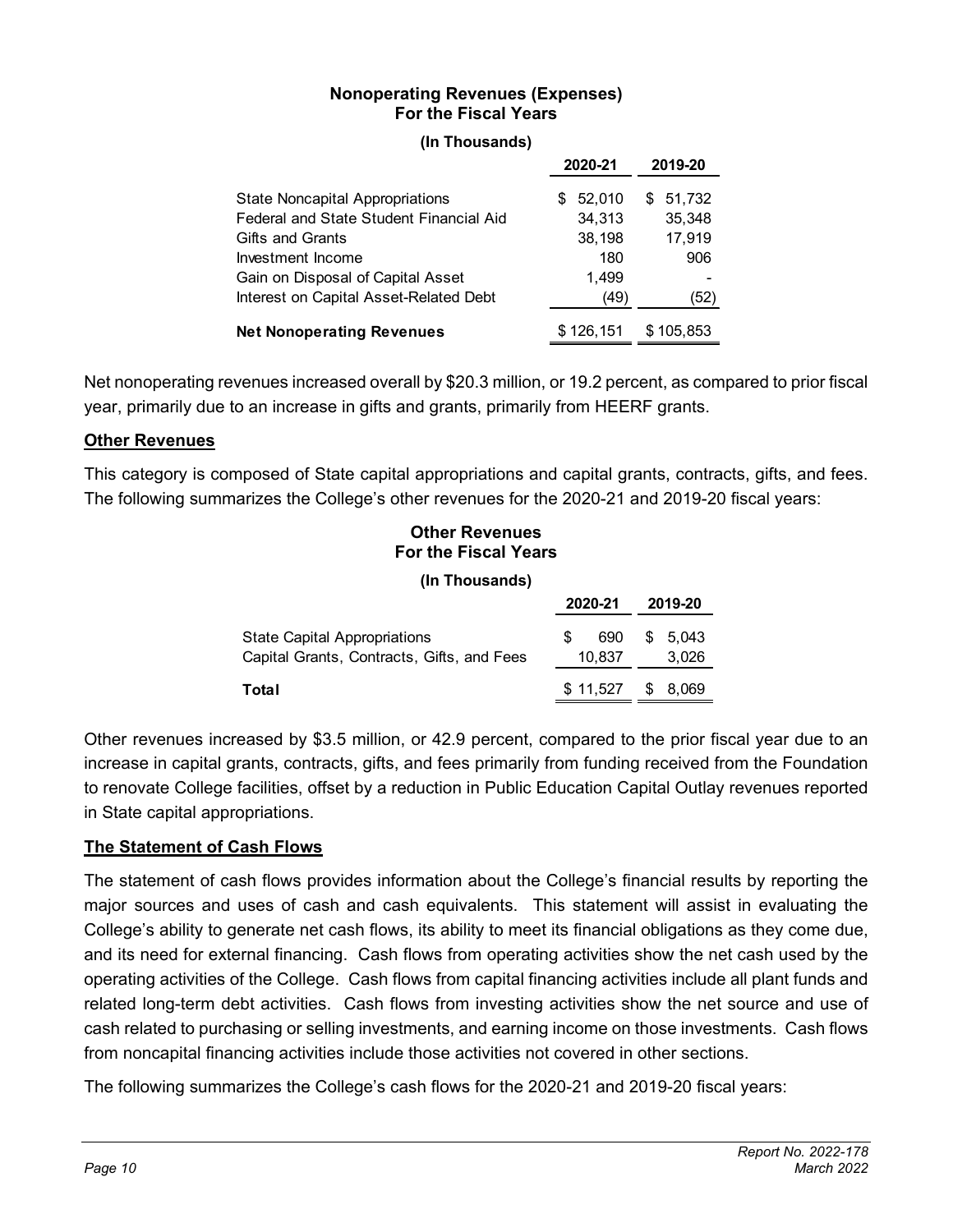## **Condensed Statement of Cash Flows For the Fiscal Years**

**(In Thousands)** 

**2020-21 2019-20**

|                                                      | ZUZU-Z I    | 2019-20      |
|------------------------------------------------------|-------------|--------------|
| Cash Provided (Used) by:                             |             |              |
| <b>Operating Activities</b>                          | \$(115,049) | \$(104, 442) |
| <b>Noncapital Financing Activities</b>               | 123,623     | 105,000      |
| Capital and Related Financing Activities             | 2.433       | (651)        |
| <b>Investing Activities</b>                          | 52          | 83           |
| Net Increase (Decrease) in Cash and Cash Equivalents | 11,059      | (10)         |
| Cash and Cash Equivalents, Beginning of Year         | 9,578       | 9,588        |
| Cash and Cash Equivalents, End of Year               | 20.637      | 9.578        |

Major sources of funds came from State noncapital appropriations (\$52 million), gifts and grants received for other than capital and endowment purposes (\$37.5 million), Federal and State student financial aid (\$34.1 million), and net student tuition and fees (\$17.1 million). Major uses of funds were for payments to employee salaries and benefits (\$86.3 million), payments for student scholarships (\$26.5 million), and payments to suppliers (\$20.4 million).

> CAPITAL ASSETS, CAPITAL EXPENSES AND COMMITMENTS, AND DEBT ADMINISTRATION

# **Capital Assets**

At June 30, 2021, the College had \$376.2 million in capital assets, less accumulated depreciation of \$160.2 million, for net capital assets of \$216 million. Depreciation charges for the current fiscal year totaled \$9.2 million. The following table summarizes the College's capital assets, net of accumulated depreciation, at June 30:

# **Capital Assets, Net at June 30**

| (In Thousands)                                                                                                                          |    |                                              |   |                                              |
|-----------------------------------------------------------------------------------------------------------------------------------------|----|----------------------------------------------|---|----------------------------------------------|
|                                                                                                                                         |    | 2021                                         |   | 2020                                         |
| Land<br><b>Construction in Progress</b><br><b>Buildings</b><br>Other Structures and Improvements<br>Furniture, Machinery, and Equipment | \$ | 23,954<br>9,070<br>170,881<br>3,571<br>2,319 | S | 24,860<br>1,528<br>174,814<br>1,878<br>1,906 |
| <b>Computer Software</b>                                                                                                                |    | 5,820                                        |   | 6,805                                        |
| Assets Under Capital Lease<br>and Leasehold Improvements                                                                                |    | 436                                          |   | 124                                          |
| <b>Capital Assets, Net</b>                                                                                                              |    | \$216.051                                    |   | \$211,915                                    |

Additional information about the College's capital assets is presented in the notes to financial statements.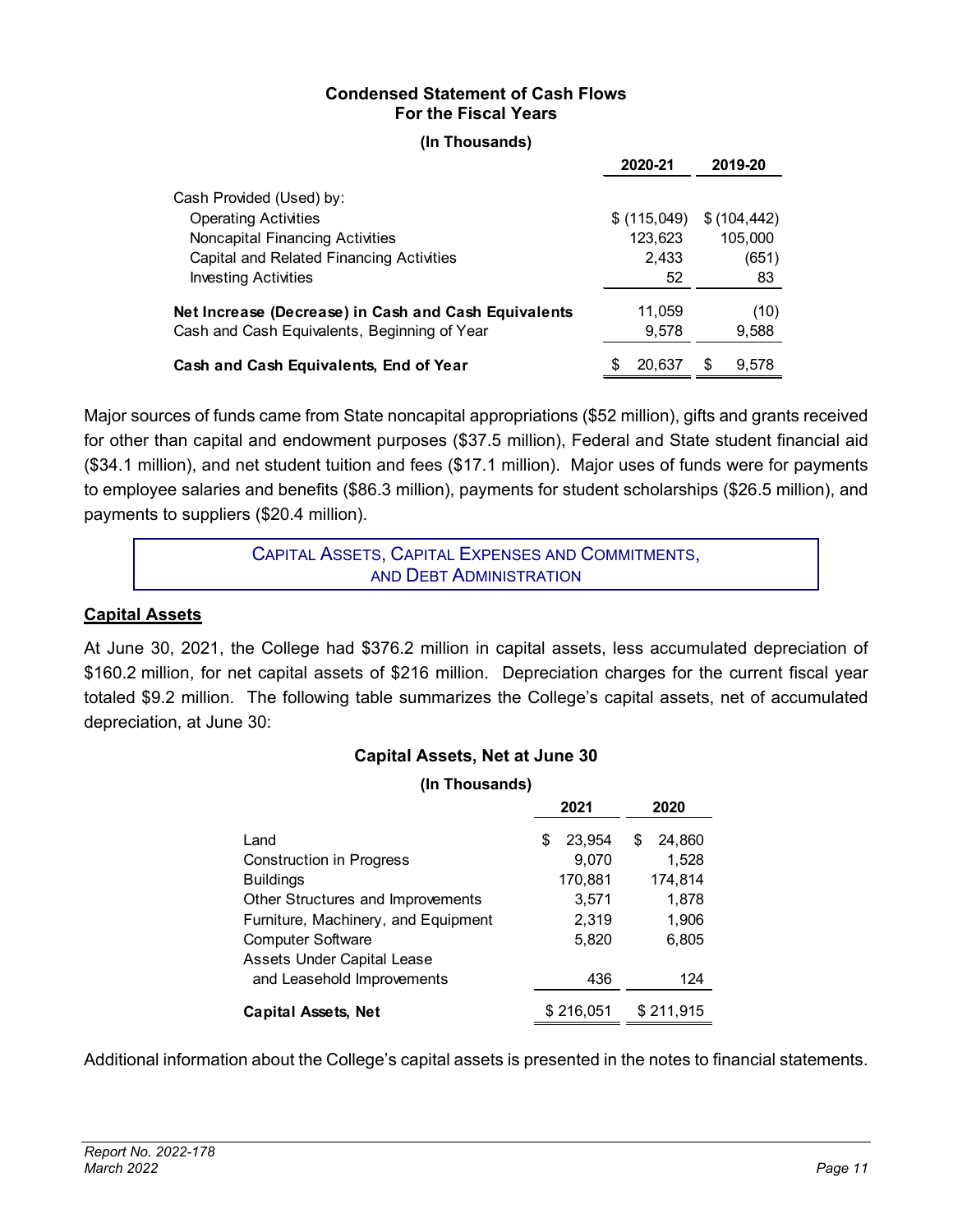# **Capital Expenses and Commitments**

Major capital expenses through June 30, 2021, were incurred for the construction of a new building, the Industrial Technology Building, and an Energy Savings Project. The College's construction commitments at June 30, 2021, are as follows:

|                                             | <b>Amount</b> |                           |  |
|---------------------------------------------|---------------|---------------------------|--|
| <b>Total Committed</b><br>Completed to Date |               | 24.724.354<br>(8,646,905) |  |
| <b>Balance Committed</b>                    |               | 16.077.449                |  |

Additional information about the College's construction commitments is presented in the notes to financial statements.

# **Debt Administration**

As of June 30, 2021, the College had \$8 million in outstanding bonds payable and capital leases payable, representing an increase of \$7.3 million, or 1,038.6 percent, from the prior fiscal year. The majority of this increase was the result of the College entering into a capital lease agreement for \$7.2 million for energy savings projects. The following table summarizes the outstanding long-term debt by type for the fiscal years ended June 30:

# **Long-Term Debt at June 30**

| (In Thousands)                                           |      |              |     |            |  |  |  |  |
|----------------------------------------------------------|------|--------------|-----|------------|--|--|--|--|
|                                                          | 2021 |              |     |            |  |  |  |  |
| <b>SBE Capital Outlay Bonds</b><br><b>Capital Leases</b> | \$   | 320<br>7,673 | \$. | 465<br>237 |  |  |  |  |
| Total                                                    |      | \$ 7.993     |     | 702        |  |  |  |  |

During the 2020-21 fiscal year, the debt repayments totaled \$309 thousand. Additional information about the College's long-term debt is presented in the notes to financial statements.

# ECONOMIC FACTORS THAT WILL AFFECT THE FUTURE

The College's economic condition is closely tied to that of the State of Florida. Due to the pandemic and the negative economic growth linked to the COVID-19 virus and increased demand for State resources, the prospect of decreased State funding is anticipated in the 2021-22 fiscal year. The College was awarded a HEERF allocation, which will continue to assist students in the form of emergency grant aid and also assist in enhancing online learning initiatives, and other needs to address the safety issues with students returning to campus. Efforts to increase enrollment have taken place; however, enrollment patterns are expected to be somewhat volatile and difficult to predict due to student concerns about COVID-19. The College's current financial and capital plans indicate that there are adequate financial resources to maintain its present level of services. The College expects to revise its budgets based upon student tuition and State resources available to fund operations in the next fiscal year.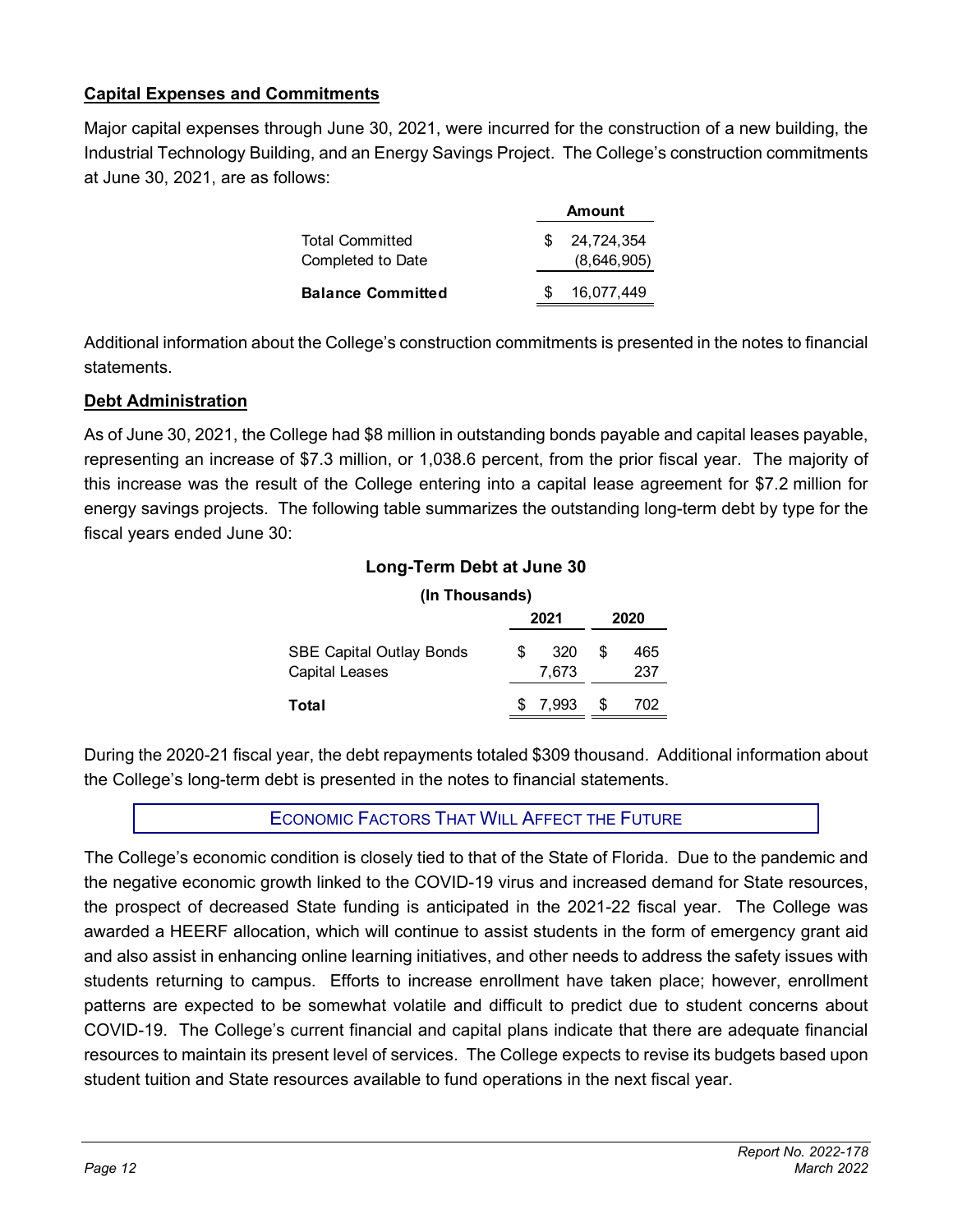# REQUESTS FOR INFORMATION

Questions concerning information provided in the MD&A or other required supplementary information, and financial statements and notes thereto, or requests for additional financial information should be addressed to Dr. Marvin Pyles, Vice President of Financial Services, CFO, Indian River State College, 3209 Virginia Avenue, Fort Pierce, Florida 34981.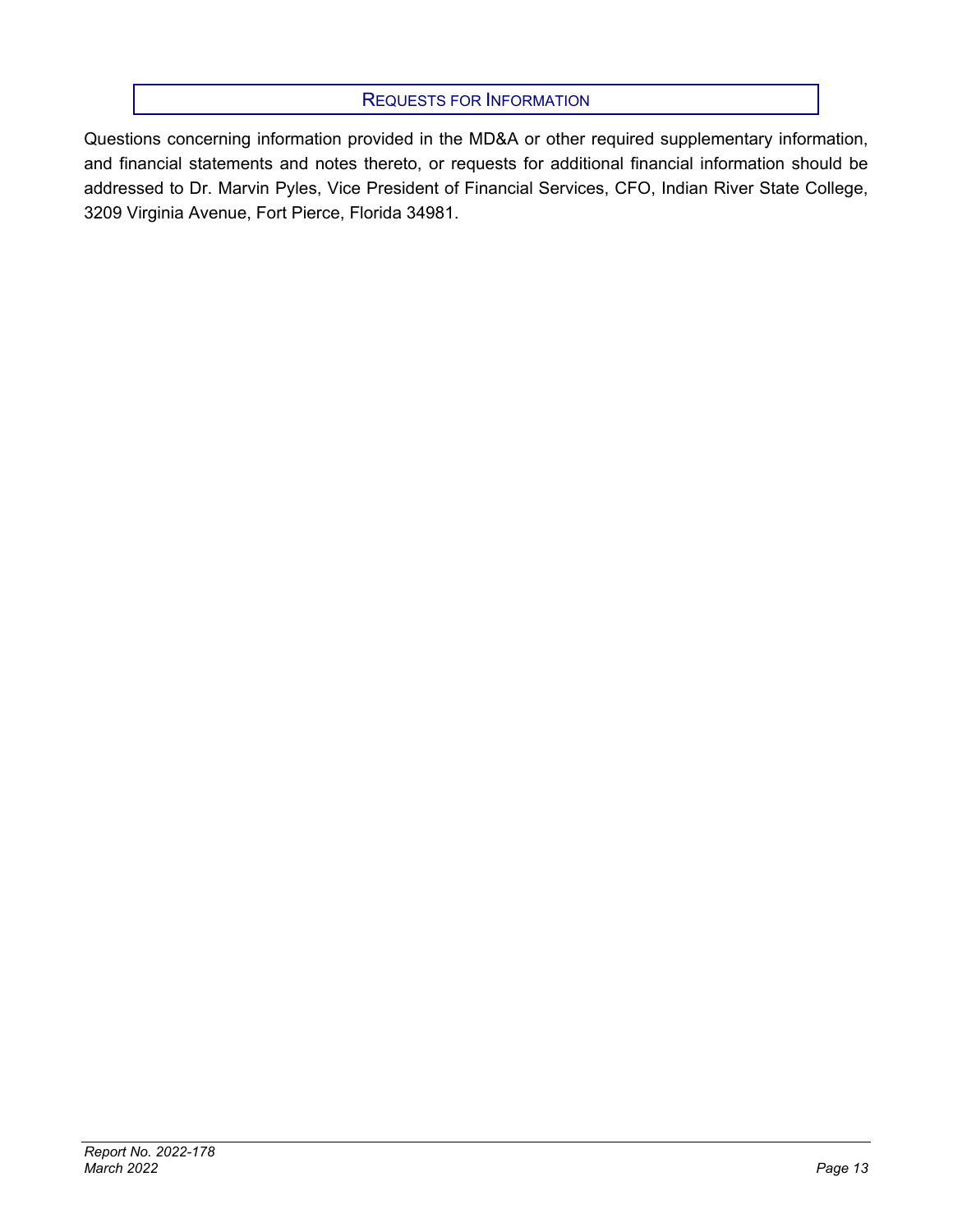# <span id="page-17-0"></span>*BASIC FINANCIAL STATEMENTS*

#### **INDIAN RIVER STATE COLLEGE A Component Unit of the State of Florida Statement of Net Position**

**June 30, 2021** 

|                                                   |                      | Component    |
|---------------------------------------------------|----------------------|--------------|
|                                                   | College              | Unit         |
| <b>ASSETS</b>                                     |                      |              |
| Current Assets:                                   |                      |              |
| Cash and Cash Equivalents                         | \$11,024,350         | \$22,560,133 |
| Restricted Cash and Cash Equivalents              | 3,560,754            |              |
| <b>Investments</b>                                |                      | 65,033,359   |
| Accounts Receivable, Net                          | 2,230,293            |              |
| Notes Receivable, Net                             | 746                  |              |
| Due from Other Governmental Agencies              | 17,862,229           |              |
| Due from Component Unit                           | 6,353,226            |              |
| Inventories                                       | 1,915,158            |              |
| <b>Prepaid Expenses</b>                           | 2,580,447            |              |
| Deposits                                          | 7,104                | 244,838      |
| <b>Other Assets</b>                               |                      | 6,129,038    |
| <b>Total Current Assets</b>                       | 45,534,307           | 93,967,368   |
| <b>Noncurrent Assets:</b>                         |                      |              |
| Restricted Cash and Cash Equivalents              | 6,052,176            |              |
| <b>Investments</b>                                | 11,326,315           | 81,684,026   |
| <b>Restricted Investments</b>                     | 8,214,550            |              |
| <b>Prepaid Expenses</b>                           | 129,600              |              |
| Depreciable Capital Assets, Net                   | 183,027,054          | 4,749,261    |
| Nondepreciable Capital Assets                     | 33,024,059           | 251,407      |
| <b>Other Assets</b>                               |                      | 818,284      |
| <b>Total Noncurrent Assets</b>                    | 241,773,754          | 87,502,978   |
| <b>TOTAL ASSETS</b>                               | 287,308,061          | 181,470,346  |
| DEFERRED OUTFLOWS OF RESOURCES                    |                      |              |
| <b>Other Postemployment Benefits</b>              | 777,910              |              |
| Pensions                                          | 20,355,389           |              |
|                                                   |                      |              |
| TOTAL DEFERRED OUTFLOWS OF RESOURCES              | 21, 133, 299         |              |
| <b>LIABILITIES</b><br><b>Current Liabilities:</b> |                      |              |
| <b>Accounts Payable</b>                           |                      | 22,461       |
| Salary and Payroll Taxes Payable                  | 992,596<br>2,928,647 |              |
| Retainage Payable                                 | 403,271              |              |
| <b>Unearned Revenue</b>                           | 1,519,855            |              |
| Deposits Held for Others                          | 1,094,817            | 2,941,680    |
| Long-Term Liabilities - Current Portion:          |                      |              |
| <b>Bonds Payable</b>                              | 155,000              |              |
| Note Payable                                      |                      | 233,201      |
| Capital Lease Payable                             | 658,405              |              |
| <b>Compensated Absences Payable</b>               | 648,447              |              |
| Other Postemployment Benefits Payable             | 142,509              |              |
| Net Pension Liability                             | 193,665              |              |
| <b>Total Current Liabilities</b>                  | 8,737,212            | 3, 197, 342  |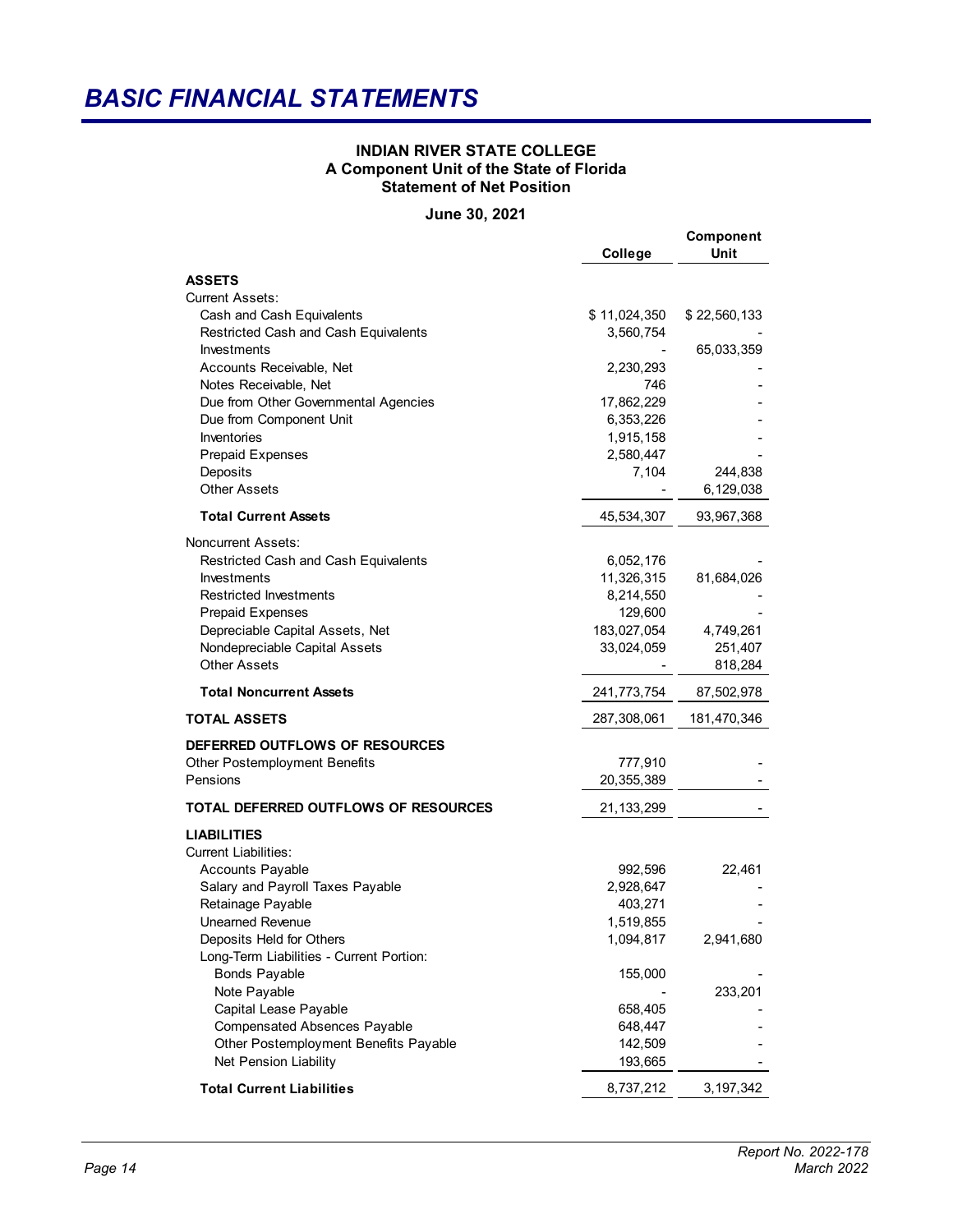|                                            | College        | Component<br>Unit |
|--------------------------------------------|----------------|-------------------|
| <b>LIABILITIES (Continued)</b>             |                |                   |
| Noncurrent Liabilities:                    |                |                   |
| <b>Bonds Payable</b>                       | 165,000        |                   |
| Note Payable                               |                | 4,396,993         |
| Capital Lease Payable                      | 7,015,027      |                   |
| <b>Compensated Absences Payable</b>        | 9,658,909      |                   |
| Other Postemployment Benefits Payable      | 3,837,901      |                   |
| Net Pension Liability                      | 64,236,670     |                   |
| <b>Total Noncurrent Liabilities</b>        | 84,913,507     | 4,396,993         |
| <b>TOTAL LIABILITIES</b>                   | 93,650,719     | 7,594,335         |
| DEFERRED INFLOWS OF RESOURCES              |                |                   |
| <b>Other Postemployment Benefits</b>       | 191,245        |                   |
| Pensions                                   | 4,562,970      |                   |
| <b>TOTAL DEFERRED INFLOWS OF RESOURCES</b> | 4,754,215      |                   |
| <b>NET POSITION</b>                        |                |                   |
| Net Investment in Capital Assets           | 208,057,681    | 370,474           |
| Restricted:                                |                |                   |
| Nonexpendable:                             |                |                   |
| Endowment                                  |                | 28,526,945        |
| Expendable:                                |                |                   |
| Grants and Loans                           | 12,708,317     |                   |
| Scholarships                               | 72,001         | 53,800,163        |
| Capital Projects                           | 27, 181, 162   |                   |
| Debt Service                               | 4,842          | 314,937           |
| Other                                      |                | 6,126,751         |
| Unrestricted                               | (37, 987, 577) | 84,736,741        |
| <b>TOTAL NET POSITION</b>                  | \$210,036,426  | \$173,876,011     |

The accompanying notes to financial statements are an integral part of this statement.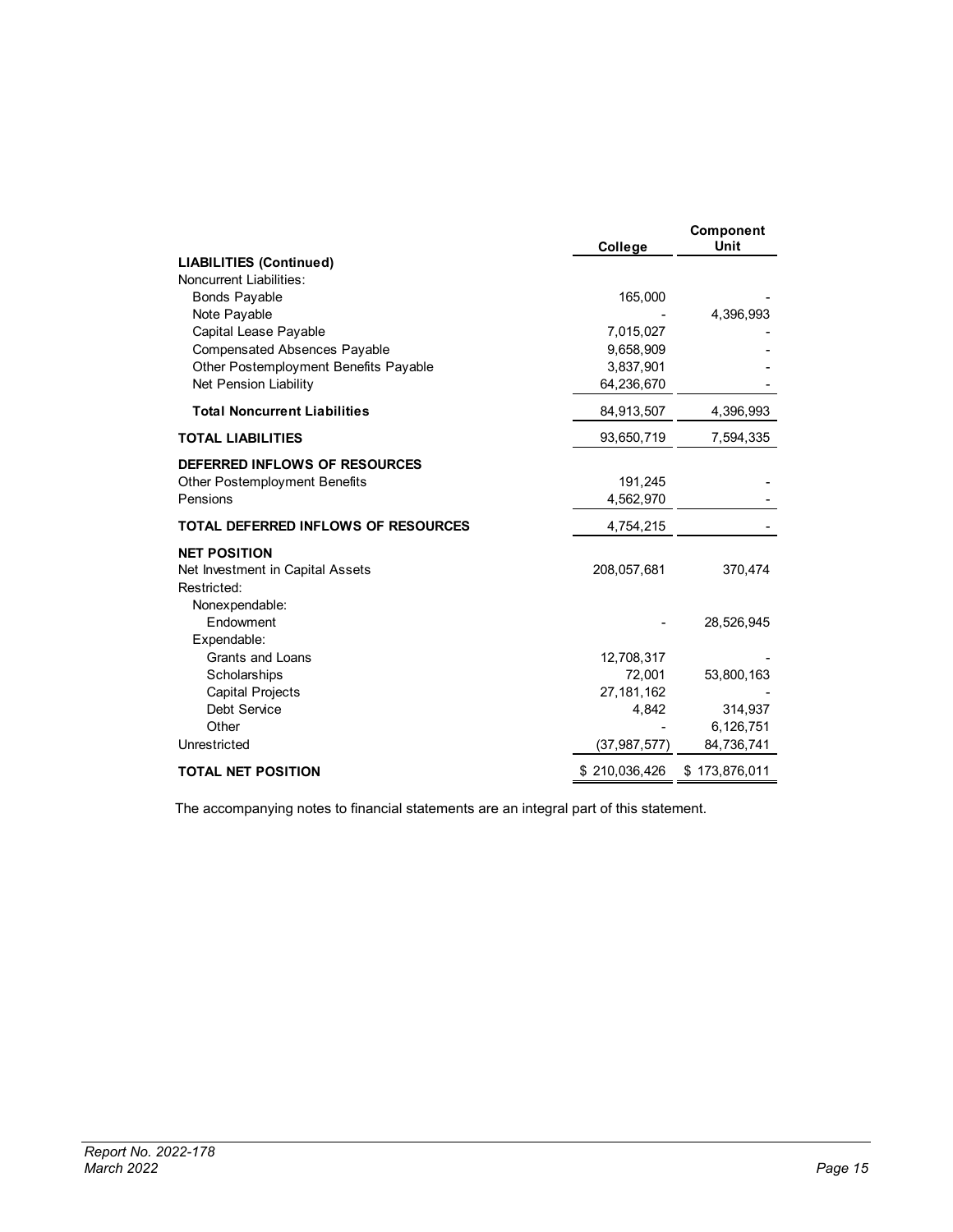THIS PAGE INTENTIONALLY LEFT BLANK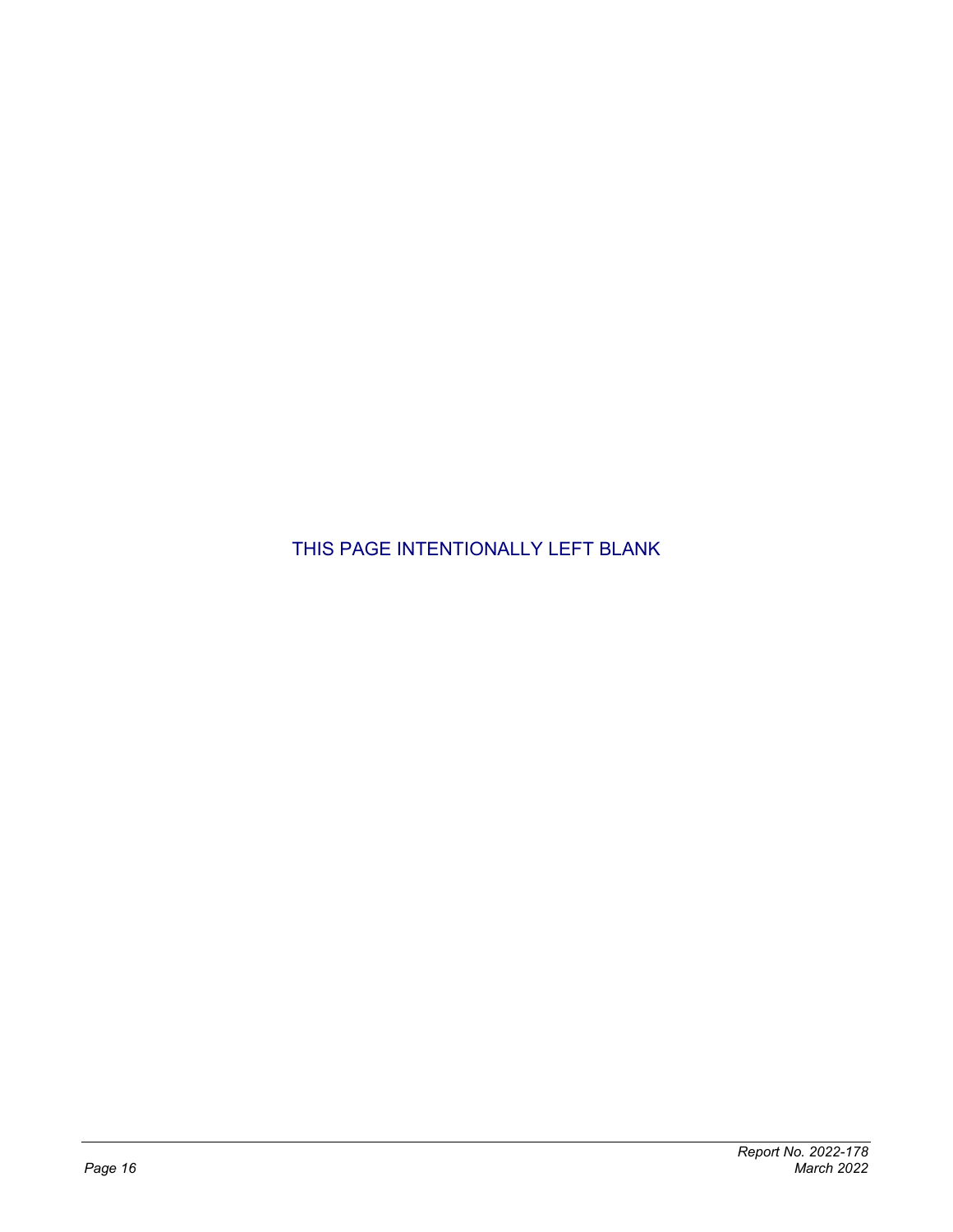#### **INDIAN RIVER STATE COLLEGE A Component Unit of the State of Florida Statement of Revenues, Expenses, and Changes in Net Position**

## **For the Fiscal Year Ended June 30, 2021**

<span id="page-20-0"></span>

|                                                |                  | Component     |
|------------------------------------------------|------------------|---------------|
|                                                | College          | Unit          |
| <b>REVENUES</b>                                |                  |               |
| <b>Operating Revenues:</b>                     |                  |               |
| Student Tuition and Fees, Net of Scholarship   |                  |               |
| Allowances of \$10,081,493                     | \$<br>16,569,252 | \$            |
| <b>Federal Grants and Contracts</b>            | 798,218          |               |
| State and Local Grants and Contracts           | 270,454          | 144,078       |
| Nongovernmental Grants and Contracts           |                  | 48,317,013    |
| Sales and Services of Educational Departments  | 171,831          |               |
| Auxiliary Enterprises, Net of Scholarship      |                  |               |
| Allowances of \$943,747                        | 3,572,753        |               |
| <b>Other Operating Revenues</b>                | 843,821          |               |
| <b>Total Operating Revenues</b>                | 22, 226, 329     | 48,461,091    |
| <b>EXPENSES</b>                                |                  |               |
| <b>Operating Expenses:</b>                     |                  |               |
| <b>Personnel Services</b>                      | 86,627,944       | 519,726       |
| Scholarships and Waivers                       | 26,546,949       | 4,073,943     |
| Utilities and Communications                   | 3,941,380        |               |
| <b>Contractual Services</b>                    | 5,661,452        |               |
| <b>Other Services and Expenses</b>             | 4,155,476        | 8,495,300     |
| <b>Materials and Supplies</b>                  | 10,343,524       |               |
| Depreciation                                   | 9,161,670        | 431,392       |
| <b>Total Operating Expenses</b>                | 146,438,395      | 13,520,361    |
| <b>Operating Income (Loss)</b>                 | (124,212,066)    | 34,940,730    |
| <b>NONOPERATING REVENUES (EXPENSES)</b>        |                  |               |
| <b>State Noncapital Appropriations</b>         | 52,009,761       |               |
| <b>Federal and State Student Financial Aid</b> | 34, 313, 316     |               |
| Gifts and Grants                               | 38, 198, 240     |               |
| Investment Income                              | 180,445          | 924,786       |
| Net Gain on Investment                         |                  | 40, 162, 877  |
| <b>Other Nonoperating Revenues</b>             |                  | 1,529,625     |
| Gain on Disposal of Capital Assets             | 1,499,167        |               |
| Loss on Sale of Assets                         |                  | (586, 892)    |
| Interest on Capital Asset-Related Debt         | (48, 952)        | (81, 632)     |
| <b>Net Nonoperating Revenues</b>               | 126, 151, 977    | 41,948,764    |
| <b>Income Before Other Revenues</b>            | 1,939,911        | 76,889,494    |
| <b>State Capital Appropriations</b>            | 689,580          | 990,435       |
| Capital Grants, Contracts, Gifts, and Fees     | 10,837,397       |               |
| <b>Total Other Revenues</b>                    | 11,526,977       | 990,435       |
| <b>Increase in Net Position</b>                | 13,466,888       | 77,879,929    |
| Net Position, Beginning of Year                | 196,569,538      | 95,996,082    |
| Net Position, End of Year                      | \$210,036,426    | \$173,876,011 |

The accompanying notes to financial statements are an integral part of this statement.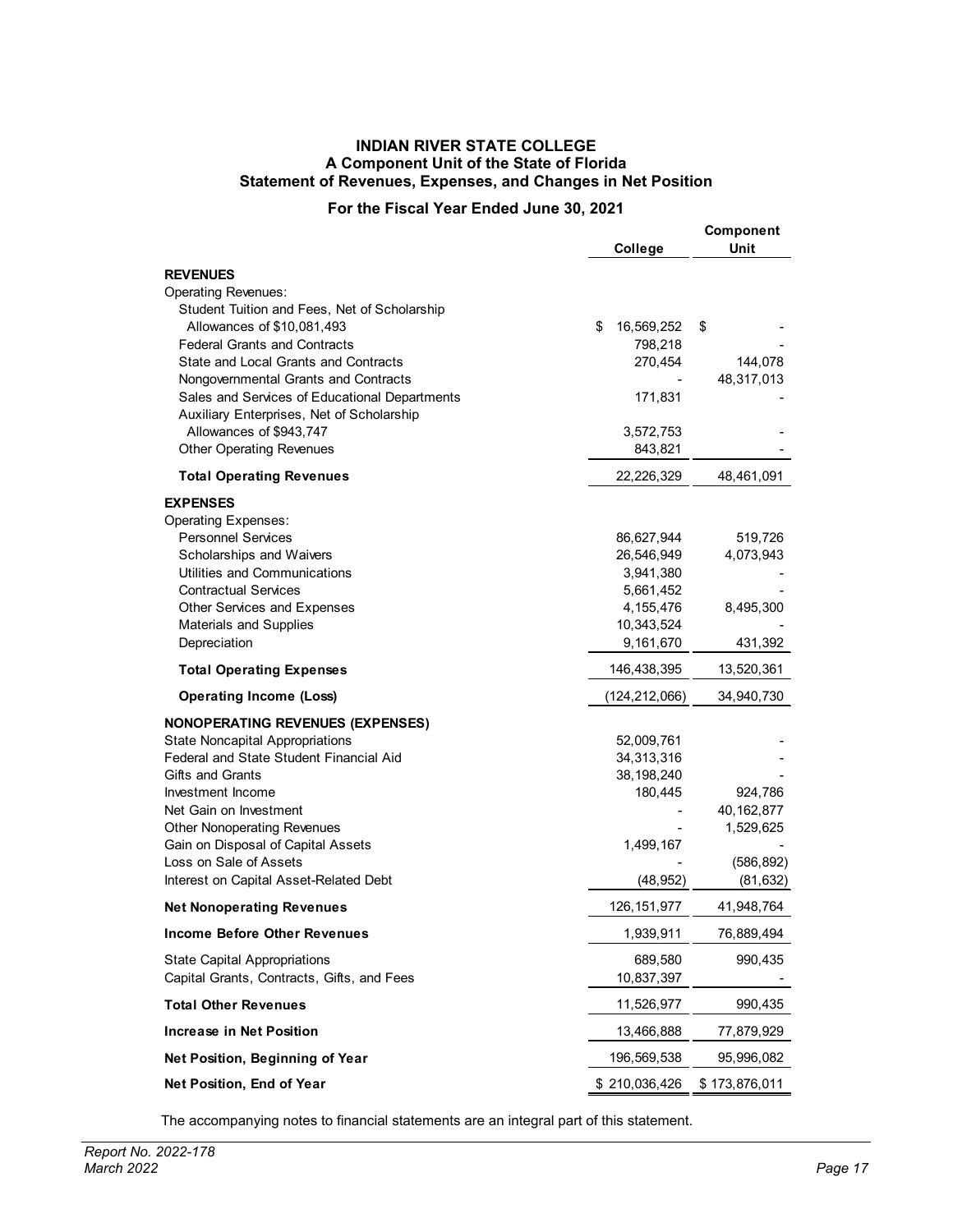#### **INDIAN RIVER STATE COLLEGE A Component Unit of the State of Florida Statement of Cash Flows**

**For the Fiscal Year Ended June 30, 2021** 

<span id="page-21-0"></span>

|                                                                                                                                                                                                                                                                                                                                                                                                                             | College                                                                                                                                                        |
|-----------------------------------------------------------------------------------------------------------------------------------------------------------------------------------------------------------------------------------------------------------------------------------------------------------------------------------------------------------------------------------------------------------------------------|----------------------------------------------------------------------------------------------------------------------------------------------------------------|
| <b>CASH FLOWS FROM OPERATING ACTIVITIES</b><br><b>Student Tuition and Fees. Net</b><br><b>Grants and Contracts</b><br>Payments to Suppliers<br>Payments for Utilities and Communications<br>Payments to Employees<br>Payments for Employee Benefits<br>Payments for Scholarships<br>Collection on Loans to Students<br>Auxiliary Enterprises, Net<br>Sales and Services of Educational Departments<br><b>Other Receipts</b> | \$<br>17,132,868<br>314,881<br>(20, 440, 210)<br>(3,941,380)<br>(67, 186, 490)<br>(19, 126, 717)<br>(26, 538, 728)<br>8,043<br>3,875,401<br>171,831<br>681,258 |
| <b>Net Cash Used by Operating Activities</b>                                                                                                                                                                                                                                                                                                                                                                                | (115,049,243)                                                                                                                                                  |
| <b>CASH FLOWS FROM NONCAPITAL FINANCING ACTIVITIES</b><br><b>State Noncapital Appropriations</b><br>Federal and State Student Financial Aid<br>Federal Direct Loan Program Receipts<br>Federal Direct Loan Program Disbursements<br>Gifts and Grants Received for Other Than Capital or Endowment Purposes                                                                                                                  | 52,009,761<br>34, 139, 098<br>3, 154, 303<br>(3, 154, 303)<br>37,474,207                                                                                       |
| Net Cash Provided by Noncapital Financing Activities                                                                                                                                                                                                                                                                                                                                                                        | 123,623,066                                                                                                                                                    |
| <b>CASH FLOWS FROM CAPITAL AND RELATED FINANCING ACTIVITIES</b><br>Proceeds from Capital Debt<br><b>State Capital Appropriations</b><br>Capital Grants and Gifts<br>Proceeds from the Sale of Capital Assets<br>Purchases of Capital Assets<br>Principal Paid on Capital Debt and Leases<br>Interest Paid on Capital Debt and Leases                                                                                        | 7,599,881<br>2,304,634<br>4,556,842<br>2,405,281<br>(14, 075, 441)<br>(308, 788)<br>(48, 952)                                                                  |
| Net Cash Provided by Capital and Related Financing Activities                                                                                                                                                                                                                                                                                                                                                               | 2,433,457                                                                                                                                                      |
| <b>CASH FLOWS FROM INVESTING ACTIVITIES</b><br>Proceeds from Sales and Maturities of Investments<br>Purchases of Investments<br>Investment Income                                                                                                                                                                                                                                                                           | 17,362,054<br>(17, 490, 924)<br>180,445                                                                                                                        |
| <b>Net Cash Provided by Investing Activities</b>                                                                                                                                                                                                                                                                                                                                                                            | 51,575                                                                                                                                                         |
| Net Increase in Cash and Cash Equivalents<br>Cash and Cash Equivalents, Beginning of Year                                                                                                                                                                                                                                                                                                                                   | 11,058,855<br>9,578,425                                                                                                                                        |
| Cash and Cash Equivalents, End of Year                                                                                                                                                                                                                                                                                                                                                                                      | \$<br>20,637,280                                                                                                                                               |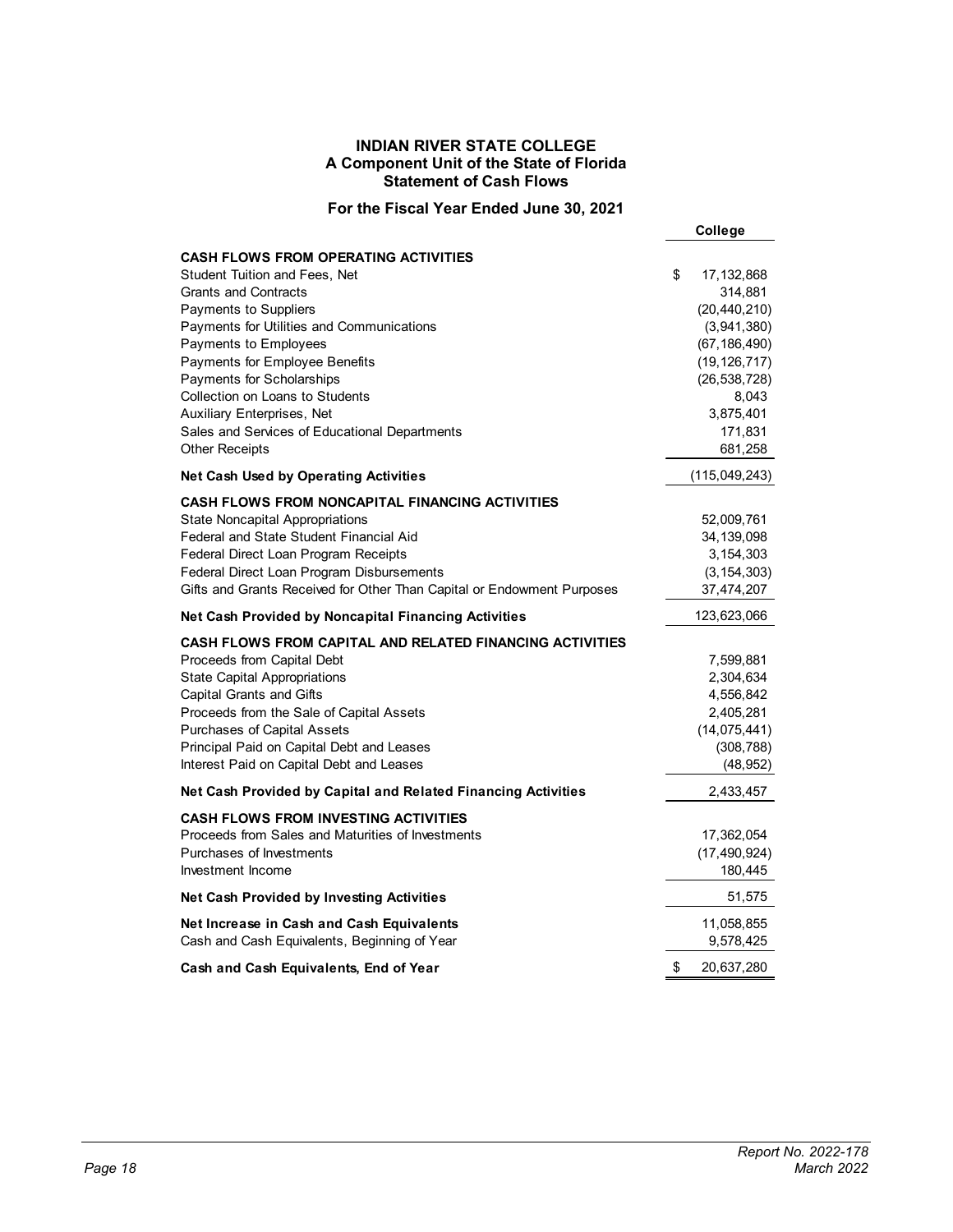|                                                                         | College            |
|-------------------------------------------------------------------------|--------------------|
| <b>RECONCILIATION OF OPERATING LOSS</b>                                 |                    |
| TO NET CASH USED BY OPERATING ACTIVITIES                                |                    |
| <b>Operating Loss</b>                                                   | \$ (124, 212, 066) |
| Adjustments to Reconcile Operating Loss                                 |                    |
| to Net Cash Used by Operating Activities:                               |                    |
| <b>Depreciation Expense</b>                                             | 9,161,670          |
| Changes in Assets, Liabilities, Deferred Outflows of Resources,         |                    |
| and Deferred Inflows of Resources:                                      |                    |
| Receivables, Net                                                        | (4,044,516)        |
| Notes Receivable, Net                                                   | 8.044              |
| Inventories                                                             | 889.070            |
| Due from Other Governmental Agencies                                    | (1,520,089)        |
| <b>Prepaid Expenses</b>                                                 | (1, 287, 585)      |
| Deposits                                                                | 3,735              |
| <b>Accounts Payable</b>                                                 | 221,704            |
| Salaries and Payroll Taxes Payable                                      | 437.871            |
| Unearned Revenue                                                        | 190,347            |
| Deposits Held for Others                                                | (166, 299)         |
| <b>Compensated Absences Payable</b>                                     | (649, 300)         |
| Other Postemployment Benefits Payable                                   | 375,016            |
| Net Pension Liability                                                   | 8,563,214          |
| Deferred Outflows of Resources Related to Other Postemployment Benefits | (153, 182)         |
| Deferred Inflows of Resources Related to Other Postemployment Benefits  | (35, 451)          |
| Deferred Outflows of Resources Related to Pensions                      | (1,421,801)        |
| Deferred Inflows of Resources Related to Pensions                       | (1,409,625)        |
| NET CASH USED BY OPERATING ACTIVITIES                                   | \$(115,049,243)    |

The accompanying notes to financial statements are an integral part of this statement.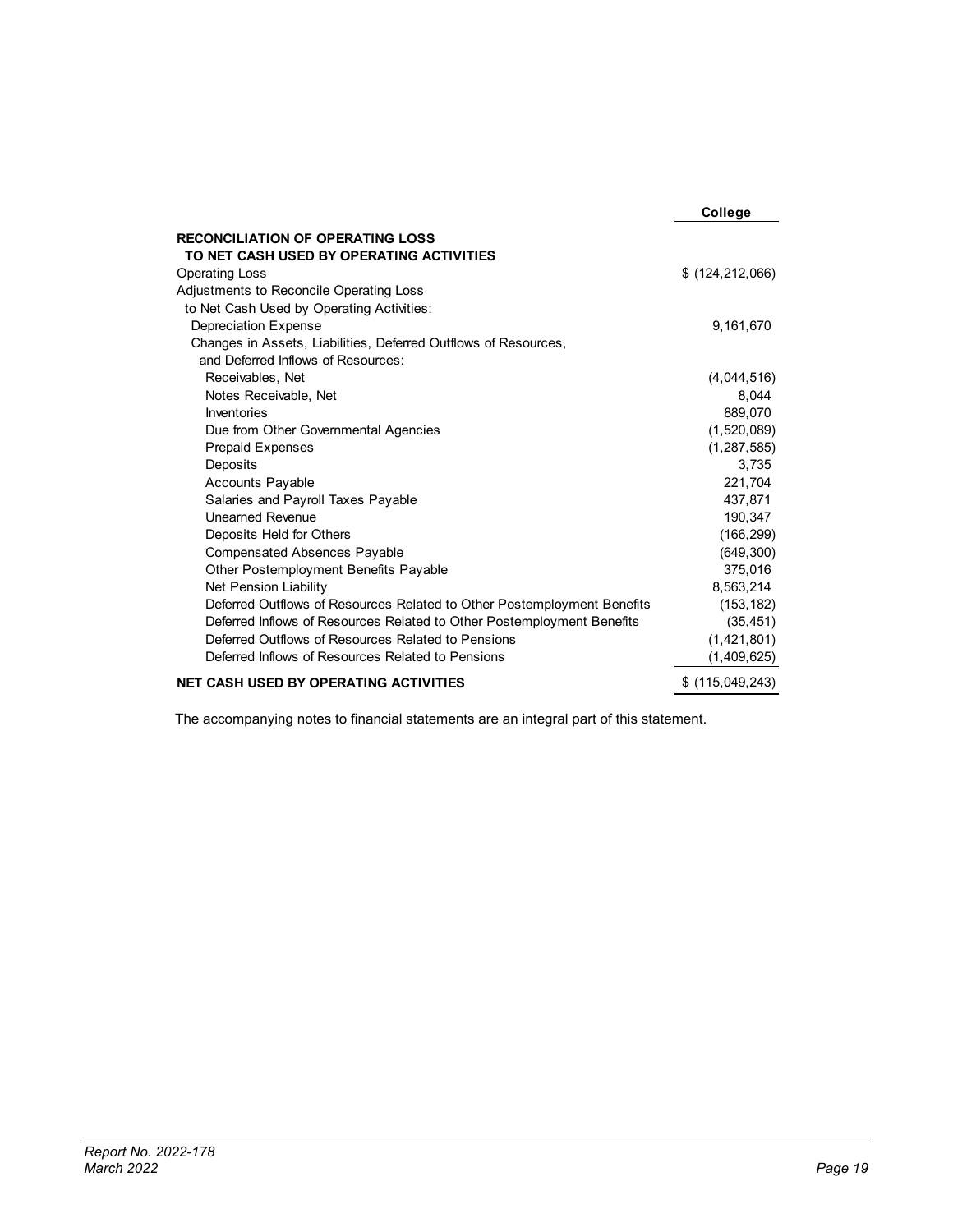# <span id="page-23-0"></span>*NOTES TO FINANCIAL STATEMENTS*

# **1. Summary of Significant Accounting Policies**

**Reporting Entity**. The governing body of Indian River State College, a component unit of the State of Florida, is the College Board of Trustees. The Board of Trustees constitutes a corporation and is composed of nine members appointed by the Governor and confirmed by the Senate. The Board of Trustees is under the general direction and control of the Florida Department of Education, Division of Florida Colleges, and is governed by State law and State Board of Education (SBE) rules. However, the Board of Trustees is directly responsible for the day-to-day operations and control of the College within the framework of applicable State laws and SBE rules. The College serves Martin, St. Lucie, Indian River, and Okeechobee Counties.

Criteria for defining the reporting entity are identified and described in the Governmental Accounting Standards Board's (GASB) *Codification of Governmental Accounting and Financial Reporting Standards*, Sections 2100 and 2600. These criteria were used to evaluate potential component units for which the Board of Trustees is financially accountable and other organizations for which the nature and significance of their relationship with the Board of Trustees are such that exclusion would cause the College's financial statements to be misleading. Based on the application of these criteria, the College is a component unit of the State of Florida, and its financial balances and activities are reported in the State's Annual Comprehensive Financial Report by discrete presentation.

**Discretely Presented Component Unit**. Based on the application of the criteria for determining component units, the Indian River State College Foundation, Inc. (Foundation), a legally separate entity, is included within the College's reporting entity as a discretely presented component unit and is governed by a separate board.

The Foundation is also a direct-support organization, as defined in Section 1004.70, Florida Statutes, and although legally separate from the College, is financially accountable to the College. The Foundation is managed independently, outside the College's budgeting process, and its powers generally are vested in a governing board pursuant to various State statutes. The Foundation receives, holds, invests, and administers property, and makes expenditures to or for the benefit of the College.

The Foundation is audited by other auditors pursuant to Section 1004.70(6), Florida Statutes. The Foundation's audited financial statements are available to the public and can be obtained from the Vice President for Financial Services, CFO, Indian River State College, 3209 Virginia Avenue, Fort Pierce, Florida 34981. The financial data reported on the accompanying financial statements was derived from the Foundation's audited financial statements for the fiscal year ended March 31, 2021.

**Basis of Presentation**. The College's accounting policies conform with accounting principles generally accepted in the United States of America applicable to public colleges and universities as prescribed by GASB. The National Association of College and University Business Officers (NACUBO) also provides the College with recommendations prescribed in accordance with generally accepted accounting principles promulgated by GASB and the Financial Accounting Standards Board (FASB). GASB allows public colleges various reporting options. The College has elected to report as an entity engaged in only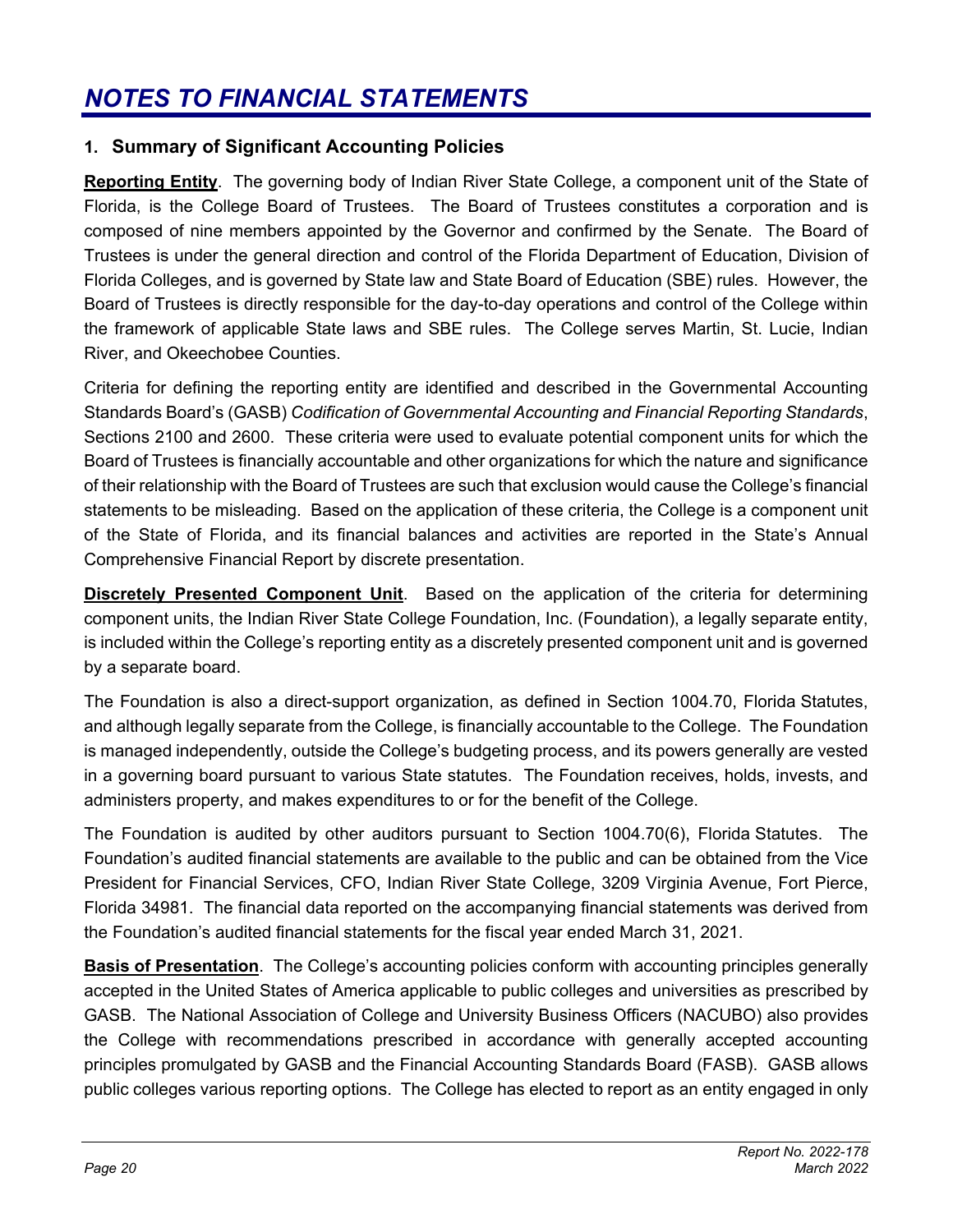business-type activities. This election requires the adoption of the accrual basis of accounting and entitywide reporting including the following components:

- Management's Discussion and Analysis
- Basic Financial Statements:
	- o Statement of Net Position
	- o Statement of Revenues, Expenses, and Changes in Net Position
	- o Statement of Cash Flows
	- o Notes to Financial Statements
- Other Required Supplementary Information

**Measurement Focus and Basis of Accounting**. Basis of accounting refers to when revenues, expenses, assets, deferred outflows of resources, liabilities, and deferred inflows of resources are recognized in the accounts and reported in the financial statements. Specifically, it relates to the timing of the measurements made, regardless of the measurement focus applied. The College's financial statements are presented using the economic resources measurement focus and the accrual basis of accounting. Revenues, expenses, gains, losses, assets, deferred outflows of resources, liabilities, and deferred inflows of resources resulting from exchange and exchange-like transactions are recognized when the exchange takes place. Revenues, expenses, gains, losses, assets, deferred outflows of resources, liabilities, and deferred inflows of resources resulting from nonexchange activities are generally recognized when all applicable eligibility requirements, including time requirements, are met. The College follows GASB standards of accounting and financial reporting.

The College's component unit uses the economic resources measurement focus and the accrual basis of accounting, and follows FASB standards of accounting and financial reporting for not-for-profit organizations.

Significant interdepartmental sales between auxiliary service departments and other institutional departments have been accounted for as reductions of expenses and not revenues of those departments.

The College's principal operating activity is instruction. Operating revenues and expenses generally include all fiscal transactions directly related to instruction as well as administration, academic support, student services, physical plant operations, and depreciation of capital assets. Nonoperating revenues include State noncapital appropriations, Federal and State student financial aid, gifts and grants, and investment income. Interest on capital asset-related debt is a nonoperating expense. Other revenues generally include revenues for capital construction projects.

The statement of net position is presented in a classified format to distinguish between current and noncurrent assets and liabilities. When both restricted and unrestricted resources are available to fund certain programs, it is the College's policy to first apply the restricted resources to such programs followed by the use of the unrestricted resources.

The statement of revenues, expenses, and changes in net position is presented by major sources and is reported net of tuition scholarship allowances. Tuition scholarship allowances are the difference between the stated charge for goods and services provided by the College and the amount that is actually paid by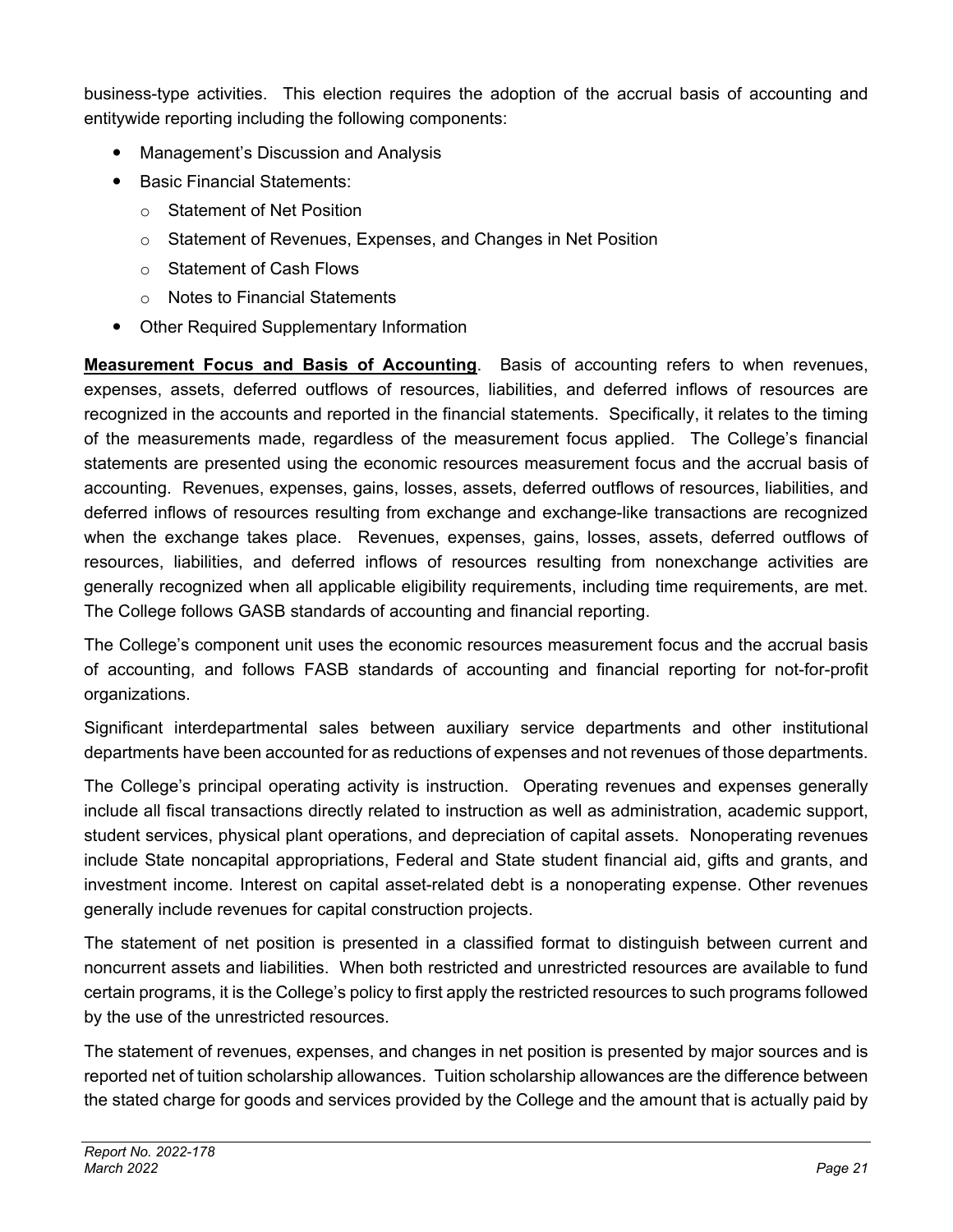the student or the third party making payment on behalf of the student. The College determines its scholarship allowance by determining through its accounting records, those transactions where the student's classes and books were paid by an applicable financial aid resource. To the extent that these resources are used to pay student charges, the College records a scholarship allowance against tuition and fees and auxiliary revenue.

The statement of cash flows is presented using the direct method in compliance with GASB Statement No. 9, *Reporting Cash Flows of Proprietary and Nonexpendable Trust Funds and Governmental Entities That Use Proprietary Fund Accounting*.

**Cash and Cash Equivalents**. The amount reported as cash and cash equivalents consists of cash on hand, cash in demand accounts, and cash invested with the State Board of Administration (SBA) Florida PRIME investment pool. For reporting cash flows, the College considers all highly liquid investments with original maturities of 3 months or less, that are not held solely for income or profit, to be cash equivalents. Under this definition, the College considers amounts invested in the SBA Florida PRIME investment pool to be cash equivalents.

College cash deposits are held in banks qualified as public depositories under Florida law. All such deposits are insured by Federal depository insurance, up to specified limits, or collateralized with securities held in Florida's multiple financial institution collateral pool required by Chapter 280, Florida Statutes. Cash and cash equivalents that are externally restricted to make debt service payments, maintain sinking or reserve funds, or to purchase or construct capital or other restricted assets are classified as restricted.

At June 30, 2021, the College reported as cash equivalents \$908 in the Florida PRIME investment pool administered by the SBA pursuant to Section 218.405, Florida Statutes. The College's investments in the Florida PRIME investment pool, which the SBA indicates is a Securities and Exchange Commission Rule 2a7-like external investment pool, are similar to money market funds in which shares are owned in the fund rather than the underlying investments. The Florida PRIME invested pool carried a rating of AAAm by Standard and Poor's and had a weighted-average days to maturity (WAM) of 50 days as of June 30, 2021. A portfolio's WAM reflects the average maturity in days based on final maturity or reset date, in the case of floating-rate instruments. WAM measures the sensitivity of the Florida PRIME investment pool to interest rate changes. The investments in the Florida PRIME investment pool are reported at amortized cost.

Section 218.409(8)(a), Florida Statutes, provides that "the principal, and any part thereof, of each account constituting the trust fund is subject to payment at any time from the moneys in the trust fund. However, the executive director may, in good faith, on the occurrence of an event that has a material impact on liquidity or operations of the trust fund, for 48 hours limit contributions to or withdrawals from the trust fund to ensure that the Board [State Board of Administration] can invest moneys entrusted to it in exercising its fiduciary responsibility. Such action must be immediately disclosed to all participants, the trustees, the Joint Legislative Auditing Committee, and the Investment Advisory Council. The trustees shall convene an emergency meeting as soon as practicable from the time the executive director has instituted such measures and review the necessity of those measures. If the trustees are unable to convene an emergency meeting before the expiration of the 48-hour moratorium on contributions and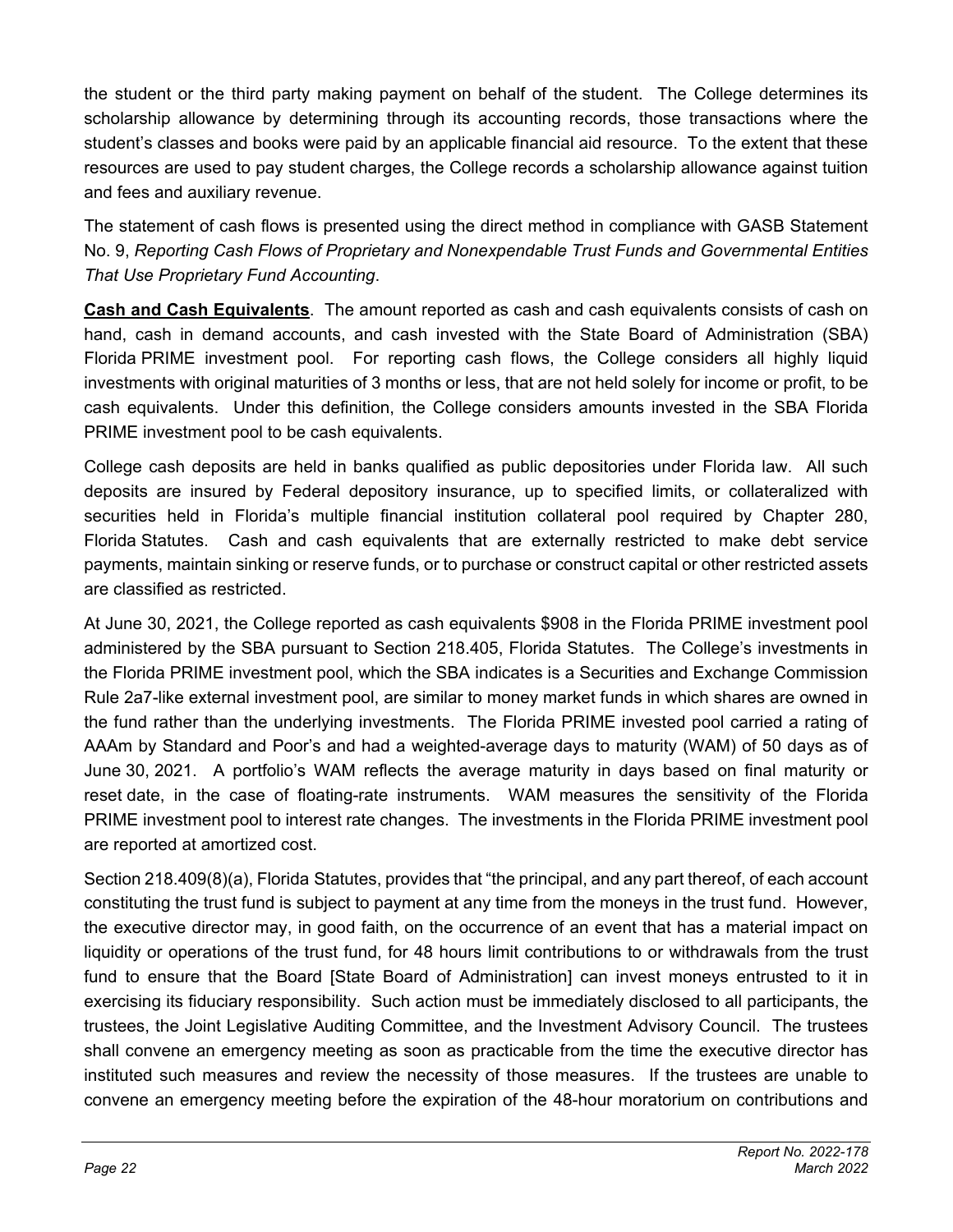withdrawals, the moratorium may be extended by the executive director until the trustees are able to meet to review the necessity for the moratorium. If the trustees agree with such measures, the trustees shall vote to continue the measures for up to an additional 15 days. The trustees must convene and vote to continue any such measures before the expiration of the time limit set, but in no case may the time limit set by the trustees exceed 15 days." As of June 30, 2021, there were no redemption fees or maximum transaction amounts, or any other requirements that serve to limit a participant's daily access to 100 percent of their account value.

**Capital Assets**. College capital assets consist of land, computer software in progress, construction in progress, buildings, other structures and improvements, furniture, machinery, and equipment, computer software, and assets under capital lease and leasehold improvements. These assets are capitalized and recorded at cost at the date of acquisition or at acquisition value at the date received in the case of gifts and purchases of State surplus property. Additions, improvements, and other outlays that significantly extend the useful life of an asset are capitalized. Other costs incurred for repairs and maintenance are expensed as incurred. The College has a capitalization threshold of \$5,000 for tangible personal property and \$25,000 for buildings and other structures and improvements (excluding disaster restoration). Depreciation is computed on the straight-line basis over the following estimated useful lives:

- $\bullet$  Buildings  $-$  40 or 50 years
- Other Structures and Improvements 10 years
- Furniture, Machinery, and Equipment:
	- $\circ$  Computer Equipment 3 years
	- $\circ$  Vehicles, Office Machines, and Educational Equipment  $-5$ , 7, or 10 years
	- $\circ$  Furniture 7 or 10 years
- Capitalized Computer Software 7 years
- Assets Under Capital Lease and Leasehold Improvements 5 years

Land, buildings, and equipment of the College's component unit are stated at cost except for donated property which is stated at fair market value at the date of the donation and is net of accumulated depreciation of \$5,488,100. The College's component unit depreciates buildings and equipment using the straight-line method over estimated life ranging from 3 to 40 years.

**Noncurrent Liabilities**. Noncurrent liabilities include bonds payable, capital lease payable, compensated absences payable, other postemployment benefits payable, and net pension liabilities that are not scheduled to be paid within the next fiscal year.

**Pensions**. For purposes of measuring the net pension liability, deferred outflows of resources and deferred inflows of resources related to pensions, and pension expense, information about the fiduciary net positions of the Florida Retirement System (FRS) defined benefit plan and the Health Insurance Subsidy (HIS) defined benefit plan and additions to/deductions from the FRS and HIS fiduciary net positions have been determined on the same basis as they are reported by the FRS and the HIS plans. Benefit payments (including refunds of employee contributions) are recognized when due and payable in accordance with benefit terms. Investments are reported at fair value.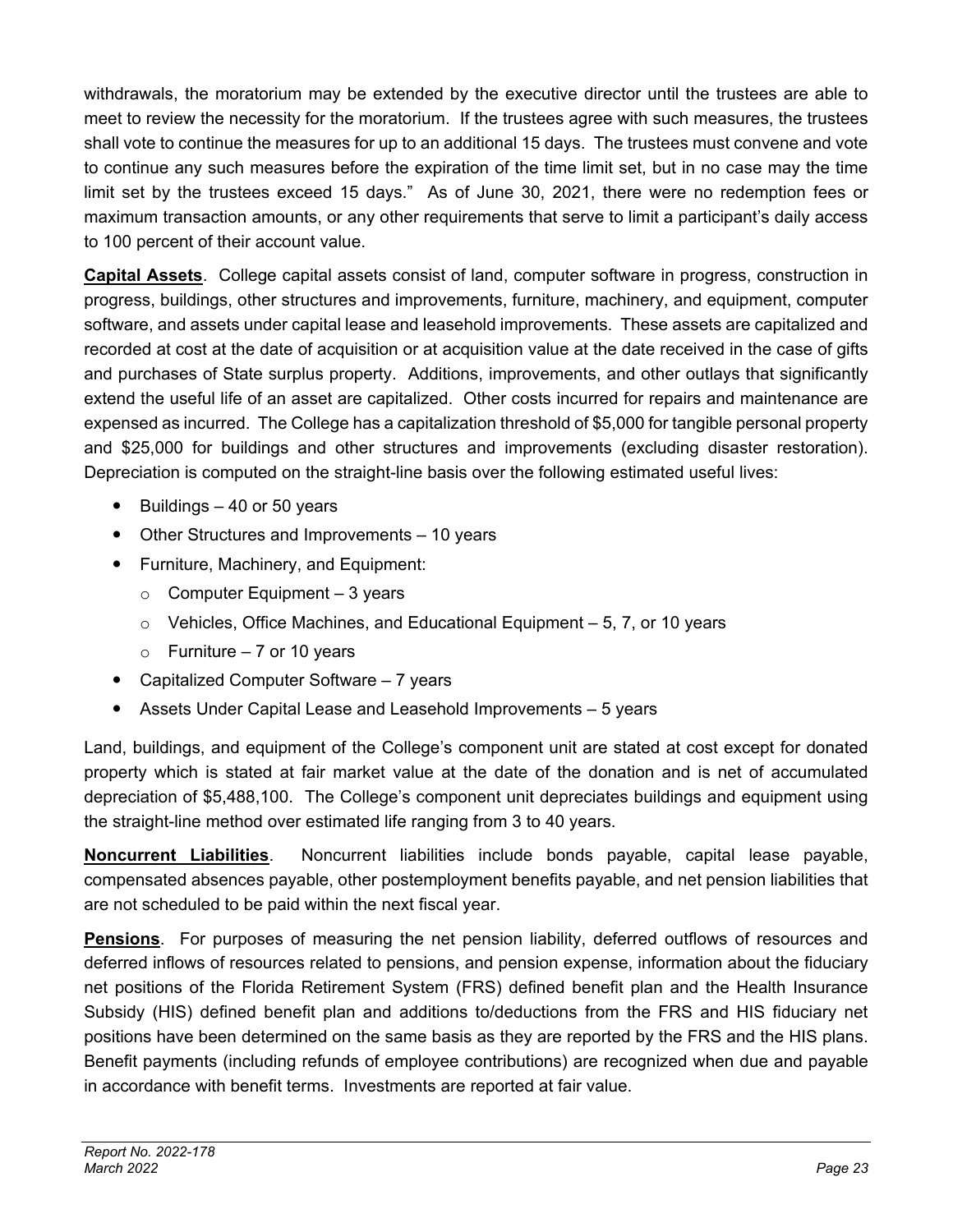# **2. Deficit Net Position in Individual Funds**

The College reported an unrestricted net position which included a deficit in the current funds - unrestricted, as shown below. This deficit can be attributed to the full recognition of long-term liabilities (i.e., compensated absences payable, OPEB payable, and net pension liabilities) in the current unrestricted funds.

| <b>Fund</b>                                                   | <b>Net Position</b> |                              |  |  |  |
|---------------------------------------------------------------|---------------------|------------------------------|--|--|--|
| <b>Current Funds - Unrestricted</b><br><b>Auxiliary Funds</b> |                     | (52, 194, 925)<br>14,207,348 |  |  |  |
| Total                                                         |                     | (37, 987, 577)               |  |  |  |

# **3. Investments**

The Board of Trustees has adopted a written investment policy providing that surplus funds of the College shall be invested in those institutions and instruments permitted under the provisions of Florida Statutes. Section 218.415(16), Florida Statutes, authorizes the College to invest in the Florida PRIME investment pool administered by the SBA; Securities and Exchange Commission registered money market funds with the highest credit quality rating from a nationally recognized rating agency; interest-bearing time deposits and savings accounts in qualified public depositories, as defined by Section 280.02, Florida Statutes; direct obligations of the United States Treasury; obligations of Federal agencies and instrumentalities; securities of, or interests in, certain open-end or closed-end management type investment companies; and other investments approved by the Board of Trustees as authorized by law. SBE Rule 6A-14.0765(3), Florida Administrative Code, provides that College loan, endowment, annuity, and life income funds may also be invested pursuant to Section 215.47, Florida Statutes. Investments authorized by Section 215.47, Florida Statutes, include bonds, notes, commercial paper, and various other types of investments.

Investments set aside to make debt service payments, maintain sinking or reserve funds, or to purchase or construct capital assets are classified as restricted.

**Fair Value Measurement**. The College categorizes its fair value measurements within the fair value hierarchy established by generally accepted accounting principles. The hierarchy is based on the valuation inputs used to measure the fair value of the asset. Level 1 inputs are quoted prices in active markets for identical assets, Level 2 inputs are significant other observable inputs, and Level 3 inputs are significant unobservable inputs. Significant College investments were classified as Level 2 and these securities are valued daily by a pricing service that uses evaluated pricing application which incorporate available market information. Available market information is also applied through benchmarking processes, sector groupings, and matrix pricing (Level 2 inputs).

The College's investments at June 30, 2021, are reported as follows: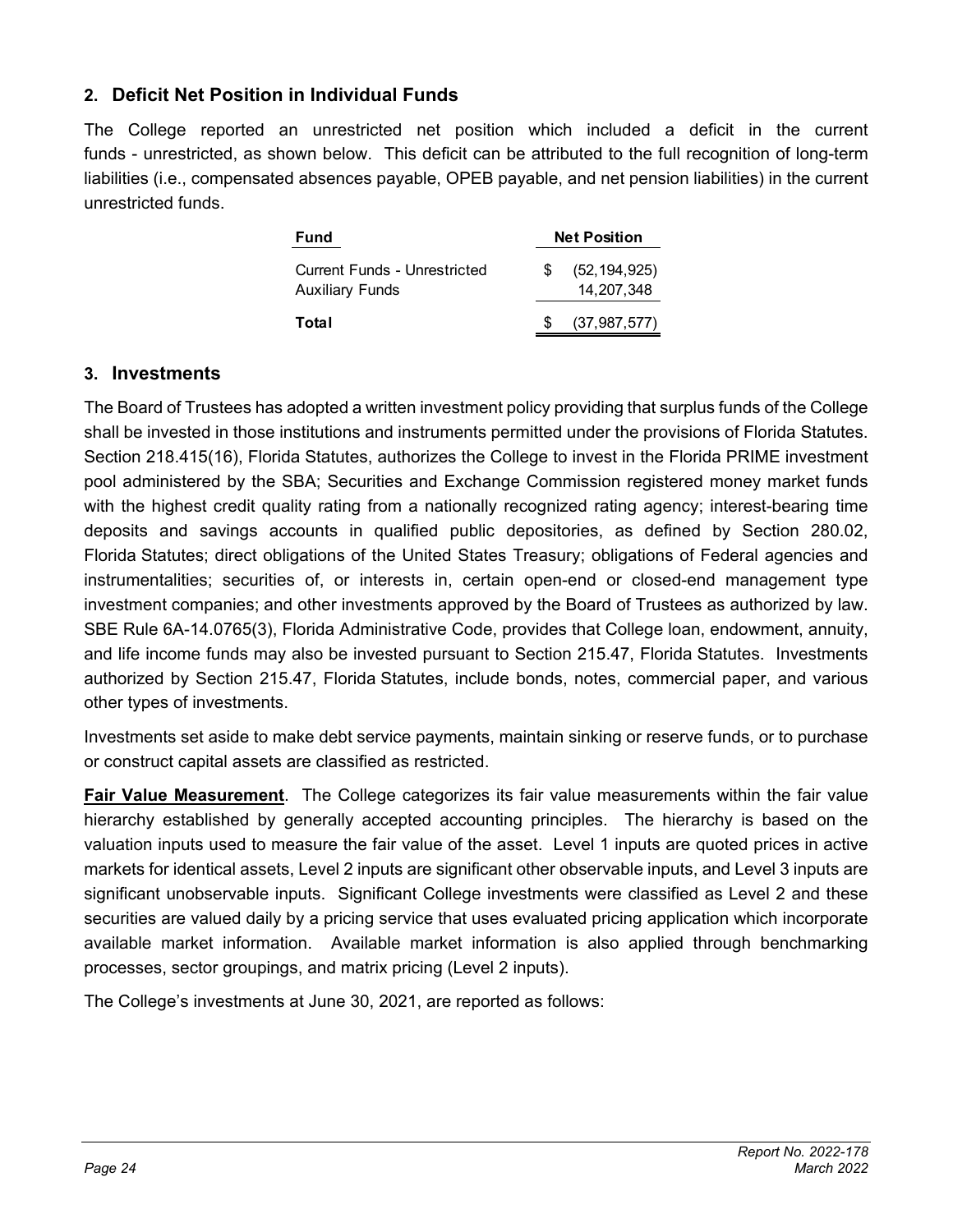|                                                   |    |              | <b>Fair Value Measurements Using</b>                                                            |        |                                                                         |            |                                                                  |  |
|---------------------------------------------------|----|--------------|-------------------------------------------------------------------------------------------------|--------|-------------------------------------------------------------------------|------------|------------------------------------------------------------------|--|
| Investments by fair value level                   |    | Amount       | <b>Quoted Prices</b><br>in Active<br><b>Markets for</b><br><b>Identical Assets</b><br>(Level 1) |        | Significant<br><b>Other</b><br><b>Observable</b><br>Inputs<br>(Level 2) |            | <b>Significant</b><br><b>Unobservable</b><br>Inputs<br>(Level 3) |  |
| <b>SBA Debt Service Accounts</b>                  | \$ | 4,842        | \$                                                                                              | 4,842  | \$                                                                      |            | \$                                                               |  |
| <b>Obligations of United States Government</b>    |    |              |                                                                                                 |        |                                                                         |            |                                                                  |  |
| Agencies and Instrumentalities                    |    | 9,685,485    |                                                                                                 |        |                                                                         | 9,685,485  |                                                                  |  |
| <b>Municipal Obligations</b>                      |    | 993,023      |                                                                                                 |        |                                                                         | 993,023    |                                                                  |  |
| Bonds and Notes:                                  |    |              |                                                                                                 |        |                                                                         |            |                                                                  |  |
| Corporate Bonds and Notes                         |    | 3,109,747    |                                                                                                 |        |                                                                         | 3,109,747  |                                                                  |  |
| Foreign Bonds - Notes and Debentures              |    | 2,952,180    |                                                                                                 |        |                                                                         | 2,952,180  |                                                                  |  |
| <b>Asset Backed Securities</b>                    |    | 2,470,344    |                                                                                                 |        |                                                                         | 2,470,344  |                                                                  |  |
| <b>Mutual Funds:</b>                              |    |              |                                                                                                 |        |                                                                         |            |                                                                  |  |
| <b>Bonds</b>                                      |    | 10,092       |                                                                                                 | 10,092 |                                                                         |            |                                                                  |  |
| Total investments by fair value level             | S. | 19,225,713   | \$                                                                                              | 14,934 | \$                                                                      | 19,210,779 | -\$                                                              |  |
| Investments measured at the net asset value (NAV) |    |              |                                                                                                 |        |                                                                         |            |                                                                  |  |
| Money Market Funds                                |    | 315,152      |                                                                                                 |        |                                                                         |            |                                                                  |  |
| Total investments measured at fair value          |    | \$19,540,865 |                                                                                                 |        |                                                                         |            |                                                                  |  |

**State Board of Administration Debt Service Accounts**. The College reported investments totaling \$4,842 at June 30, 2021, in the SBA Debt Service Accounts. These investments are used to make debt service payments on bonds issued by the SBE for the benefit of the College. The College's investments consist of United States Treasury securities, with maturity dates of 6 months or less, and are reported at fair value. The College relies on policies developed by the SBA for managing interest rate risk and credit risk for these accounts. Disclosures for the Debt Service Accounts are included in the notes to financial statements of the State's Annual Comprehensive Financial Report.

**Managed Investments**. The College's other investments totaling \$19,536,023 at June 30, 2021, are reported at fair value and are managed by a contracted investment management firm. The following risks apply to other College investments:

*Interest Rate Risk*: Interest rate risk is the risk that changes in interest rates of debt instruments will adversely affect the fair value of an investment. The College's investment policy provides that the maximum effective maturity of the type of security will not be greater than 5.5 years, and limits the maximum allocation to all corporate and bank credit instruments to 50 percent combined. The maximum exposure to any one Federal agency investment is 40 percent and the maturity limit for mortgage-backed and asset-backed securities is based on the expected average life at the time of purchase. At June 30, 2021, the College had \$5,453,984 in United States Treasury bonds with final maturity dates between May 2022 and October 2024, \$4,231,501 in Federal Agency bonds with final maturity dates between March 2022 and July 2035, and \$993,023 in municipal obligations with final maturity dates between March 2022 and July 2025. The College's investment in corporate securities totaled \$3,109,747 with final maturity dates between March 2022 and June 2025 and foreign securities totaled \$2,952,180 with final maturity dates between April 2022 and June 2024. The College's investment in asset-backed-securities totaling \$2,470,344 have final maturity dates between January 2022 and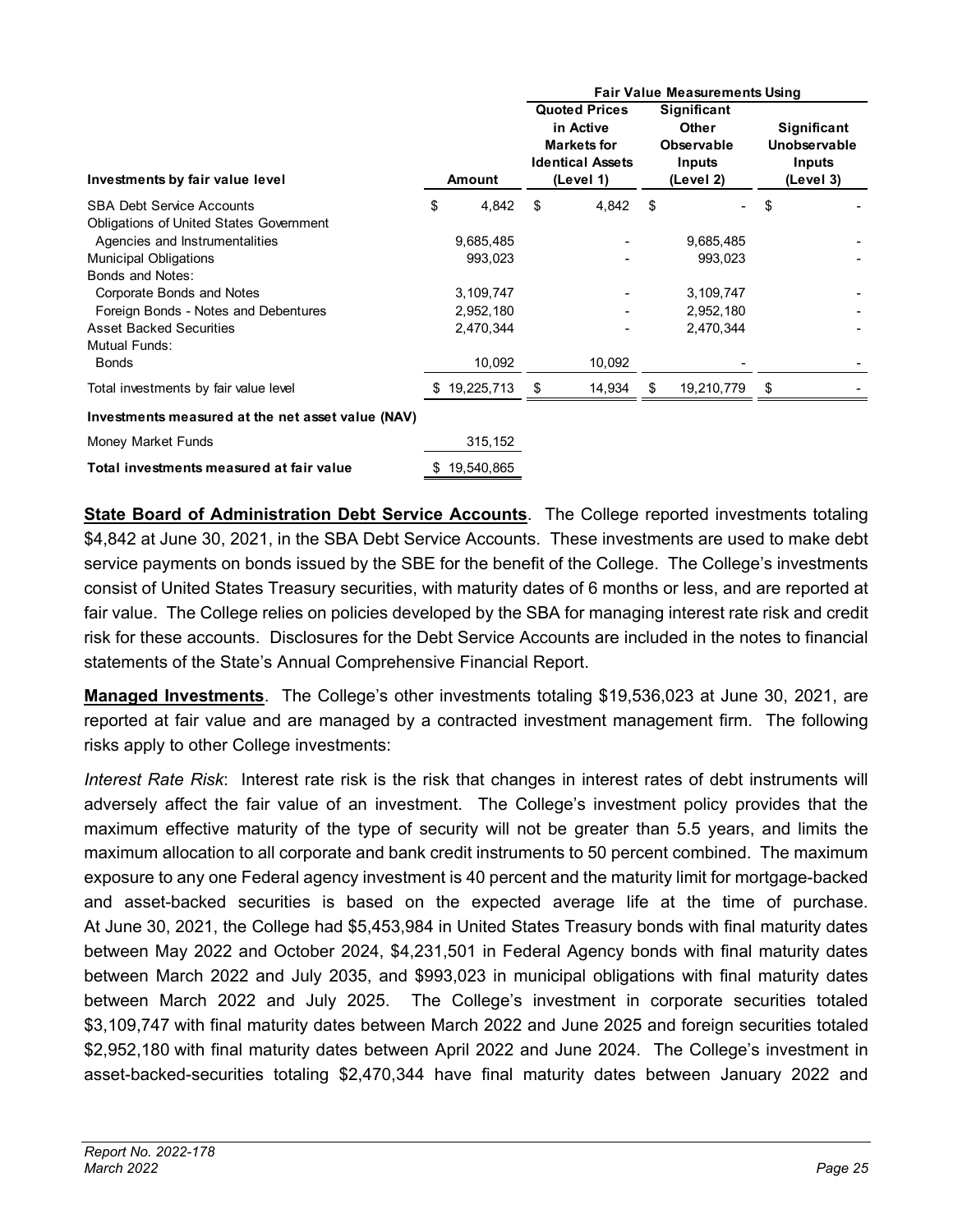May 2027. The College's investments in mutual funds totaled \$10,092 and money market funds totaled \$315,152.

*Credit Risk*: Credit risk is the risk an issuer or other counterparty to an investment will not fulfill its obligations. The College's investment policy addresses credit risk through the authorization of the following investments:

- United States Treasury bills, notes, bonds, strips, and other obligations whose principal and interest is fully guaranteed by the United States of America, any of its agencies or instrumentalities.
- Government Sponsored Enterprises: Federal Farm Credit Bank (FFCB), Federal National Mortgage Association (FNMA), Federal Home Loan Mortgage Corporation (FHLMC), Federal Home Loan Bank (FHLB), Student Loan Marketing Association (SLMA), Financing Corporation (FICO), the Resolution Funding Corporation (REFCO), Farm Credit System Financial Assistance Corporation, the Federal Housing Finance Board, and all other government-sponsored agencies and enterprises.
- Repurchase agreements rated at least "A1/P1" or the equivalent.
- Nonnegotiable certificates of deposit and savings account in State-certified qualified public depositories.
- Agency mortgage-backed securities guaranteed by the United States Government or a Federal agency.
- Money market funds, including, but not limited to, commercial paper, time deposits and bankers' acceptances, rated at least "AAAm/Aaa-mf" or the equivalent by Standard & Poor's, Moody's Investors Service, and all other nationally recognized credit rating organizations.
- Corporate bonds and notes with an "A-/A3" rating.
- Supranationals where United States is a shareholder and voting member with a rating of "A-1+/P-1, AAA/Aaa" or equivalent.
- Asset Backed Securities with a rating of "A-1+/P-1, AAA/Aaa" or equivalent.
- Any intergovernmental investment pool authorized pursuant to the Florida Interlocal Cooperation Act, as provided in Section 163.01, Florida Statutes, which maintains a similar investment objective.

United States Government obligations are not considered to have credit risk. As of June 30, 2021, the College's investments in Federal agency obligations (Government sponsored enterprises) are rated AA+ by Standard & Poor's. Corporate notes are investment grade debt securities which have credit quality ratings given by Standard & Poor's and are available for purchase in the United States and are issued or guaranteed by a corporation or a financial institution.

*Custodial Credit Risk*: Custodial credit risk is the risk that, in the event of the failure of the counterparty to a transaction, the College will not be able to recover that value of investments or collateral securities that are in the possession of an outside party. The College's investment policy addresses this by requiring that all securities purchased shall be properly designated as an asset of the College and held in safe keeping by a third-party custodial bank or institution. Further, the policy states that no withdrawal of securities, in whole or in part, shall be made from safekeeping except those designated within the Investment Management and Custodial Agreement between the Custodian and the College. The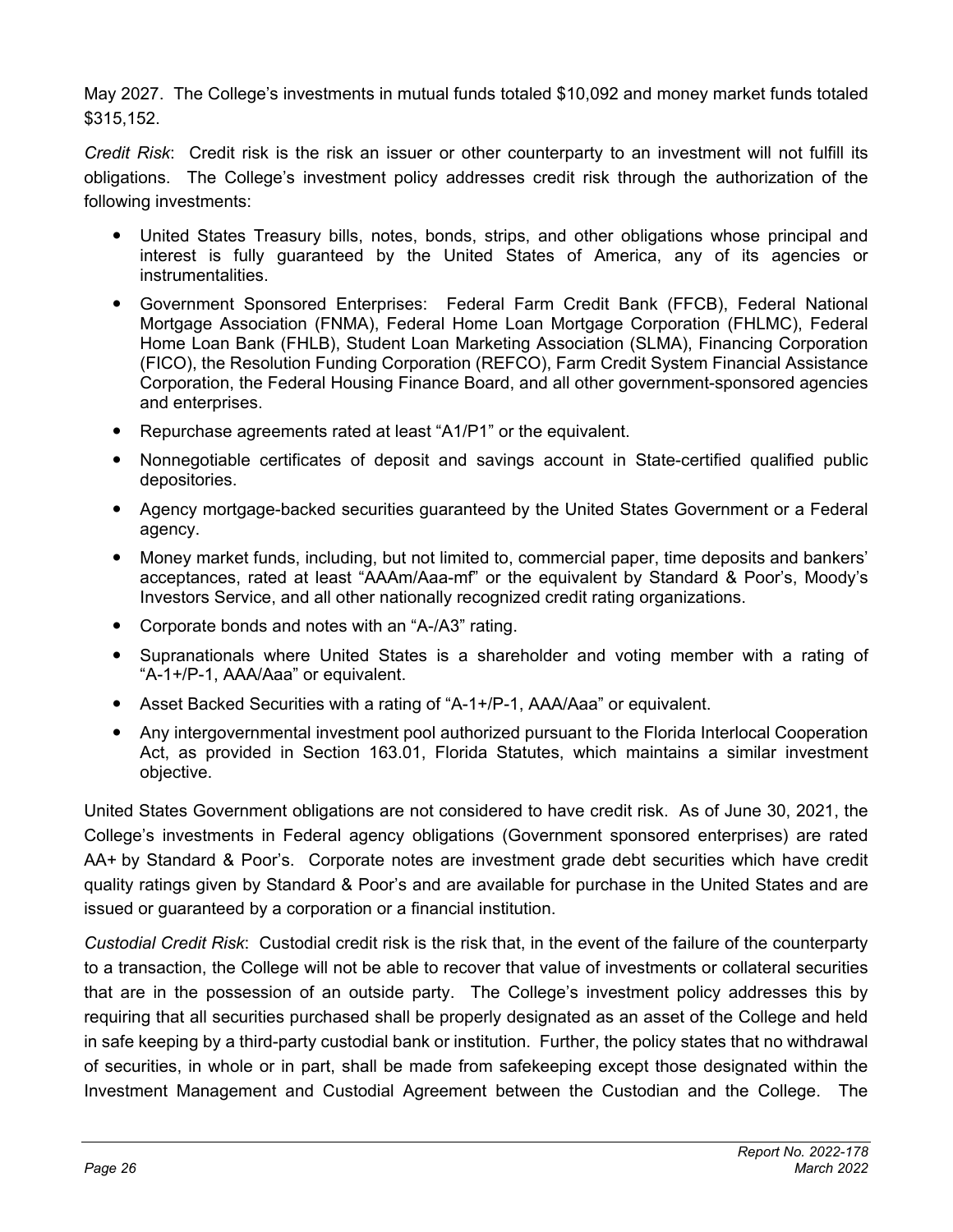College's investments of \$19,536,023 as of June 30, 2021, are all held by the safekeeping agent in the name of the College.

**Component Unit Investments**. Investment held by the Indian River State College Foundation, Inc. at March 31, 2021, are reported as follows:

|                                         |        |                           |    | <b>Fair Value</b><br><b>Measurements</b> |
|-----------------------------------------|--------|---------------------------|----|------------------------------------------|
| Investments by fair value level         | Amount |                           |    |                                          |
| Fixed Income Investments<br>Equities    | \$     | 20,238,119<br>126,479,266 | \$ | 20,238,119<br>126,479,266                |
| <b>Total Component Unit Investments</b> |        | 146,717,385               |    | 146,717,385                              |

# **4. Accounts Receivable**

Accounts receivable represent amounts for student fee deferments, uncollected commissions for food service and vending machine sales, unused credit memos, and contract and grant reimbursements due from third parties. The accounts receivable are reported net of a \$336,012 allowance for doubtful accounts.

# **5. Due From Other Governmental Agencies**

The amount due from other governmental agencies primarily consists of \$6,553,747 of Public Education Capital Outlay allocations due from the State for construction, remodeling, and renovation of College facilities, \$5,956,728 of HEERF due from the U.S. Department of Education for recognition of lost revenue, and \$1,306,201 for Federal restricted grants and contracts.

# **6. Due From Component Unit**

The College recorded an amount of \$6,353,226 representing scholarships and funding for the renovation of College facilities that will be reimbursed by the Foundation, pursuant to agreements between the College and the Foundation. The College's financial statements are reported for the fiscal year ended June 30, 2021. The College's component unit's financial statements are reported as of March 31, 2021. Although the College reported an amount as due from the component unit on the statement of net position, the component unit has not reported an amount due to the College.

# **7. Inventories**

Inventories consist of items for resale by the campus bookstore and items for resale by the Treasure Coast Public Safety Institute department, and are valued using the last invoice cost, which approximates the first-in, first-out method of inventory valuation.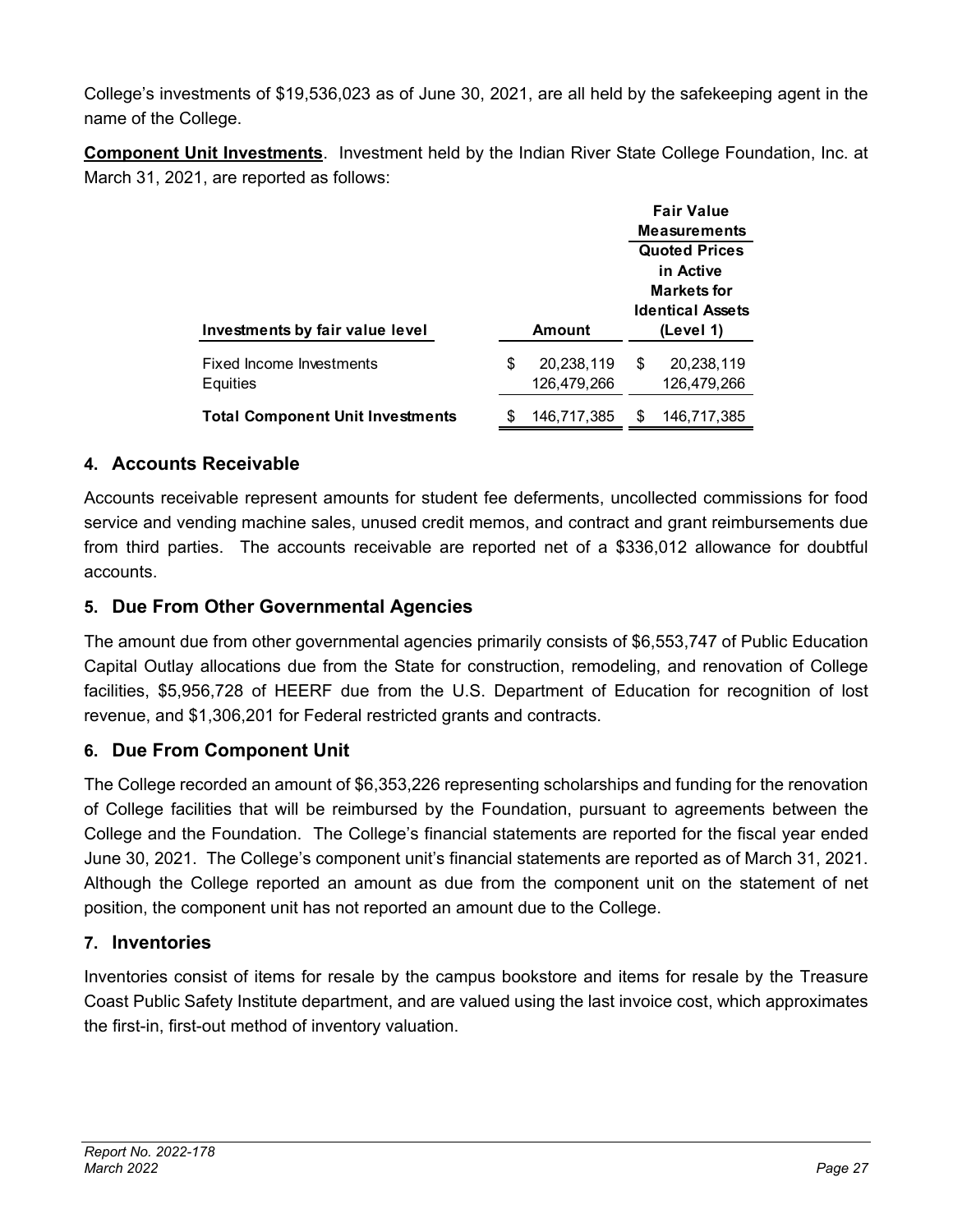# **8. Capital Assets**

Capital assets activity for the fiscal year ended June 30, 2021, is shown in the following table:

| <b>Description</b>                           | <b>Beginning</b><br><b>Additions</b><br><b>Balance</b> |                 | <b>Reductions</b> | Ending<br><b>Balance</b> |
|----------------------------------------------|--------------------------------------------------------|-----------------|-------------------|--------------------------|
| Nondepreciable Capital Assets:               |                                                        |                 |                   |                          |
| Land                                         | 24,860,099<br>\$                                       | \$              | 906,114<br>\$     | 23,953,985<br>\$         |
| <b>Computer Software in Progress</b>         |                                                        | 304,440         | 304,440           |                          |
| <b>Construction in Progress</b>              | 1,527,869                                              | 12,594,938      | 5,052,733         | 9,070,074                |
| <b>Total Nondepreciable Capital Assets</b>   | 26,387,968                                             | \$12,899,378    | 6,263,287<br>\$   | 33,024,059<br>\$         |
| Depreciable Capital Assets:                  |                                                        |                 |                   |                          |
| <b>Buildings</b>                             | \$293,224,201                                          | 2,238,698<br>\$ | \$                | \$295,462,899            |
| Other Structures and Improvements            | 15,997,656                                             | 2,814,035       |                   | 18,811,691               |
| Furniture, Machinery, and Equipment          | 16,769,809                                             | 939,177         | 1,131,300         | 16,577,686               |
| <b>Computer Software</b>                     | 10,951,928                                             | 304,440         |                   | 11,256,368               |
| Assets Under Capital Lease and               |                                                        |                 |                   |                          |
| Leasehold Improvements                       | 1,192,832                                              | 365,013         | 473,252           | 1,084,593                |
| <b>Total Depreciable Capital Assets</b>      | 338, 136, 426                                          | 6,661,363       | 1,604,552         | 343, 193, 237            |
| Less, Accumulated Depreciation:              |                                                        |                 |                   |                          |
| <b>Buildings</b>                             | 118,409,683                                            | 6,172,517       |                   | 124,582,200              |
| Other Structures and Improvements            | 14,119,566                                             | 1,121,280       |                   | 15,240,846               |
| Furniture, Machinery, and Equipment          | 14,864,238                                             | 526,341         | 1,131,300         | 14,259,279               |
| <b>Computer Software</b>                     | 4, 147, 163                                            | 1,288,687       |                   | 5,435,850                |
| Assets Under Capital Lease and               |                                                        |                 |                   |                          |
| Leasehold Improvements                       | 1,068,415                                              | 52,845          | 473,252           | 648,008                  |
| <b>Total Accumulated Depreciation</b>        | 152,609,065                                            | 9,161,670       | 1,604,552         | 160, 166, 183            |
| <b>Total Depreciable Capital Assets, Net</b> | \$185,527,361                                          | \$(2,500,307)   | \$                | \$183,027,054            |

# **9. Unearned Revenue**

As of June 30, 2021, the College reported unearned revenue of \$1,519,855 for restricted grants and contracts received prior to fiscal year end related to subsequent accounting periods.

# **10. Long-Term Liabilities**

Long-term liabilities activity for the fiscal year ended June 30, 2021, is shown in the following table:

| <b>Description</b>                  | <b>Beginning</b><br><b>Balance</b> | <b>Reductions</b><br><b>Additions</b> |    | Ending<br><b>Balance</b> |    |              | Current<br><b>Portion</b> |           |
|-------------------------------------|------------------------------------|---------------------------------------|----|--------------------------|----|--------------|---------------------------|-----------|
| <b>Bonds Payable</b>                | \$<br>465,000                      | \$<br>$\blacksquare$                  | \$ | 145.000                  | \$ | 320,000      | \$                        | 155,000   |
| Capital Lease Payable               | 237,339                            | 7,599,881                             |    | 163,788                  |    | 7,673,432    |                           | 658,405   |
| <b>Compensated Absences Payable</b> | 10,956,656                         | 1,407,049                             |    | 2,056,349                |    | 10,307,356   |                           | 648,447   |
| <b>Other Postemployment</b>         |                                    |                                       |    |                          |    |              |                           |           |
| <b>Benefits Payable</b>             | 3,605,394                          | 490.885                               |    | 115.869                  |    | 3,980,410    |                           | 142.509   |
| <b>Net Pension Liability</b>        | 55,867,121                         | 31,822,106                            |    | 23,258,892               |    | 64,430,335   |                           | 193,665   |
| <b>Total Long-Term Liabilities</b>  | \$71,131,510                       | \$41,319,921                          |    | \$25,739,898             |    | \$86,711,533 | S                         | 1,798,026 |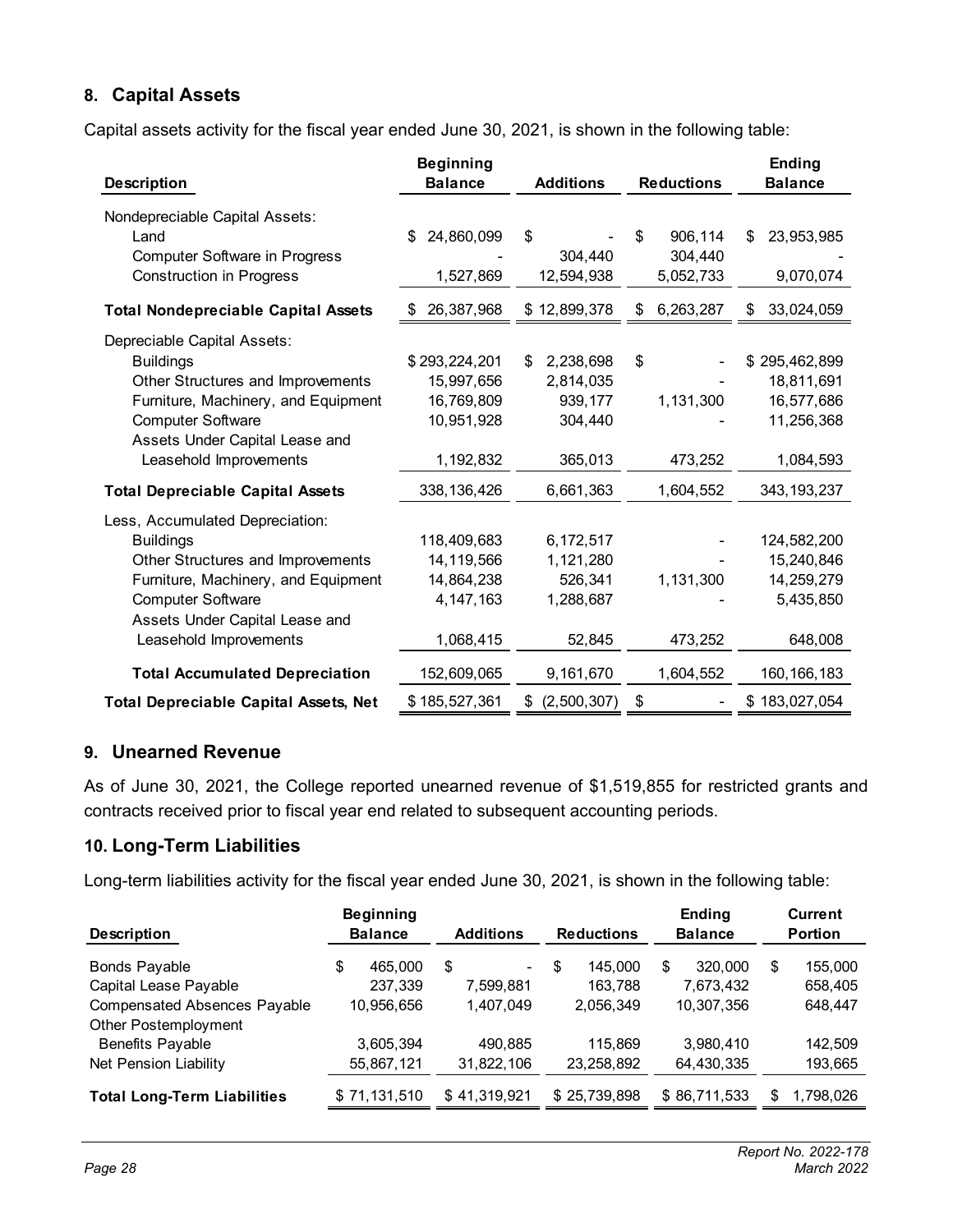**Bonds Payable**. SBE issues capital outlay bonds on behalf of the College. These bonds mature serially and are secured by a pledge of the College's portion of the State-assessed motor vehicle license tax and by the State's full faith and credit. The SBE and the SBA administer the principal and interest payments, investment of debt service resources, and compliance with reserve requirements.

The College had the following bonds payable at June 30, 2021:

| <b>Bond Type</b>                                 | Amount<br>Outstanding | Interest<br>Rate<br>(Percent) | Annual<br><b>Maturity</b><br>Τo |
|--------------------------------------------------|-----------------------|-------------------------------|---------------------------------|
| <b>SBE Capital Outlay Bonds:</b><br>Series 2011A | 320.000<br>\$.        | 3                             | 2023                            |

Annual requirements to amortize all bonded debt outstanding as of June 30, 2021, are as follows:

| <b>Fiscal Year</b>    | <b>SBE Capital Outlay Bonds</b> |                    |   |                |    |                    |
|-----------------------|---------------------------------|--------------------|---|----------------|----|--------------------|
| <b>Ending June 30</b> |                                 | <b>Principal</b>   |   | Interest       |    | Total              |
| 2022<br>2023          | \$                              | 155.000<br>165,000 | S | 9.600<br>4,950 | \$ | 164,600<br>169,950 |
| Total                 | \$                              | 320,000            | S | 14.550         | S  | 334,550            |

**Capital Lease Payable**. Vehicles in the amount of \$495,357 are being acquired under a capital lease agreement. The average interest rate is 3.16 percent. Future minimum payments under the capital lease agreement and the present value of the minimum payments as of June 30, 2021, are as follows:

| <b>Fiscal Year Ending June 30</b>        | <b>Amount</b>        |
|------------------------------------------|----------------------|
| 2022<br>2023                             | \$157,893<br>157,507 |
| 2024<br>2025                             | 137,679<br>66,098    |
| <b>Total Minimum Payments</b>            | 519,177              |
| Less, Amount Representing Interest       | 80,612               |
| <b>Present Value of Minimum Payments</b> | \$438,565            |

The College entered into a financing agreement on November 19, 2020, characterized as a lease purchase agreement, to provide \$7,234,868 in capital lease financing for energy, water, wastewater performance savings projects under the provisions of Section 1013.23, Florida Statutes, at an interest rate of 1.9 percent. Under this arrangement, the College obtained financing of \$7,234,868 for certain energy management facility upgrade projects. The capital lease payments include quarterly lease payments due from November 19, 2021, through September 1, 2031. Future minimum capital lease payments under the agreement and the present value of the minimum payments as of June 30, 2021, are as follows: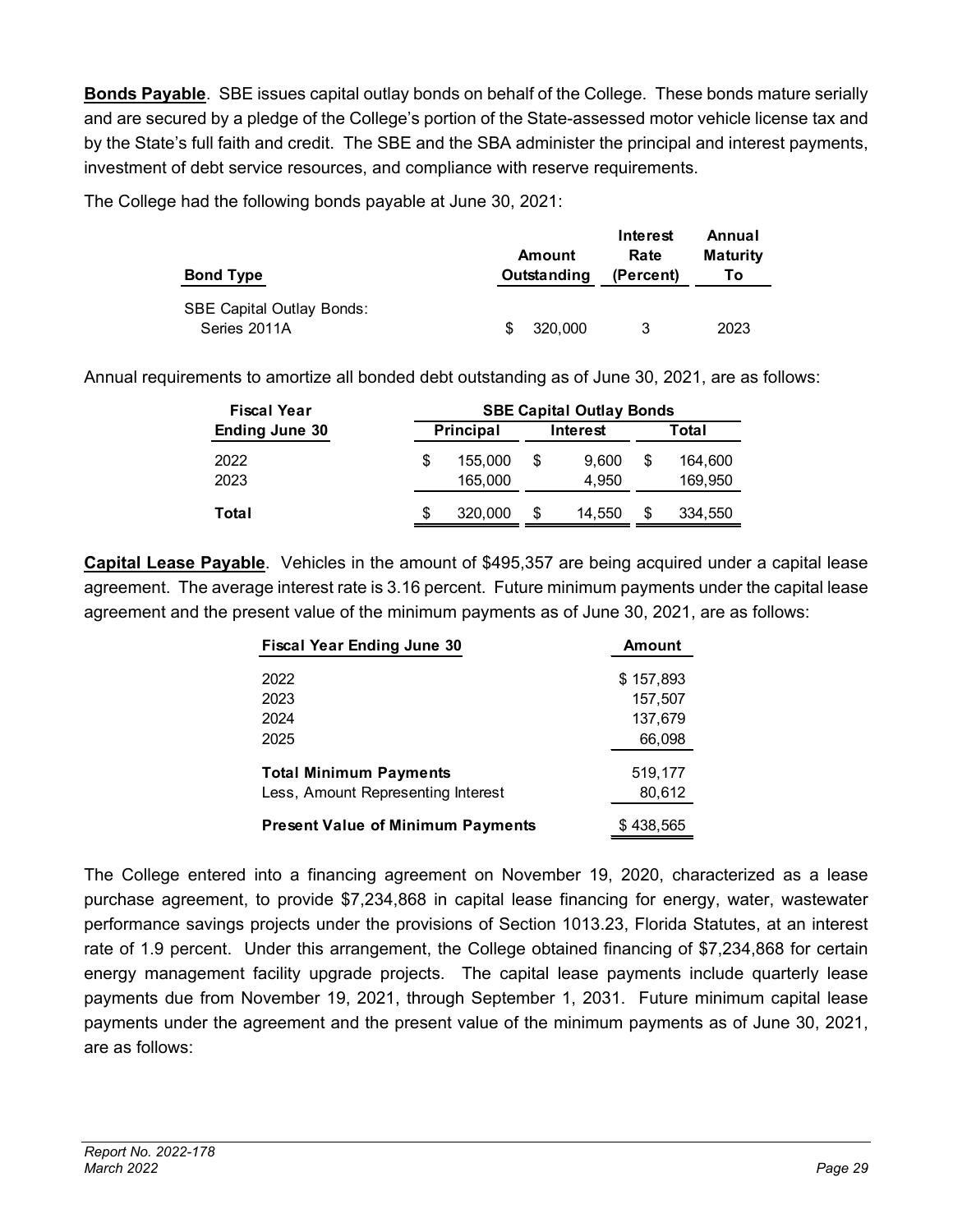| <b>Fiscal Year Ending June 30</b>                         |    | Amount                                                                      |  |
|-----------------------------------------------------------|----|-----------------------------------------------------------------------------|--|
| 2022<br>2023<br>2024<br>2025<br>2026<br>2027-2031<br>2032 | \$ | 737,572<br>792,126<br>792,126<br>792,126<br>792,126<br>3,960,629<br>198.031 |  |
|                                                           |    |                                                                             |  |
| Total<br>Less, Amount Representing Interest               |    | 8.064.736<br>829,869                                                        |  |
| <b>Present Value of Minimum Payments</b>                  |    | \$7.234.867                                                                 |  |

**Note Payable – Component Unit**. The long-term debt of the component unit as of March 31, 2021, is as follows:

| Promissory note to bank secured by all income related to student     |             |
|----------------------------------------------------------------------|-------------|
| housing, with \$25,932 monthly payments beginning January 1, 2015,   |             |
| including interest at 1.7 percent per annum, maturing April 1, 2038. | \$4,630,194 |

Maturities of the long-term debt are as follows:

| <b>Fiscal Year Ending June 30</b> | Amount                   |  |
|-----------------------------------|--------------------------|--|
| 2022<br>2023                      | 233,201<br>\$<br>237,252 |  |
| 2024                              | 241,188                  |  |
| 2025                              | 245,564                  |  |
| 2026                              | 249,830                  |  |
| Thereafter                        | 3,423,159                |  |
| Total                             | \$4,630,194              |  |

**Compensated Absences Payable**. College employees may accrue annual and sick leave based on length of service, subject to certain limitations regarding the amount that will be paid upon termination. The College reports a liability for the accrued leave; however, State noncapital appropriations fund only the portion of accrued leave that is used or paid in the current fiscal year. Although the College expects the liability to be funded primarily from future appropriations, generally accepted accounting principles do not permit the recording of a receivable in anticipation of future appropriations. At June 30, 2021, the estimated liability for compensated absences, which includes the College's share of the Florida Retirement System and FICA contributions, totaled \$10,307,356. The current portion of the compensated absences liability, \$648,447, is the amount expected to be paid in the coming fiscal year and represents payments for employees in the Deferred Retirement Option Program.

**Other Postemployment Benefits Payable**. The College follows GASB Statement No. 75, *Accounting and Financial Reporting for Postemployment Benefits Other Than Pensions*, for other postemployment benefits administered by the Florida College System Risk Management Consortium (Consortium).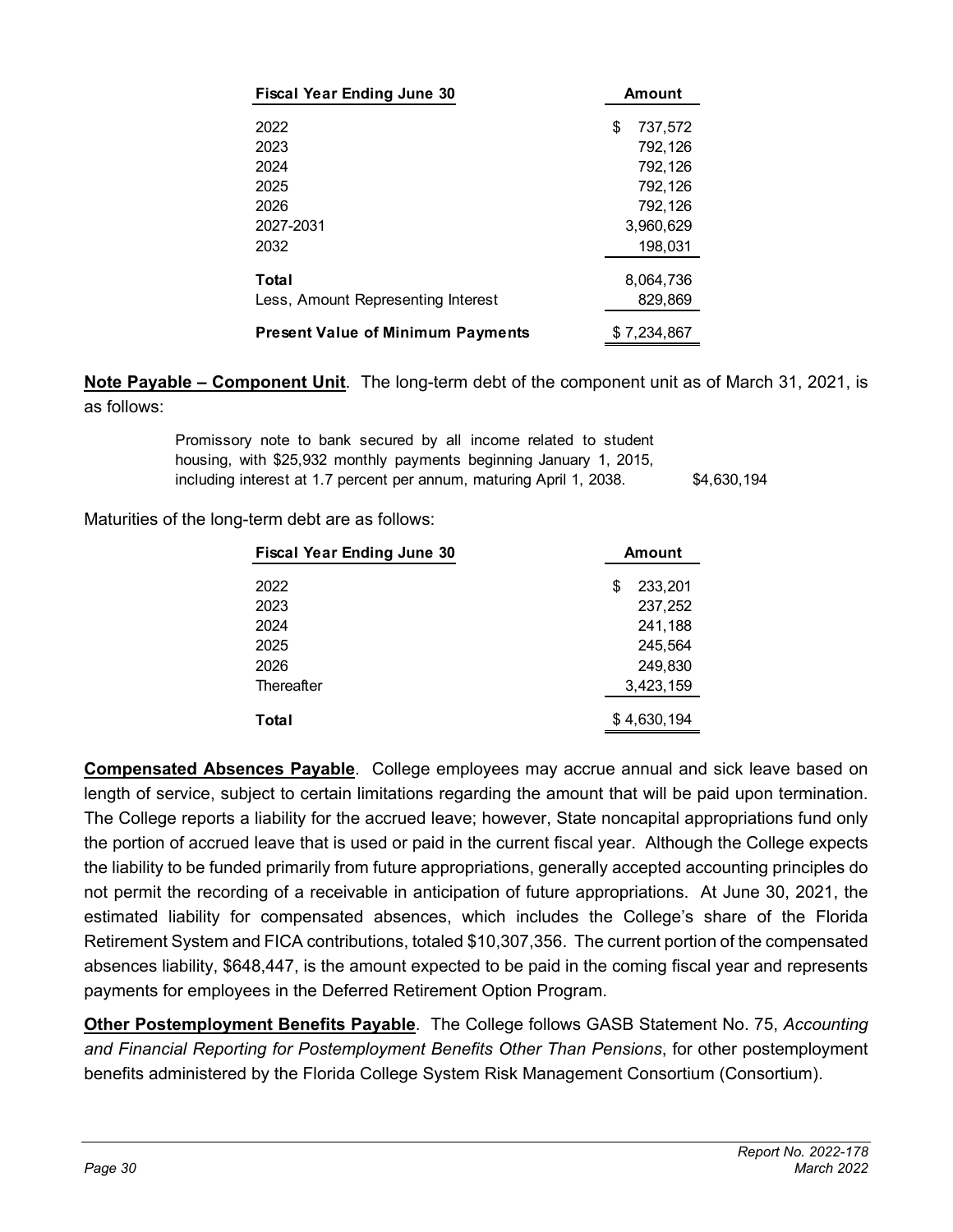# *General Information about the OPEB Plan*

*Plan Description*. The Other Postemployment Benefits Plan (OPEB Plan) is a single-employer defined benefit plan administered by the Consortium that provides OPEB for all employees who satisfy the College's retirement eligibility provisions. Pursuant to the provisions of Section 112.0801, Florida Statutes, former employees who retire from the College are eligible to participate in the College's health and life insurance coverage. The College subsidizes the premium rates paid by retirees by allowing them to participate in the OPEB Plan at reduced or blended group (implicitly subsidized) premium rates for both active and retired employees. These rates provide an implicit subsidy for retirees because, on an actuarial basis, their current and future claims are expected to result in higher costs to the OPEB Plan on average than those of active employees. The College does not offer any explicit subsidies for retiree coverage. Retirees are required to enroll in the Federal Medicare (Medicare) program for their primary coverage as soon as they are eligible. The OPEB Plan contribution requirements and benefit terms of the College and the OPEB Plan members are established and may be amended by action from the Board. No assets are accumulated in a trust that meet the criteria in paragraph 4 of GASB Statement No. 75.

*Benefits Provided*. The OPEB Plan provides healthcare benefits for retirees and their dependents as well as life insurance for retirees. The OPEB Plan only provides an implicit subsidy as described above.

*Employees Covered by Benefit Terms*. At June 30, 2019, the following employees were covered by the benefit terms:

| Inactive Employees or Beneficiaries Currently Receiving Benefits | 95  |
|------------------------------------------------------------------|-----|
| <b>DROP Members</b>                                              | 46  |
| <b>Active Employees</b>                                          | 760 |
| Total                                                            | 901 |

# *Total OPEB Liability*

The College's total OPEB liability of \$3,980,410 was measured as of June 30, 2020, and was determined by an actuarial valuation as of June 30, 2019.

*Actuarial Assumptions and Other Inputs*. The total OPEB liability in the June 30, 2019, actuarial valuation was determined using the following actuarial assumptions and other inputs, applied to all periods included in the measurement, unless otherwise specified: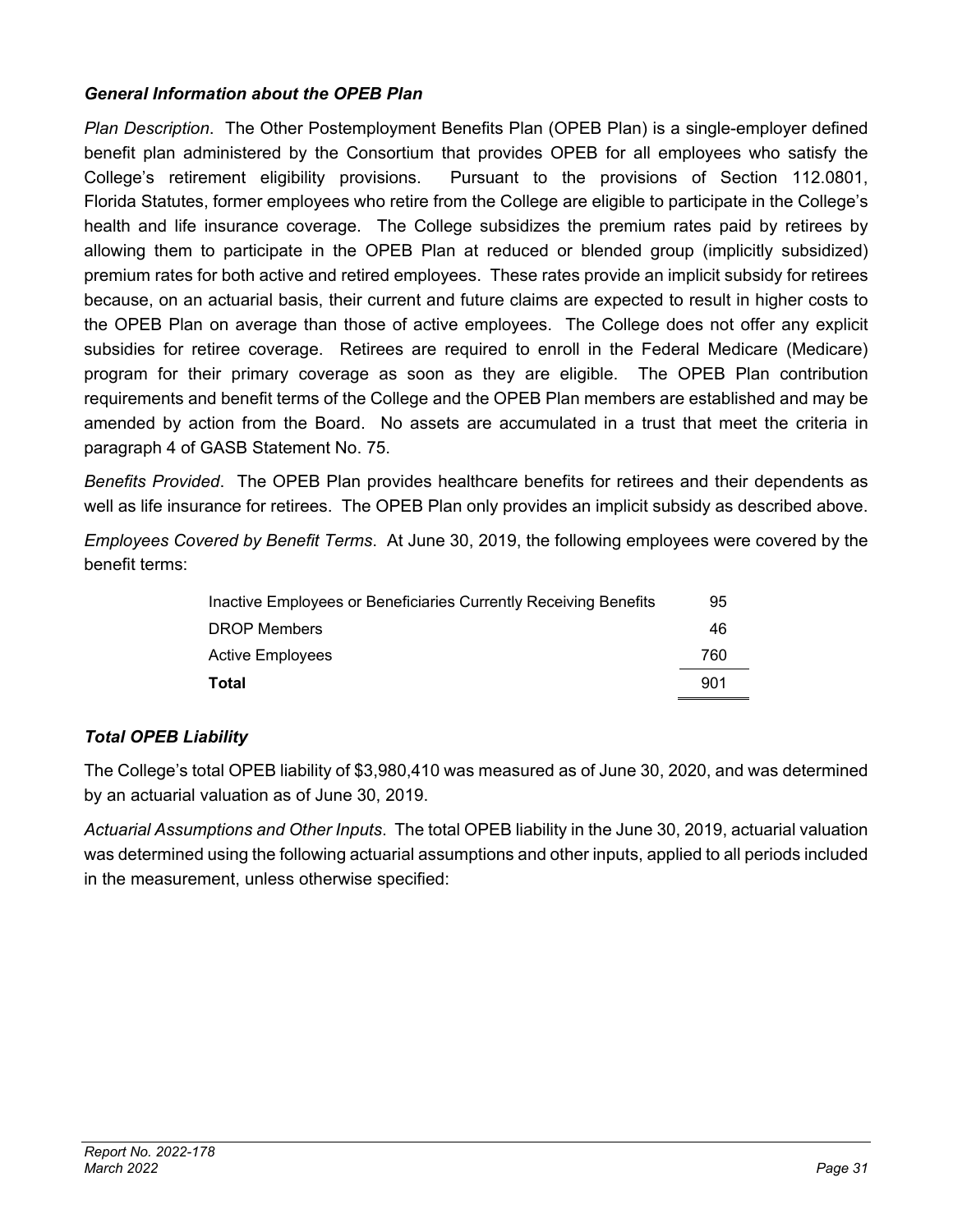| Inflation                                     | 2.40 percent                                                                                                                                                         |
|-----------------------------------------------|----------------------------------------------------------------------------------------------------------------------------------------------------------------------|
| Real wage growth                              | 0.85 percent                                                                                                                                                         |
| Salary increases, including<br>wage inflation | <b>Regular Employees</b><br>$3.40$ percent $-7.80$ percent<br><b>Senior Management</b><br>$4.10$ percent $-8.20$ percent                                             |
| Municipal Bond Index Rate                     | 3.50 percent at Prior Measurement Date<br>2.21 percent at Measurement Date                                                                                           |
| Healthcare cost trend rates                   |                                                                                                                                                                      |
| Pre-Medicare<br>Medicare                      | 7.00 Percent for 2019, decreasing to an<br>ultimate rate of 4.60 percent by 2026<br>5.00 percent for 2019, decreasing to an<br>ultimate rate of 4.60 percent by 2021 |
|                                               |                                                                                                                                                                      |

The discount rate was based on the Bond Buyer General Obligation 20-year Municipal Bond Index.

Mortality rates were based on the PUB-2010 mortality tables, with adjustments for FRS experiences and generational mortality improvements using Scale MP-2018.

The demographic actuarial assumptions for retirement, disability incidence, withdrawal, and salary increases used in the June 30, 2019, valuation were based on the results of an actuarial experience study for the period July 1, 2013, through June 30, 2018, adopted by the FRS.

The remaining actuarial assumptions (e.g., initial per capita costs, health care cost trends, rate of plan participation, rates of plan election, etc.) used in the June 30, 2019, valuation were based on a review of recent plan experience done concurrently with the June 30, 2019, valuation.

# *Changes in the Total OPEB Liability*

|                                        | Amount      |
|----------------------------------------|-------------|
| Balance at 6/30/20                     | \$3,605,394 |
| Changes for the year:                  |             |
| Service Cost                           | 152,086     |
| Interest                               | 129,502     |
| Changes in Assumptions or Other Inputs | 209,297     |
| <b>Benefit Payments</b>                | (115, 869)  |
| <b>Net Changes</b>                     | 375,016     |
| Balance at 6/30/21                     | \$3,980,410 |

Changes of assumptions and other inputs reflect a change in the discount rate from 3.50 percent in 2019 to 2.21 percent in 2020 due to a change in the Municipal Bond Index Rate.

*Sensitivity of the Total OPEB Liability to Changes in the Discount Rate*. The following table presents the total OPEB liability of the College, as well as what the College's total OPEB liability would be if it were calculated using a discount rate that is 1 percentage point lower (1.21 percent) or 1 percentage point higher (3.21 percent) than the current rate: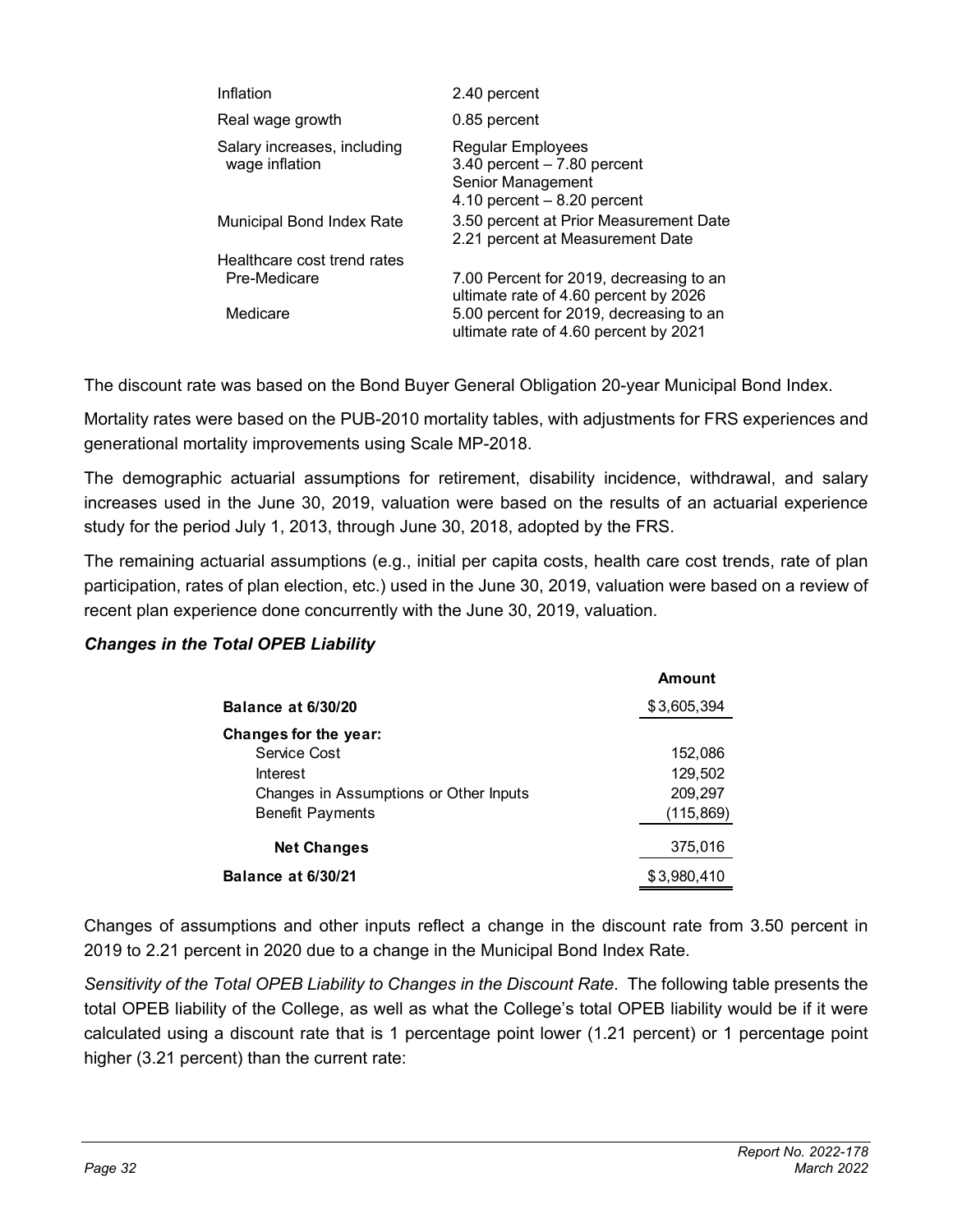|                      | 1%                            | Current                            | $1\%$                         |
|----------------------|-------------------------------|------------------------------------|-------------------------------|
|                      | <b>Decrease</b><br>$(1.21\%)$ | <b>Discount Rate</b><br>$(2.21\%)$ | <b>Increase</b><br>$(3.21\%)$ |
| Total OPEB liability | \$4.644.304                   | \$3,980,410                        | \$3,453,254                   |

*Sensitivity of the Total OPEB Liability to Changes in the Healthcare Cost Trend Rates*. The following table presents the total OPEB liability of the College, as well as what the College's total OPEB liability would be if it were calculated using healthcare cost trend rates that are 1 percentage point lower or 1 percentage point higher than the current healthcare cost trend rates:

|                             |             | <b>Healthcare</b><br><b>Cost Trend</b> |             |
|-----------------------------|-------------|----------------------------------------|-------------|
|                             | 1% Decrease | <b>Rates</b>                           | 1% Increase |
| <b>Total OPEB liability</b> | \$3,388,560 | \$3.980.410                            | \$4,788,533 |

# *OPEB Expense and Deferred Outflows of Resources and Deferred Inflows of Resources Related to OPEB*

For the fiscal year ended June 30, 2021, the College recognized OPEB expense of \$328,892. At June 30, 2021, the College reported deferred outflows of resources and deferred inflows of resources related to OPEB from the following sources:

| <b>Description</b>                                                                                                               | <b>Deferred Outflows</b><br>of Resources |    | <b>Deferred Inflows</b><br>of Resources |
|----------------------------------------------------------------------------------------------------------------------------------|------------------------------------------|----|-----------------------------------------|
| Differences between expected<br>and actual experience<br>Change of assumptions or other inputs<br>Transactions subsequent to the | \$<br>172,925<br>462,476                 | \$ | 191,245                                 |
| measurement date                                                                                                                 | 142.509                                  |    |                                         |
| Total                                                                                                                            | \$<br>777,910                            | S  | 191.245                                 |

Of the total amount reported as deferred outflows of resources related to OPEB, \$142,509 resulting from benefits paid subsequent to the measurement date and before the end of the fiscal year will be included as a reduction of the total OPEB liability in the year ended June 30, 2022. Other amounts reported as deferred outflows of resources and deferred inflows of resources related to OPEB will be recognized in OPEB expense as follows:

| <b>Fiscal Year Ending June 30</b> |    | Amount  |  |  |
|-----------------------------------|----|---------|--|--|
| 2022                              | \$ | 47,304  |  |  |
| 2023                              |    | 47,304  |  |  |
| 2024                              |    | 47,304  |  |  |
| 2025                              |    | 47,304  |  |  |
| 2026                              |    | 47,304  |  |  |
| Thereafter                        |    | 207,636 |  |  |
| Total                             | S. | 444,156 |  |  |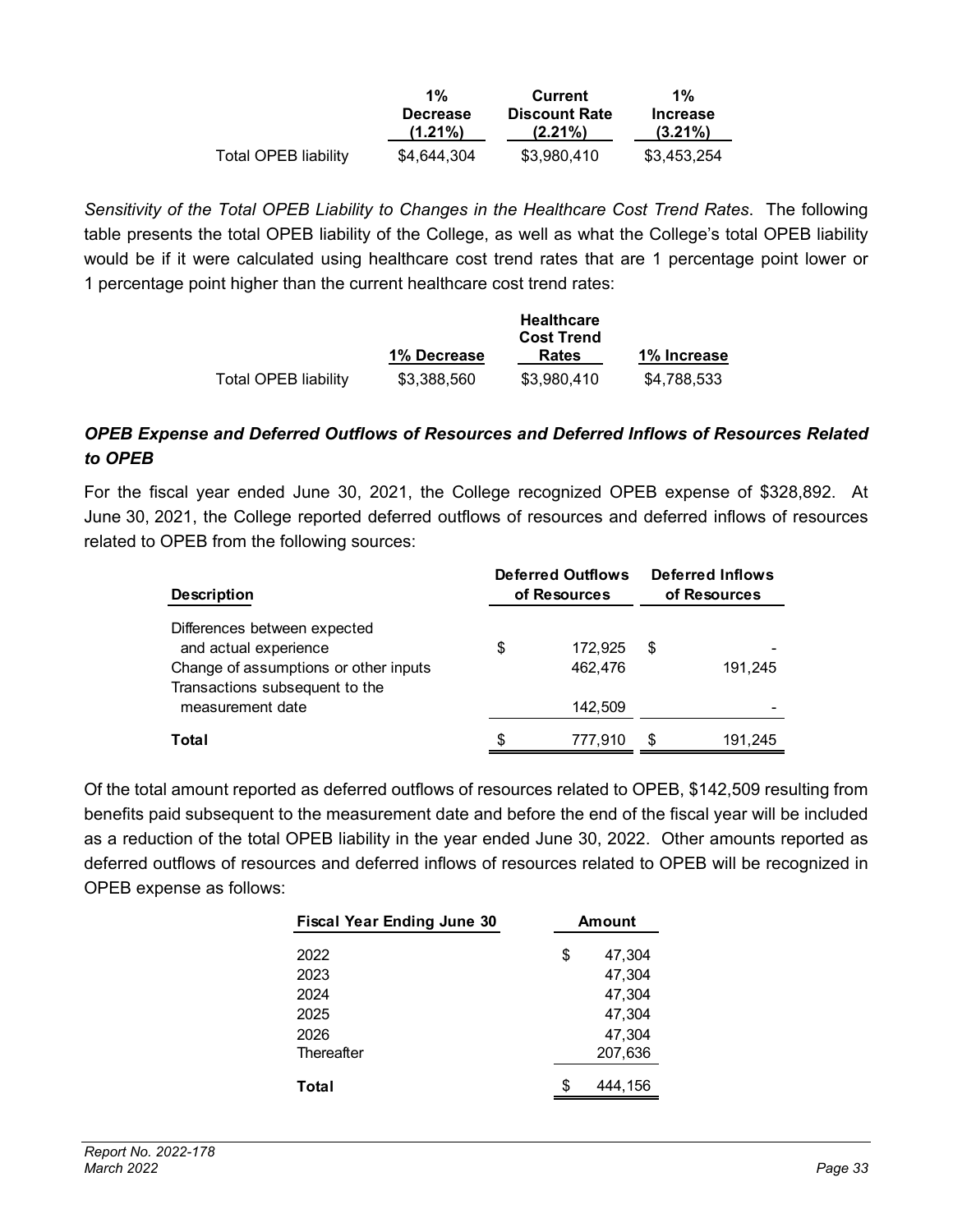**Net Pension Liability**. As a participating employer in the Florida Retirement System (FRS), the College recognizes its proportionate share of the collective net pension liabilities of the FRS cost-sharing multiple-employer defined benefit plans. As of June 30, 2021, the College's proportionate share of the net pension liabilities totaled \$64,430,335. Note 11. includes a complete discussion of defined benefit pension plans.

# **11. Retirement Plans – Defined Benefit Pension Plans**

# *General Information about the Florida Retirement System (FRS)*

The FRS was created in Chapter 121, Florida Statutes, to provide a defined benefit pension plan for participating public employees. The FRS was amended in 1998 to add the Deferred Retirement Option Program (DROP) under the defined benefit plan and amended in 2000 to provide a defined contribution plan alternative to the defined benefit plan for FRS members effective July 1, 2002. This integrated defined contribution pension plan is the FRS Investment Plan. Chapter 121, Florida Statutes, also provides for nonintegrated, optional retirement programs in lieu of the FRS to certain members of the Senior Management Service Class employed by the State and faculty and specified employees of State colleges. Chapter 112, Florida Statutes, established the HIS Program, a cost-sharing multiple-employer defined benefit pension plan to assist retired members of any State-administered retirement system in paying the costs of health insurance.

Essentially all regular employees of the College are eligible to enroll as members of the State-administered FRS. Provisions relating to the FRS are established by Chapters 121 and 122, Florida Statutes; Chapter 112, Part IV, Florida Statutes; Chapter 238, Florida Statutes; and FRS Rules, Chapter 60S, Florida Administrative Code; wherein eligibility, contributions, and benefits are defined and described in detail. Such provisions may be amended at any time by further action from the Florida Legislature. The FRS is a single retirement system administered by the Florida Department of Management Services, Division of Retirement, and consists of two cost-sharing multiple-employer defined benefit plans and other nonintegrated programs. An annual comprehensive financial report of the FRS, which includes its financial statements, required supplementary information, actuarial report, and other relevant information, is available from the Florida Department of Management Services Web site (www.dms.myflorida.com).

The College's FRS and HIS pension expense totaled \$10,537,162 for the fiscal year ended June 30, 2021.

# **FRS Pension Plan**

*Plan Description*. The FRS Pension Plan (Plan) is a cost-sharing multiple-employer defined benefit pension plan, with a DROP for eligible employees. The general classes of membership are as follows:

- *Regular Class* Members of the FRS who do not qualify for membership in the other classes.
- *Senior Management Service Class* (SMSC) Members in senior management level positions.
- *Special Risk Class* Members who are employed as law enforcement officers and meet the criteria to qualify for this class.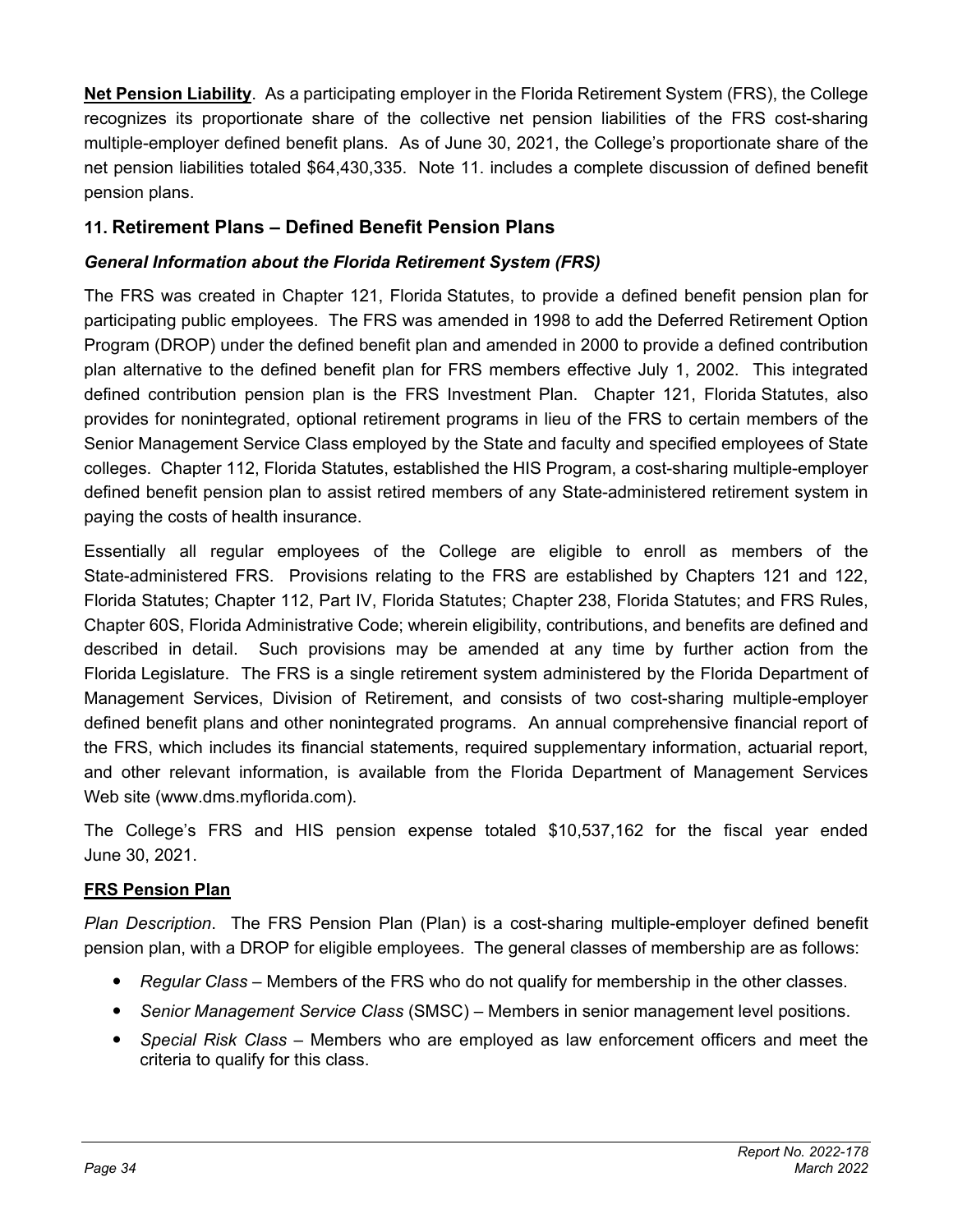Employees enrolled in the Plan prior to July 1, 2011, vest at 6 years of creditable service and employees enrolled in the Plan on or after July 1, 2011, vest at 8 years of creditable service. All vested members, enrolled prior to July 1, 2011, are eligible for normal retirement benefits at age 62 or at any age after 30 years of creditable service except for members classified as special risk who are eligible for normal retirement benefits at age 55 or at any age after 25 years of creditable service. All members enrolled in the Plan on or after July 1, 2011, once vested, are eligible for normal retirement benefits at age 65 or any time after 33 years of creditable service except for members classified as special risk who are eligible for normal retirement benefits at age 60 or at any age after 30 years of creditable service. Employees enrolled in the Plan may include up to 4 years of credit for military service toward creditable service. The Plan also includes an early retirement provision; however, there is a benefit reduction for each year a member retires before his or her normal retirement date. The Plan provides retirement, disability, death benefits, and annual cost-of-living adjustments to eligible participants.

The DROP, subject to provisions of Section 121.091, Florida Statutes, permits employees eligible for normal retirement under the Plan to defer receipt of monthly benefit payments while continuing employment with an FRS-participating employer. An employee may participate in DROP for a period not to exceed 60 months after electing to participate. During the period of DROP participation, deferred monthly benefits are held in the FRS Trust Fund and accrue interest. The net pension liability does not include amounts for DROP participants, as these members are considered retired and are not accruing additional pension benefits.

*Benefits Provided*. Benefits under the Plan are computed on the basis of age and/or years of service, average final compensation, and service credit. Credit for each year of service is expressed as a percentage of the average final compensation. For members initially enrolled before July 1, 2011, the average final compensation is the average of the 5 highest fiscal years' earnings; for members initially enrolled on or after July 1, 2011, the average final compensation is the average of the 8 highest fiscal years' earnings. The total percentage value of the benefit received is determined by calculating the total value of all service, which is based on retirement plan and/or the class to which the member belonged when the service credit was earned. Members are eligible for in-line-of-duty or regular disability and survivors' benefits. The following table shows the percentage value for each year of service credit earned: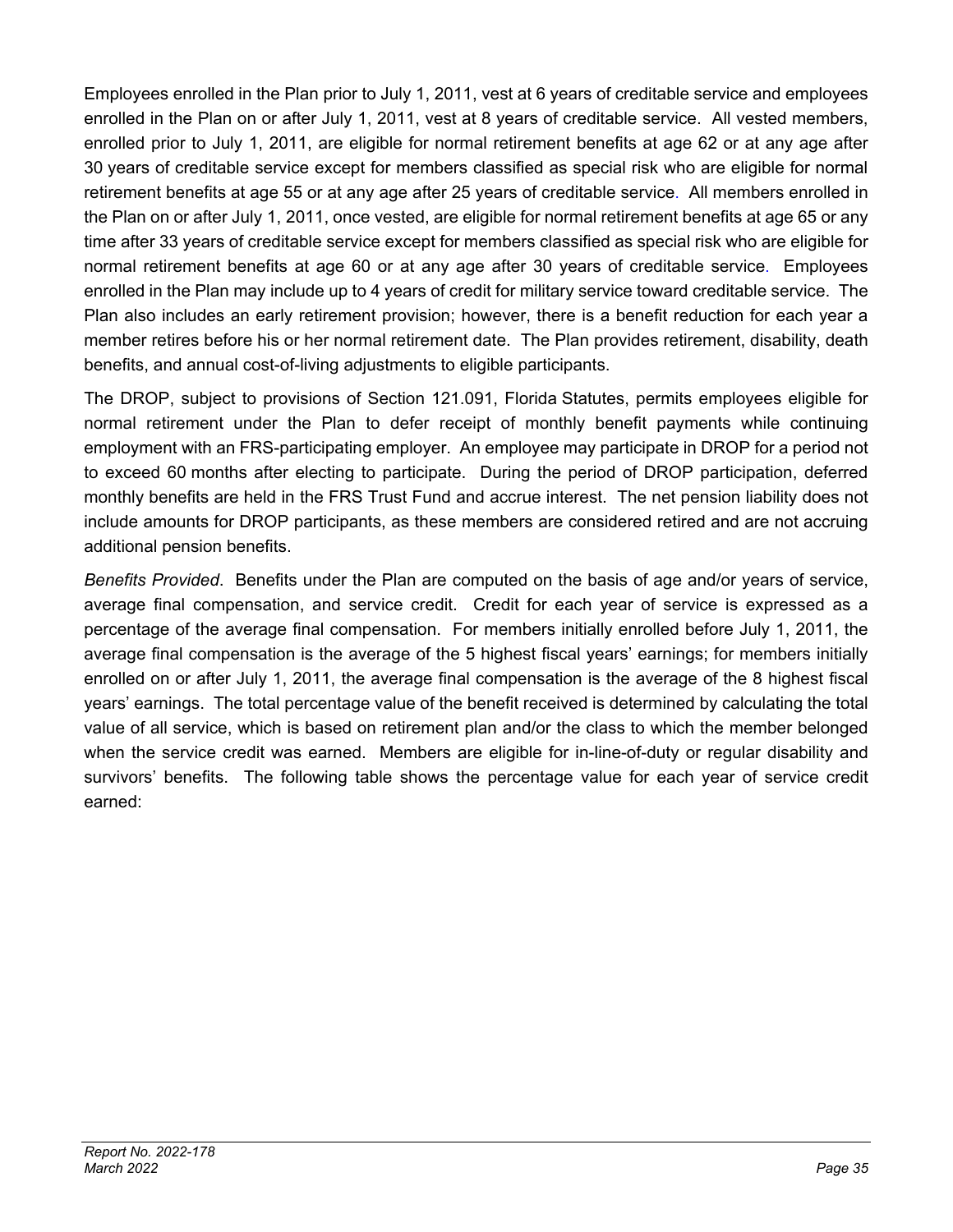| Class, Initial Enrollment, and Retirement Age/Years of Service    | % Value |
|-------------------------------------------------------------------|---------|
| Regular Class members initially enrolled before July 1, 2011      |         |
| Retirement up to age 62 or up to 30 years of service              | 1.60    |
| Retirement at age 63 or with 31 years of service                  | 1.63    |
| Retirement at age 64 or with 32 years of service                  | 1.65    |
| Retirement at age 65 or with 33 or more years of service          | 1.68    |
| Regular Class members initially enrolled on or after July 1, 2011 |         |
| Retirement up to age 65 or up to 33 years of service              | 1.60    |
| Retirement at age 66 or with 34 years of service                  | 1.63    |
| Retirement at age 67 or with 35 years of service                  | 1.65    |
| Retirement at age 68 or with 36 or more years of service          | 1.68    |
| <b>Senior Management Service Class</b>                            | 2.00    |
| <b>Special Risk Class</b>                                         | 3.00    |

As provided in Section 121.101, Florida Statutes, if the member was initially enrolled in the Plan before July 1, 2011, and all service credit was accrued before July 1, 2011, the annual cost-of-living adjustment is 3 percent per year. If the member was initially enrolled before July 1, 2011, and has service credit on or after July 1, 2011, there is an individually calculated cost-of-living adjustment. The annual cost-of-living adjustment is a proportion of 3 percent determined by dividing the sum of the pre-July 2011 service credit by the total service credit at retirement multiplied by 3 percent. Plan members initially enrolled on or after July 1, 2011, will not have a cost-of-living adjustment after retirement.

*Contributions*. The Florida Legislature establishes contribution rates for participating employers and employees. Contribution rates during the 2020-21 fiscal year were:

|                                                                                             | <b>Percent of Gross Salary</b> |                |
|---------------------------------------------------------------------------------------------|--------------------------------|----------------|
| <b>Class</b>                                                                                | <b>Employee</b>                | Employer $(1)$ |
| FRS, Regular                                                                                | 3.00                           | 10.00          |
| <b>FRS, Senior Management Service</b>                                                       | 3.00                           | 27.29          |
| FRS, Special Risk                                                                           | 3.00                           | 24.45          |
| Deferred Retirement Option Program (applicable to<br>members from all of the above classes) | 0.00                           | 16.98          |
| FRS, Reemployed Retiree                                                                     | (2)                            | (2)            |

(1) Employer rates include 1.66 percent for the postemployment health insurance subsidy. Also, employer rates, other than for DROP participants, include 0.06 percent for administrative costs of the Investment Plan.

(2) Contribution rates are dependent upon retirement class in which reemployed.

The College's contributions to the Plan totaled \$4,342,047 for the fiscal year ended June 30, 2021.

*Pension Liabilities, Pension Expense, and Deferred Outflows of Resources and Deferred Inflows of Resources Related to Pensions*. At June 30, 2021, the College reported a liability of \$45,853,399 for its proportionate share of the net pension liability. The net pension liability was measured as of June 30, 2020, and the total pension liability used to calculate the net pension liability was determined by an actuarial valuation as of July 1, 2020. The College's proportionate share of the net pension liability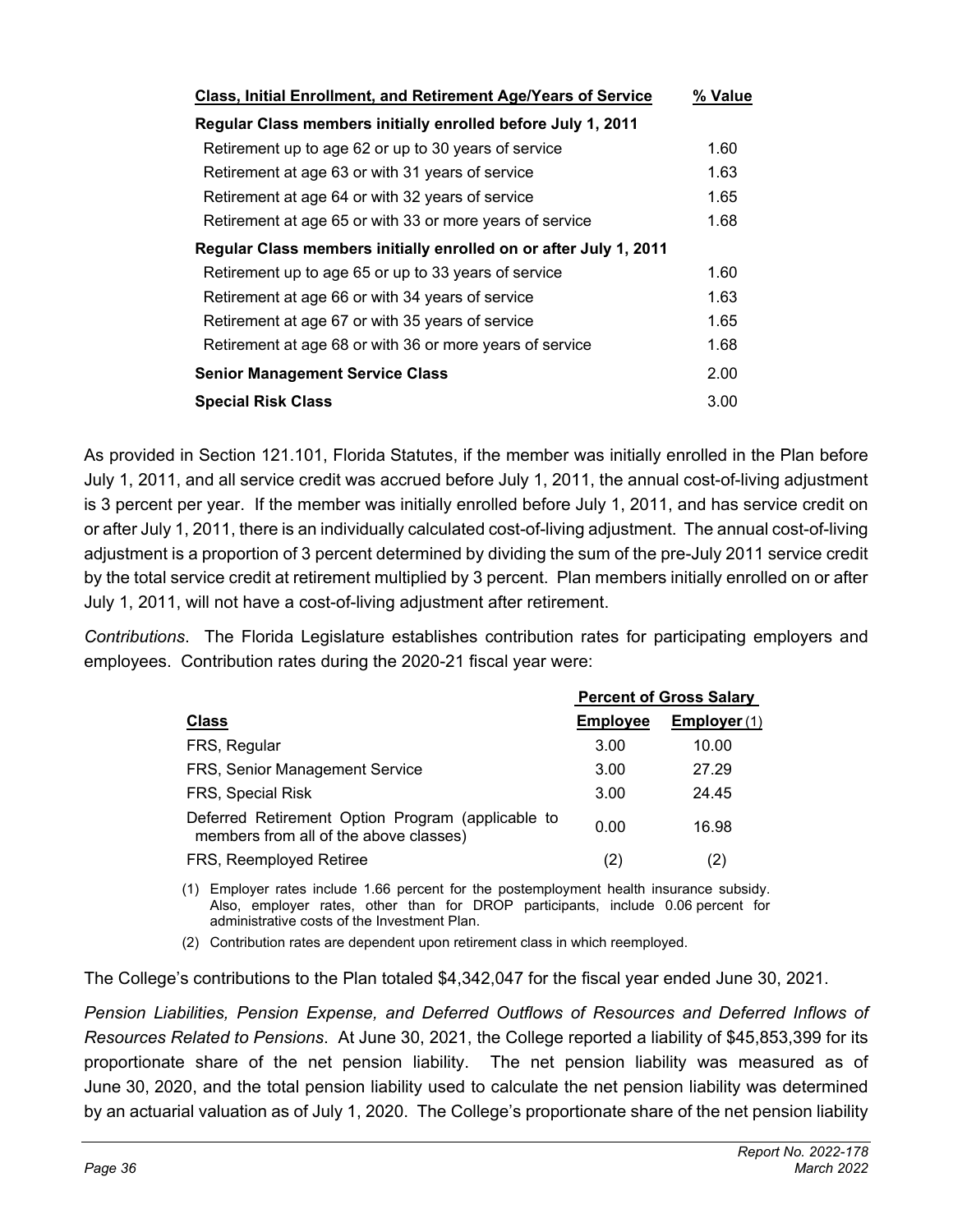was based on the College's 2019-20 fiscal year contributions relative to the total 2019-20 fiscal year contributions of all participating members. At June 30, 2020, the College's proportionate share was 0.105793270 percent, which was a decrease of 0.004436782 from its proportionate share measured as of June 30, 2019.

For the fiscal year ended June 30, 2021, the College recognized pension expense of \$9,138,989. In addition, the College reported deferred outflows of resources and deferred inflows of resources related to pensions from the following sources:

| <b>Description</b>                            | <b>Deferred Outflows</b><br>of Resources |            | <b>Deferred Inflows</b><br>of Resources |           |
|-----------------------------------------------|------------------------------------------|------------|-----------------------------------------|-----------|
| Differences between expected and              |                                          |            |                                         |           |
| actual experience                             | \$                                       | 1,754,863  | S                                       |           |
| Change of assumptions                         |                                          | 7,491,806  |                                         |           |
| Net difference between projected and actual   |                                          |            |                                         |           |
| earnings on FRS Plan investments              |                                          | 2,730,089  |                                         |           |
| Changes in proportion and differences between |                                          |            |                                         |           |
| College FRS contributions and proportionate   |                                          |            |                                         |           |
| share of contributions                        |                                          | 295,525    |                                         | 2,237,806 |
| College FRS contributions subsequent to       |                                          |            |                                         |           |
| the measurement date                          |                                          | 4,342,047  |                                         |           |
| Total                                         | \$                                       | 16.614.330 | \$.                                     | 2.237.806 |

The deferred outflows of resources totaling \$4,342,047, resulting from College contributions subsequent to the measurement date will be recognized as a reduction of the net pension liability in the fiscal year ending June 30, 2022. Other amounts reported as deferred outflows of resources and deferred inflows of resources related to pensions will be recognized in pension expense as follows:

| <b>Fiscal Year Ending June 30</b> | Amount         |
|-----------------------------------|----------------|
| 2022                              | 2,093,726<br>S |
| 2023                              | 3,676,069      |
| 2024                              | 3, 151, 477    |
| 2025                              | 1,708,422      |
| 2026                              | (595, 217)     |
| Total                             | \$10,034,477   |

*Actuarial Assumptions*. The total pension liability in the July 1, 2020, actuarial valuation was determined using the following actuarial assumptions, applied to all periods included in the measurement:

| Inflation                 | 2.40 percent                                                                 |
|---------------------------|------------------------------------------------------------------------------|
| Salary increases          | 3.25 percent, average, including inflation                                   |
| Investment rate of return | 6.80 percent, net of pension plan investment<br>expense, including inflation |

Mortality rates were based on the PUB-2010 base table, projected generationally with Scale MP-2018.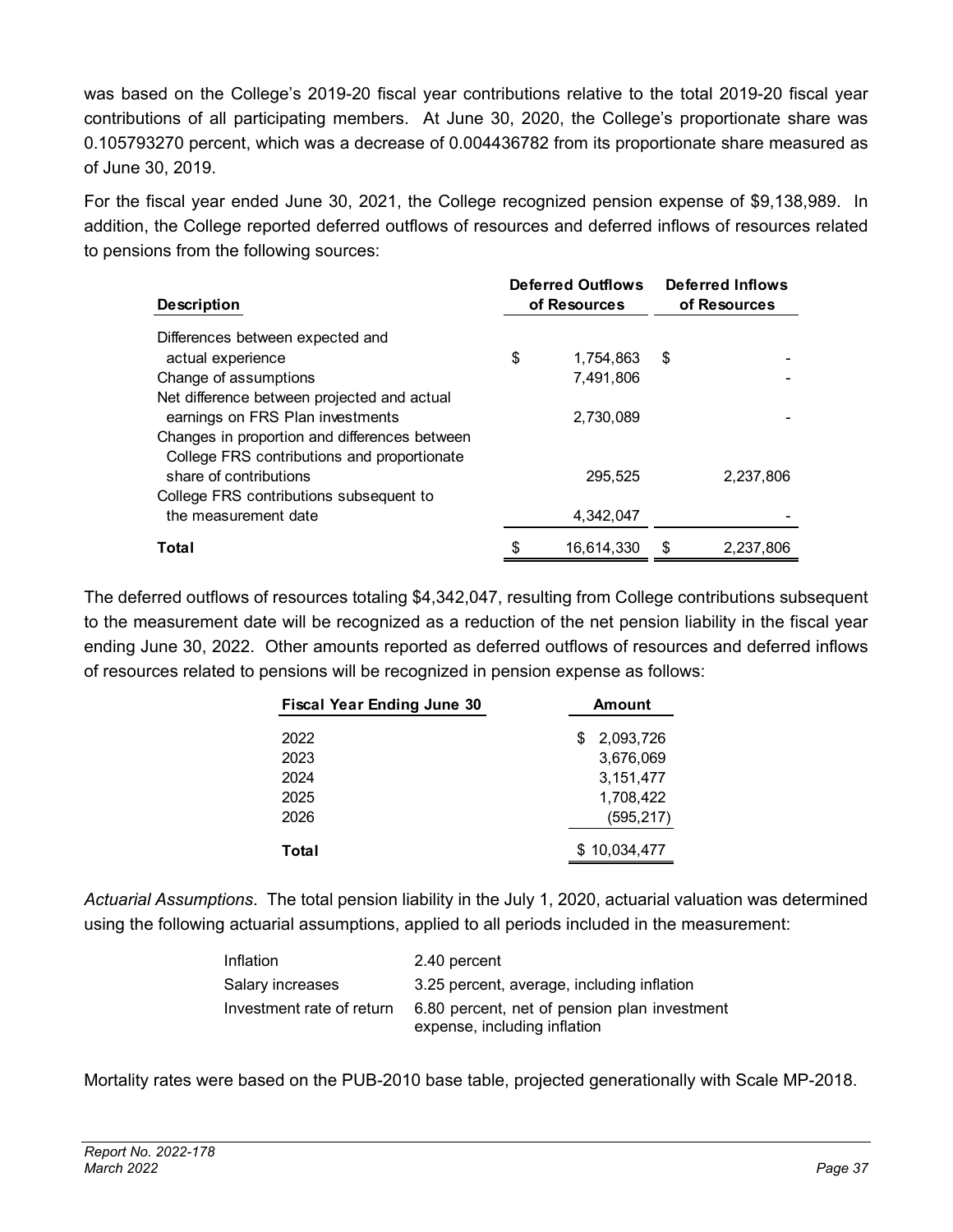The actuarial assumptions used in the July 1, 2020, valuation were based on the results of an actuarial experience study for the period July 1, 2013, through June 30, 2018.

The long-term expected rate of return on pension plan investments was not based on historical returns, but instead is based on a forward-looking capital market economic model. The allocation policy's description of each asset class was used to map the target allocation to the asset classes shown below. Each asset class assumption is based on a consistent set of underlying assumptions, and includes an adjustment for the inflation assumption. The target allocation and best estimates of arithmetic and geometric real rates of return for each major asset class are summarized in the following table:

| <b>Asset Class</b>           | <b>Target</b><br>Allocation (1) | Annual<br><b>Arithmetic</b><br>Return | Compound<br>Annual<br>(Geometric)<br>Return | <b>Standard</b><br><b>Deviation</b> |
|------------------------------|---------------------------------|---------------------------------------|---------------------------------------------|-------------------------------------|
| Cash                         | 1.0%                            | 2.2%                                  | 2.2%                                        | 1.2%                                |
| Fixed Income                 | 19.0%                           | 3.0%                                  | 2.9%                                        | 3.5%                                |
| <b>Global Equity</b>         | 54.2%                           | 8.0%                                  | 6.7%                                        | 17.1%                               |
| Real Estate (Property)       | 10.3%                           | 6.4%                                  | 5.8%                                        | 11.7%                               |
| <b>Private Equity</b>        | 11.1%                           | 10.8%                                 | 8.1%                                        | 25.7%                               |
| <b>Strategic Investments</b> | 4.4%                            | 5.5%                                  | 5.3%                                        | 6.9%                                |
| Total                        | 100.0%                          |                                       |                                             |                                     |
| Assumed inflation - Mean     |                                 |                                       | 2.4%                                        | 1.7%                                |

(1) As outlined in the Plan's investment policy.

*Discount Rate*. The discount rate used to measure the total pension liability was 6.80 percent. The Plan's fiduciary net position was projected to be available to make all projected future benefit payments of current active and inactive employees. Therefore, the discount rate for calculating the total pension liability is equal to the long-term expected rate of return. The discount rate used in the 2020 valuation was updated from 6.90 percent to 6.80 percent.

*Sensitivity of the College's Proportionate Share of the Net Pension Liability to Changes in the Discount Rate*. The following presents the College's proportionate share of the net pension liability calculated using the discount rate of 6.80 percent, as well as what the College's proportionate share of the net pension liability would be if it were calculated using a discount rate that is 1 percentage point lower (5.80 percent) or 1 percentage point higher (7.80 percent) than the current rate:

|                                                               | 1%              | <b>Current</b>       | 1%              |
|---------------------------------------------------------------|-----------------|----------------------|-----------------|
|                                                               | <b>Decrease</b> | <b>Discount Rate</b> | <b>Increase</b> |
|                                                               | $(5.80\%)$      | $(6.80\%)$           | $(7.80\%)$      |
| College's proportionate share<br>of the net pension liability | \$73,219,554    | \$45,853,399         | \$22,997,068    |

*Pension Plan Fiduciary Net Position*. Detailed information about the Plan's fiduciary net position is available in the separately issued FRS Pension Plan and Other State Administered Systems Annual Comprehensive Financial Report.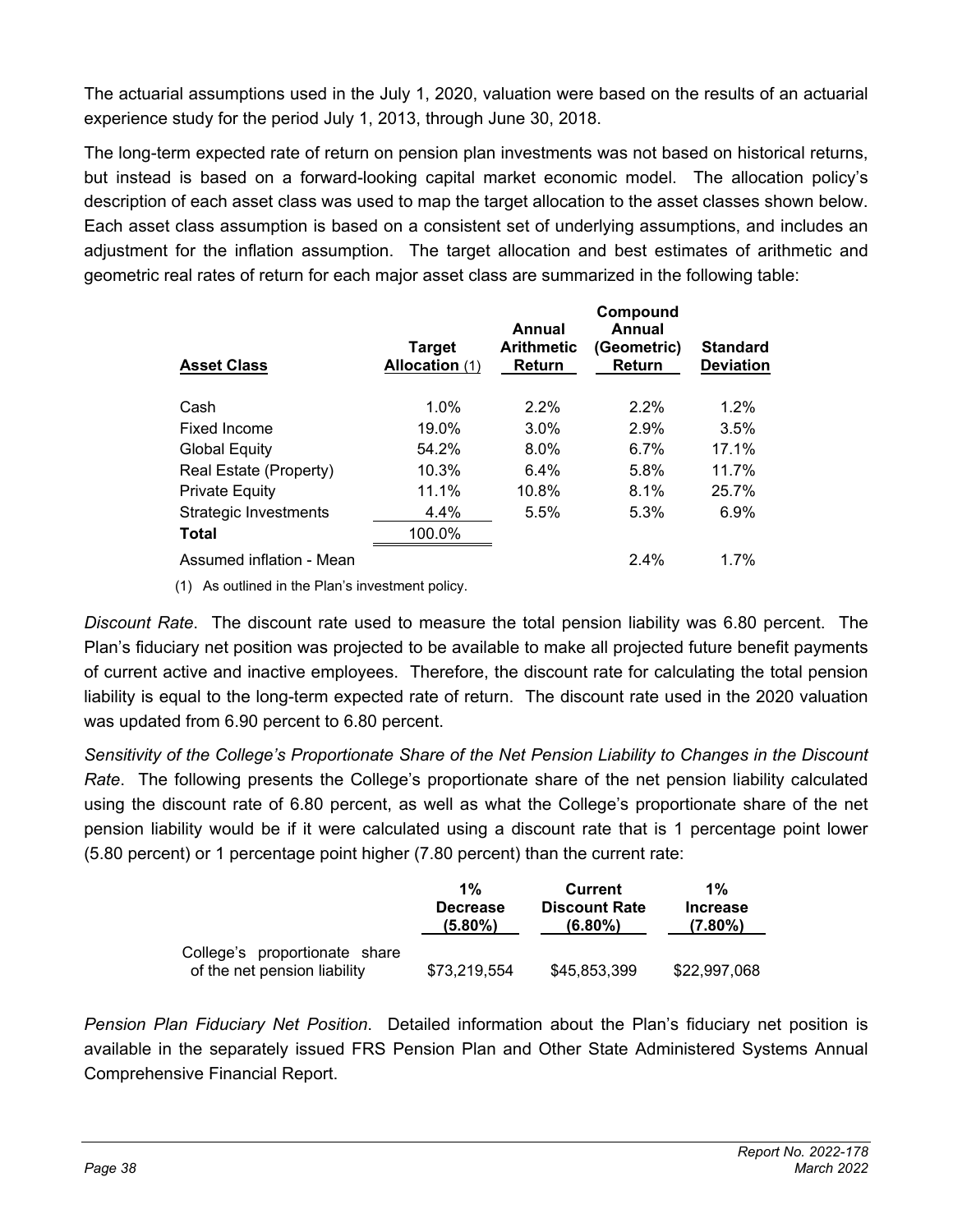*Payables to the Pension Plan*. At June 30, 2021, the College reported a payable of \$711,287 for the outstanding amount of contributions to the Plan required for the fiscal year ended June 30, 2021.

# **HIS Pension Plan**

*Plan Description*. The HIS Pension Plan (HIS Plan) is a cost-sharing multiple-employer defined benefit pension plan established under Section 112.363, Florida Statutes. The benefit is a monthly payment to assist retirees of State-administered retirement systems in paying their health insurance costs and is administered by the Florida Department of Management Services, Division of Retirement.

*Benefits Provided*. For the fiscal year ended June 30, 2021, eligible retirees and beneficiaries received a monthly HIS payment of \$5 for each year of creditable service completed at the time of retirement with a minimum HIS payment of \$30 and a maximum HIS payment of \$150 per month, pursuant to Section 112.363, Florida Statutes. To be eligible to receive a HIS benefit, a retiree under a State-administered retirement system must provide proof of health insurance coverage, which can include Medicare.

*Contributions*. The HIS Plan is funded by required contributions from FRS participating employers as set by the Florida Legislature. Employer contributions are a percentage of gross compensation for all active FRS members. For the fiscal year ended June 30, 2021, the contribution rate was 1.66 percent of payroll pursuant to Section 112.363, Florida Statutes. The College contributed 100 percent of its statutorily required contributions for the current and preceding 3 years. HIS Plan contributions are deposited in a separate trust fund from which HIS payments are authorized. HIS Plan benefits are not guaranteed and are subject to annual legislative appropriation. In the event the legislative appropriation or available funds fail to provide full subsidy benefits to all participants, benefits may be reduced or canceled.

The College's contributions to the HIS Plan totaled \$864,823 for the fiscal year ended June 30, 2021.

*Pension Liabilities, Pension Expense, and Deferred Outflows of Resources and Deferred Inflows of Resources Related to Pensions*. At June 30, 2021, the College reported a net pension liability of \$18,576,936 for its proportionate share of the net pension liability. The current portion of the net pension liability is the College's proportionate share of benefit payments expected to be paid within 1 year, net of the College's proportionate share of the HIS Plan's fiduciary net position available to pay that amount. The net pension liability was measured as of June 30, 2020, and the total pension liability used to calculate the net pension liability was determined by an actuarial valuation as of July 1, 2020. The College's proportionate share of the net pension liability was based on the College's 2019-20 fiscal year contributions relative to the total 2019-20 fiscal year contributions of all participating members. At June 30, 2020, the College's proportionate share was 0.152147289 percent, which was a decrease of 0.007879769 from its proportionate share measured as of June 30, 2019.

For the fiscal year ended June 30, 2021, the College recognized pension expense of \$1,398,173. In addition, the College reported deferred outflows of resources and deferred inflows of resources related to pensions from the following sources: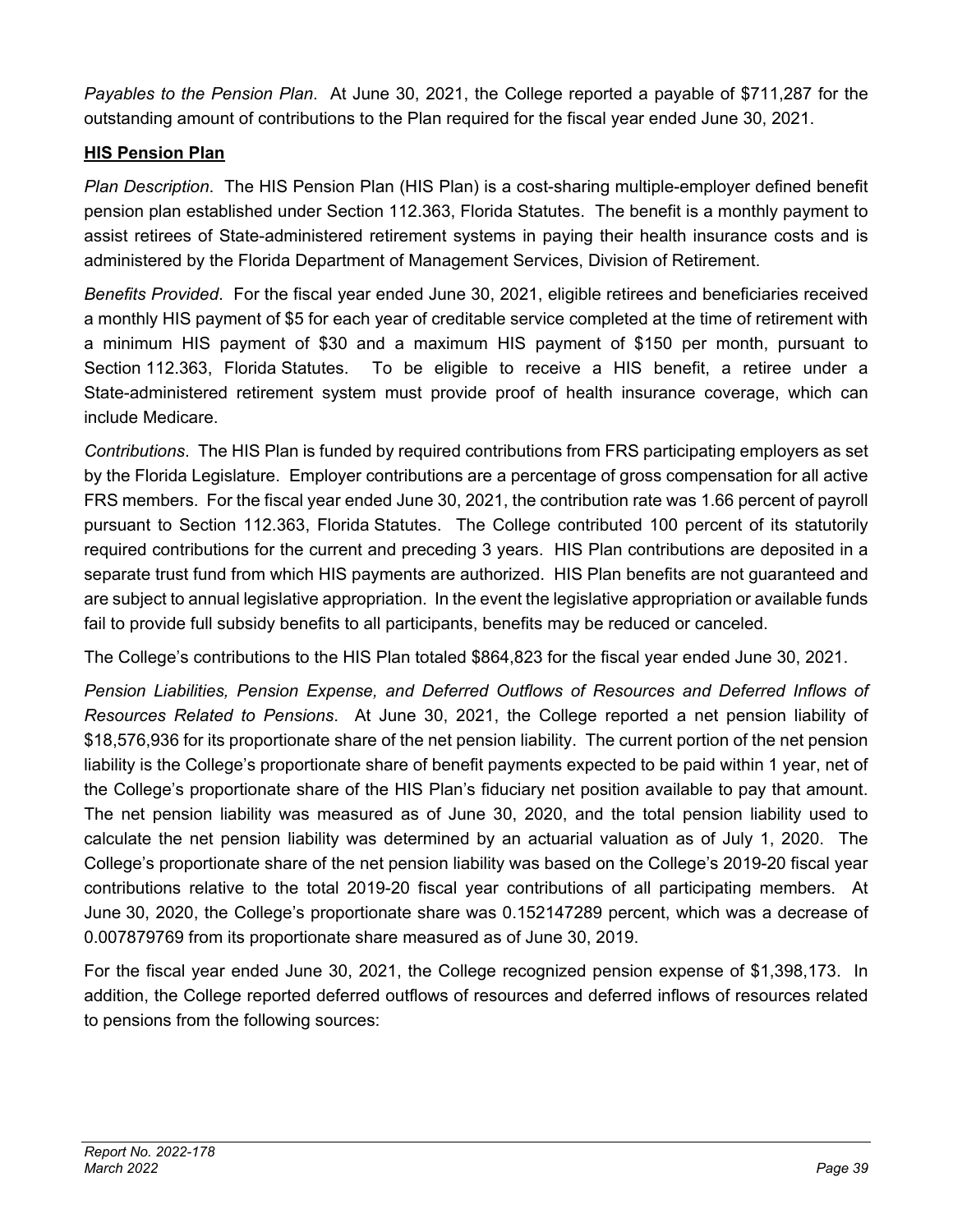| <b>Description</b>                                                                           | <b>Deferred Outflows</b><br>of Resources | <b>Deferred Inflows</b><br>of Resources |
|----------------------------------------------------------------------------------------------|------------------------------------------|-----------------------------------------|
| Change of assumptions                                                                        | \$<br>1.944.214                          | \$<br>1,080,179                         |
| Net difference between projected and actual<br>earnings on HIS Plan investments              | 14,834                                   |                                         |
| Difference between expected and actual<br>experience                                         | 759.909                                  | 14.331                                  |
| Changes in proportion and differences between<br>College HIS contributions and proportionate |                                          |                                         |
| share of HIS contributions                                                                   | 157,279                                  | 1,230,654                               |
| College contributions subsequent to the<br>measurement date                                  | 864.823                                  |                                         |
| Total                                                                                        | \$<br>3,741,059                          | \$<br>2,325,164                         |

The deferred outflows of resources totaling \$864,823, resulting from College contributions subsequent to the measurement date will be recognized as a reduction of the net pension liability in the fiscal year ending June 30, 2022. Other amounts reported as deferred outflows of resources and deferred inflows of resources related to pensions will be recognized in pension expense as follows:

| <b>Fiscal Year Ending June 30</b> |    | Amount     |  |
|-----------------------------------|----|------------|--|
| 2022                              | \$ | 300,584    |  |
| 2023                              |    | 151,638    |  |
| 2024                              |    | (109, 237) |  |
| 2025                              |    | 45,164     |  |
| 2026                              |    | 112,398    |  |
| Thereafter                        |    | 50,525     |  |
| <b>Total</b>                      | S  | 551,072    |  |

*Actuarial Assumptions.* The total pension liability at July 1, 2020, actuarial valuation was determined using the following actuarial assumptions, applied to all periods included in the measurement:

| Inflation           | 2.40 percent                               |
|---------------------|--------------------------------------------|
| Salary increases    | 3.25 percent, average, including inflation |
| Municipal bond rate | 2.21 percent                               |

Mortality rates were based on the PUB-2010 base table, projected generationally with Scale MP-2018. This is a change from the prior year mortality assumption which was based on the Generational RP-2000 with Projection Scale BB tables.

While an experience study had not been completed for the HIS Plan, the actuarial assumptions that determined the total pension liability for the HIS Plan were based on certain results of the most recent experience study for the FRS Plan.

*Discount Rate*. The discount rate used to measure the total pension liability was 2.21 percent. In general, the discount rate for calculating the total pension liability is equal to the single rate equivalent to discounting at the long-term expected rate of return for benefit payments prior to the projected depletion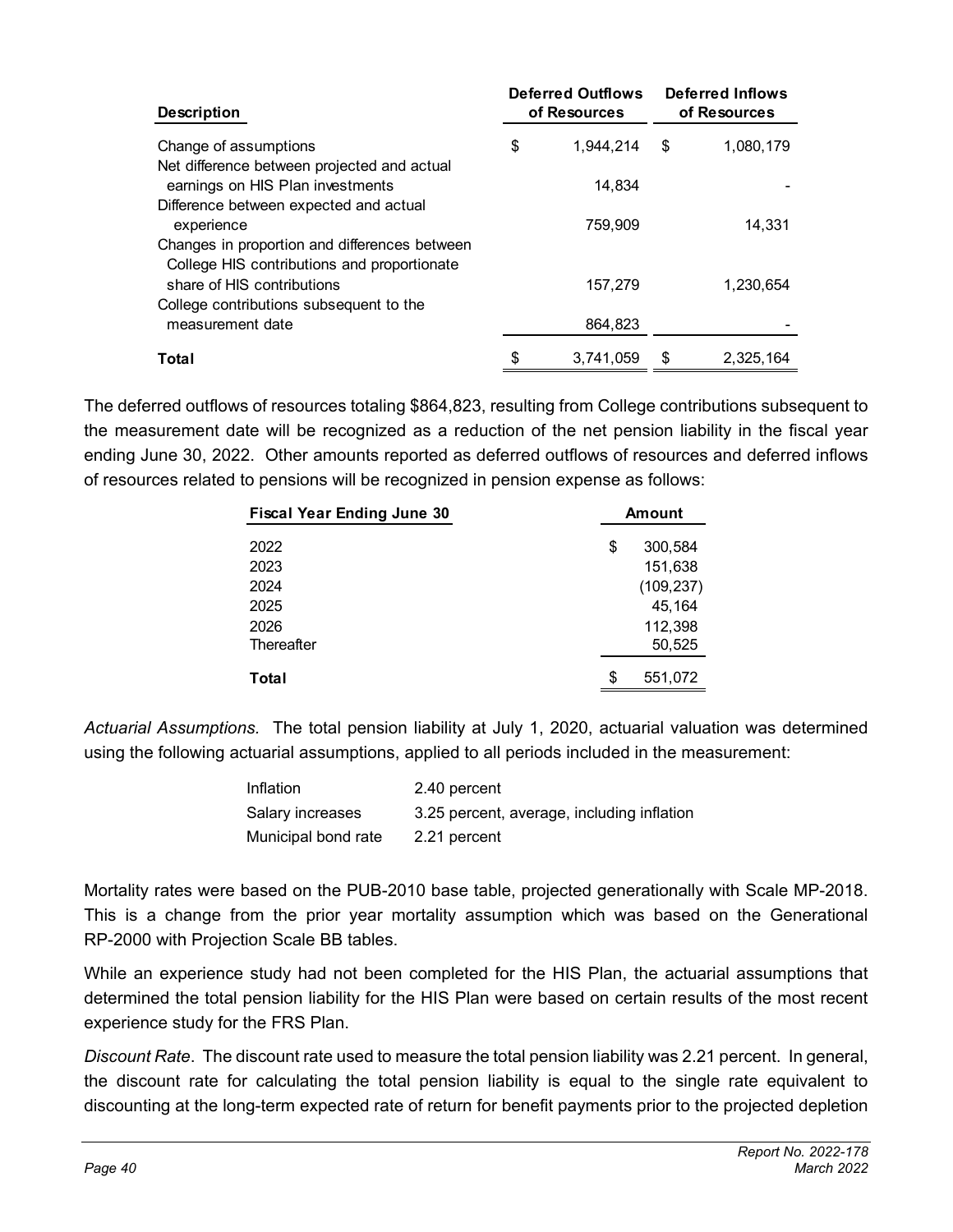date. Because the HIS benefit is essentially funded on a pay-as-you-go basis, the depletion date is considered to be immediate, and the single equivalent discount rate is equal to the municipal bond rate selected by the plan sponsor. The Bond Buyer General Obligation 20-Bond Municipal Bond Index was adopted as the applicable municipal bond index. The discount rate used in the 2020 valuation was updated from 3.50 percent to 2.21 percent.

*Sensitivity of the College's Proportionate Share of the Net Pension Liability to Changes in the Discount Rate*. The following presents the College's proportionate share of the net pension liability calculated using the discount rate of 2.21 percent, as well as what the College's proportionate share of the net pension liability would be if it were calculated using a discount rate that is 1 percentage point lower (1.21 percent) or 1 percentage point higher (3.21 percent) than the current rate:

|                                                               | 1%              | Current              | 1%              |
|---------------------------------------------------------------|-----------------|----------------------|-----------------|
|                                                               | <b>Decrease</b> | <b>Discount Rate</b> | <b>Increase</b> |
|                                                               | $(1.21\%)$      | $(2.21\%)$           | $(3.21\%)$      |
| College's proportionate share<br>of the net pension liability | \$21,474,109    | \$18,576,936         | \$16,205,609    |

*Pension Plan Fiduciary Net Position*. Detailed information about the HIS Plan's fiduciary net position is available in the separately issued FRS Pension Plan and Other State Administered Systems Annual Comprehensive Financial Report.

*Payables to the Pension Plan*. At June 30, 2021, the College reported a payable of \$42,882 for the outstanding amount of contributions to the HIS Plan required for the fiscal year ended June 30, 2021.

# **12. Retirement Plans – Defined Contribution Pension Plans**

**FRS Investment Plan**. The SBA administers the defined contribution plan officially titled the FRS Investment Plan (Investment Plan). The Investment Plan is reported in the SBA's annual financial statements and in the State's Annual Comprehensive Financial Report.

As provided in Section 121.4501, Florida Statutes, eligible FRS members may elect to participate in the Investment Plan in lieu of the FRS defined benefit plan. College employees already participating in the State College System Optional Retirement Program or DROP are not eligible to participate in the Investment Plan. Employer and employee contributions are defined by law, but the ultimate benefit depends in part on the performance of investment funds. Service retirement benefits are based upon the value of the member's account upon retirement. Benefit terms, including contribution requirements, are established and may be amended by the Florida Legislature. The Investment Plan is funded with the same employer and employee contributions rates, that are based on salary and membership class (Regular Class, Senior Management Service Class, etc.), as the FRS defined benefit plan. Contributions are directed to individual member accounts and the individual members allocate contributions and account balances among various approved investment choices. Costs of administering the Investment Plan, including the FRS Financial Guidance Program, are funded through an employer contribution of 0.06 percent of payroll and by forfeited benefits of Investment Plan members. Allocations to the Investment Plan member accounts during the 2020-21 fiscal year were as follows: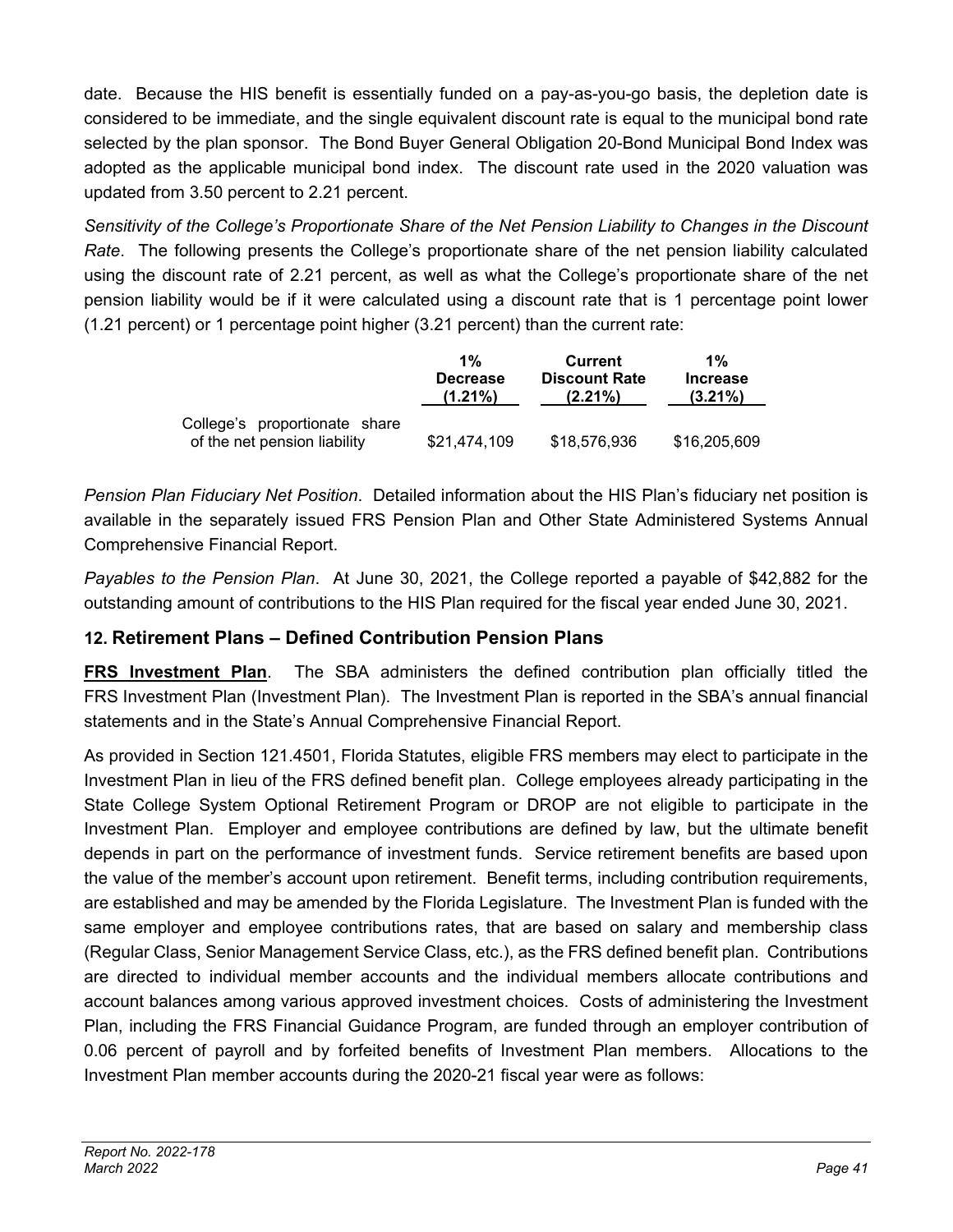|                                       | <b>Percent of</b> |
|---------------------------------------|-------------------|
|                                       | Gross             |
| <b>Class</b>                          | Compensation      |
| FRS, Regular                          | 6.30              |
| <b>FRS, Senior Management Service</b> | 7.67              |
| FRS, Special Risk Regular             | 14.00             |

For all membership classes, employees are immediately vested in their own contributions and are vested after 1 year of service for employer contributions and investment earnings regardless of membership class. If an accumulated benefit obligation for service credit originally earned under the FRS Pension Plan is transferred to the Investment Plan, the member must have the years of service required for FRS Pension Plan vesting (including the service credit represented by the transferred funds) to be vested for these funds and the earnings on the funds. Nonvested employer contributions are placed in a suspense account for up to 5 years. If the employee returns to FRS-covered employment within the 5-year period, the employee will regain control over their account. If the employee does not return within the 5-year period, the employee will forfeit the accumulated account balance. For the fiscal year ended June 30, 2021, the information for the amount of forfeitures was unavailable from the SBA; however, management believes that these amounts, if any, would be immaterial to the College.

After termination and applying to receive benefits, the member may roll over vested funds to another qualified plan, structure a periodic payment under the Investment Plan, receive a lump-sum distribution, leave the funds invested for future distribution, or any combination of these options. Disability coverage is provided in which the member may either transfer the account balance to the FRS Pension Plan when approved for disability retirement to receive guaranteed lifetime monthly benefits under the FRS Pension Plan, or remain in the Investment Plan and rely upon that account balance for retirement income.

The College's Investment Plan pension expense totaled \$1,974,668 for the fiscal year ended June 30, 2021.

**State College System Optional Retirement Program**. Section 1012.875, Florida Statutes, provides for an Optional Retirement Program (Program) for eligible college instructors and administrators. The Program is designed to aid colleges in recruiting employees by offering more portability to employees not expected to remain in the FRS for 8 or more years.

The Program is a defined contribution plan, which provides full and immediate vesting of all contributions submitted to the participating companies on behalf of the participant. Employees in eligible positions can make an irrevocable election to participate in the Program, rather than the FRS, and purchase retirement and death benefits through contracts provided by certain insurance carriers. The employing college contributes 5.15 percent of the participant's salary to the participant's account and 3.44 percent to cover the unfunded actuarial liability of the FRS pension plan for a total of 8.59 percent, and employees contribute 3 percent of the employee's salary. Additionally, the employee may contribute, by payroll deduction, an amount not to exceed the percentage contributed by the college to the participant's annuity account. The contributions are invested in the company or companies selected by the participant to create a fund for the purchase of annuities at retirement.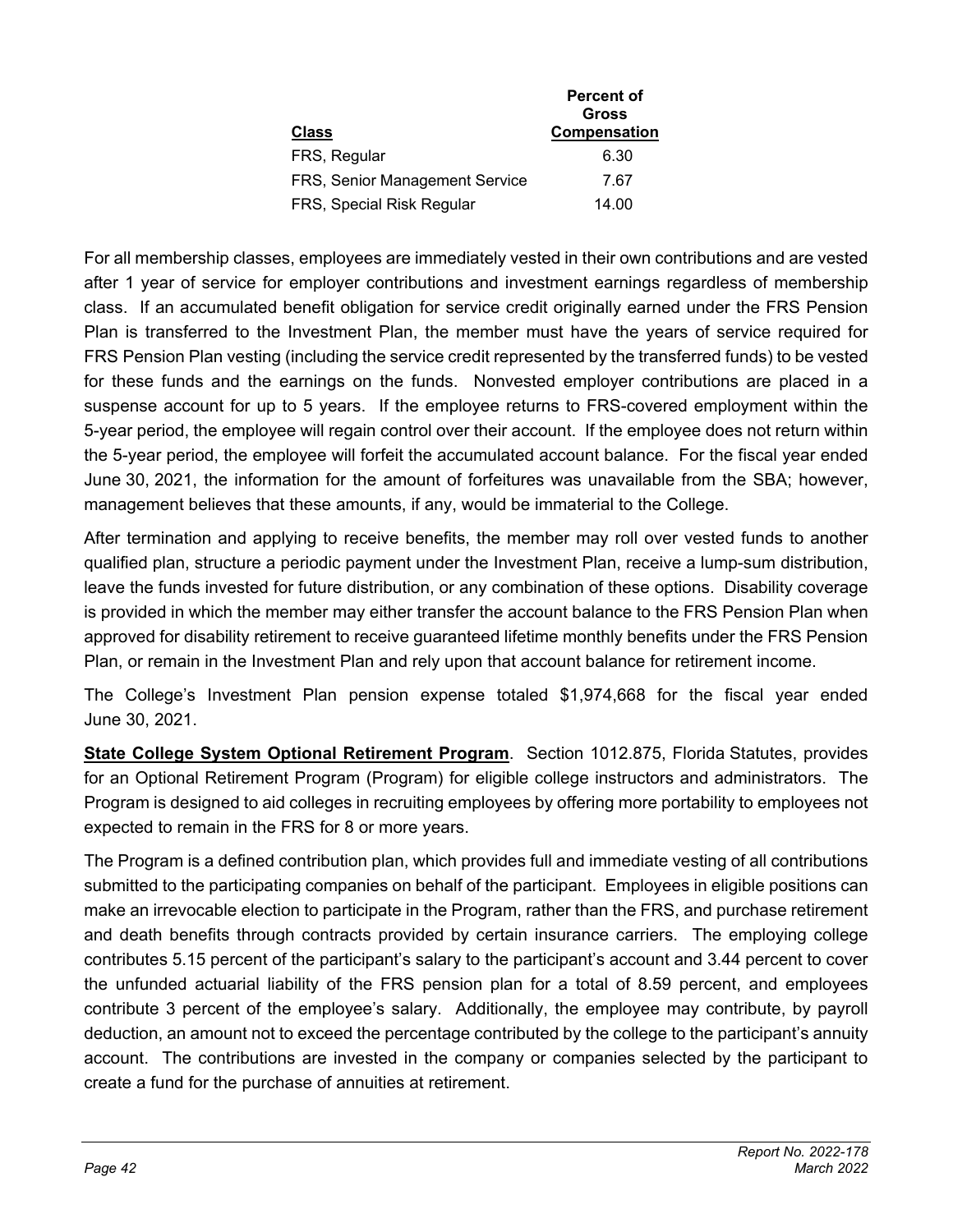The College's contributions to the Program totaled \$119,659 and employee contributions totaled \$62,339 for the 2020-21 fiscal year.

# **13. Construction Commitments**

The College's major construction commitments at June 30, 2021, were as follows:

| <b>Project Description</b>                                                                 | Total<br><b>Commitment</b> | <b>Completed</b><br>to Date | <b>Balance</b><br>Committed |  |  |
|--------------------------------------------------------------------------------------------|----------------------------|-----------------------------|-----------------------------|--|--|
| Fort Pierce/Massey Campus<br>New Industrial Tech Building<br><b>Energy Savings Project</b> | \$17,014,354<br>7,710,000  | \$3,198,927<br>5,447,978    | \$13,815,427<br>2,262,022   |  |  |
| Total                                                                                      | \$24,724,354               | 8,646,905<br>£.             | \$16,077,449                |  |  |

# **14. Operating Lease Commitments**

The College leased building space and four copiers under operating leases, which expire between years 2022 and 2025. These leased assets and the related commitments are not reported on the College's statement of net position. Operating lease payments are recorded as expenses when paid or incurred. Outstanding commitments resulting from these lease agreements are contingent upon future appropriations. Future minimum lease commitments for these noncancelable operating leases are as follows:

| <b>Fiscal Year Ending June 30</b>      |    | Amount  |  |  |  |
|----------------------------------------|----|---------|--|--|--|
| 2022                                   | S  | 158.813 |  |  |  |
| 2023                                   |    | 32,099  |  |  |  |
| 2024                                   |    | 32,099  |  |  |  |
| 2025                                   |    | 10,699  |  |  |  |
| <b>Total Minimum Payments Required</b> | \$ | 233,710 |  |  |  |

# **15. Risk Management Programs**

The College is exposed to various risks of loss related to torts; theft of, damage to, and destruction of assets; errors and omissions; injuries to employees; and natural disasters. The College provided coverage for these risks primarily through the Florida College System Risk Management Consortium (Consortium), which was created under authority of Section 1001.64(27), Florida Statutes, by the boards of trustees of the Florida public colleges for the purpose of joining a cooperative effort to develop, implement, and participate in a coordinated Statewide college risk management program. The Consortium is self-sustaining through member assessments (premiums) and purchases excess insurance through commercial companies for claims in excess of specified amounts. Excess insurance from commercial companies provided coverage of up to \$110 million to February 28, 2021, and up to \$100 million from March 1, 2021, for property insurance. Insurance coverage obtained through the Consortium included fire and extended property, general and automobile liability, workers' compensation, health, life, and other liability coverage. Settled claims resulting from these risks have not exceeded commercial coverage in any of the past 3 fiscal years.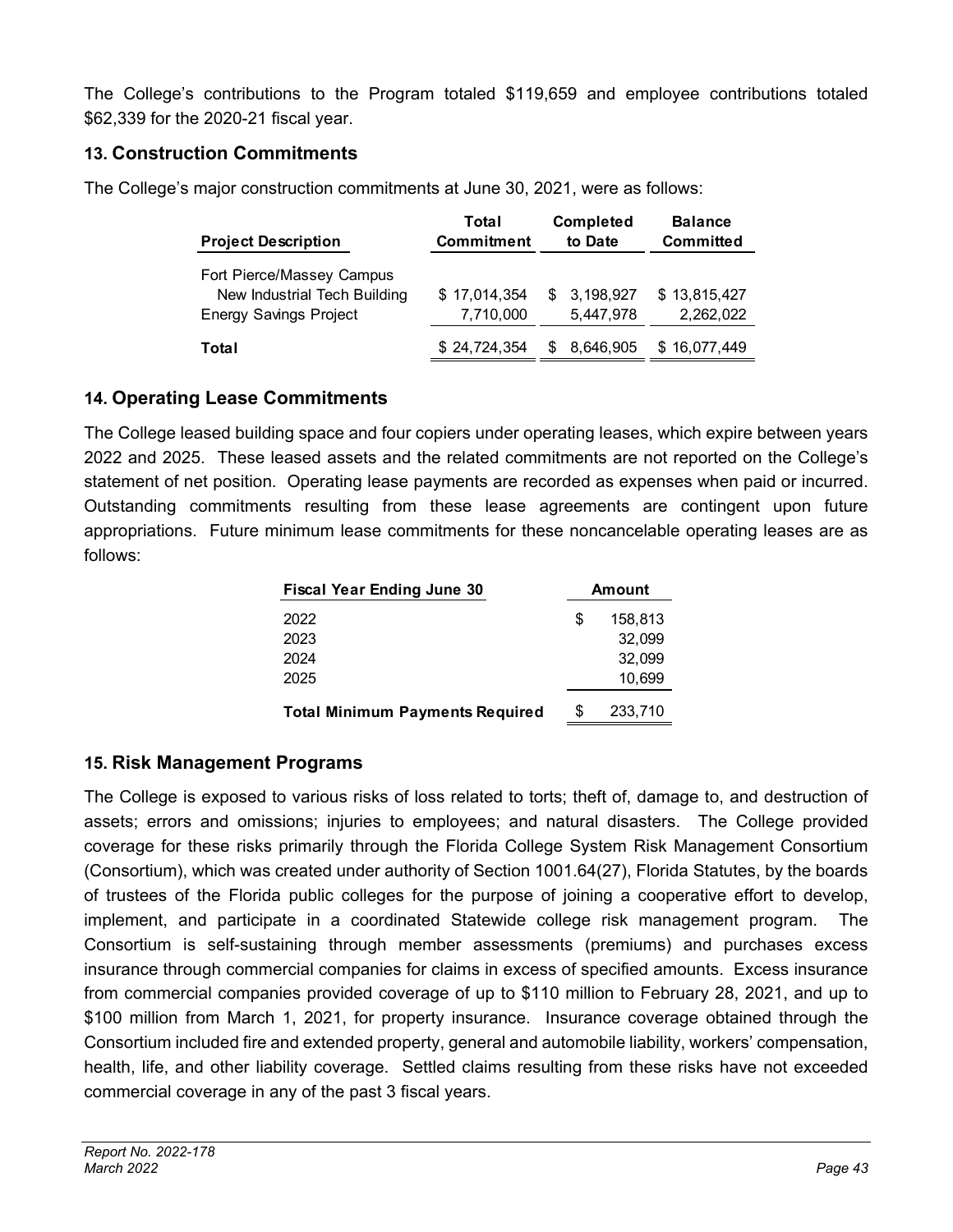Life insurance is obtained through purchased commercial insurance.

# **16. Litigation**

The College is involved in several pending and threatened legal actions. The range of potential loss from all such claims and actions, as estimated by the College's legal counsel and management, should not materially affect the College's financial position.

# **17. Functional Distribution of Operating Expenses**

The functional classification of an operating expense (instruction, academic support, etc.) is assigned to a department based on the nature of the activity, which represents the material portion of the activity attributable to the department. For example, activities of an academic department for which the primary departmental function is instruction may include some activities other than direct instruction such as public service. However, when the primary mission of the department consists of instructional program elements, all expenses of the department are reported under the instruction classification. The operating expenses on the statement of revenues, expenses, and changes in net position are presented by natural classifications. The following are those same expenses presented in functional classifications as recommended by NACUBO:

| <b>Functional Classification</b>   | Amount |               |  |  |  |
|------------------------------------|--------|---------------|--|--|--|
| Instruction                        | S      | 50,092,128    |  |  |  |
| <b>Public Services</b>             |        | 1.102.903     |  |  |  |
| Academic Support                   |        | 16,444,770    |  |  |  |
| <b>Student Services</b>            |        | 13,218,265    |  |  |  |
| Institutional Support              |        | 10,850,719    |  |  |  |
| Operation and Maintenance of Plant |        | 14,012,896    |  |  |  |
| Scholarships and Waivers           |        | 26,509,222    |  |  |  |
| Depreciation                       |        | 9,161,670     |  |  |  |
| <b>Auxiliary Enterprises</b>       |        | 5,045,822     |  |  |  |
| <b>Total Operating Expenses</b>    |        | \$146,438,395 |  |  |  |

# **18. Related Party Transactions**

As permitted by Section 1004.70, Florida Statutes, the College receives direct and indirect support from its direct-support organization, Indian River State College Foundation, Inc. (Foundation). The Foundation is included within the College's reporting entity as a discretely presented component unit.

The College approved lease agreements with the Foundation for the use of classroom and office space at the Indian River Academy in Fort Pierce at total annual rents of \$59,228 during the 2020-21 fiscal year.

In April 1993, the College entered into an agreement with the Foundation to lease 2.5 acres of land to the Foundation for the establishment of student housing. The agreement provided for a lease term of 99 years in consideration of a one-time payment of \$99 for the life of the lease.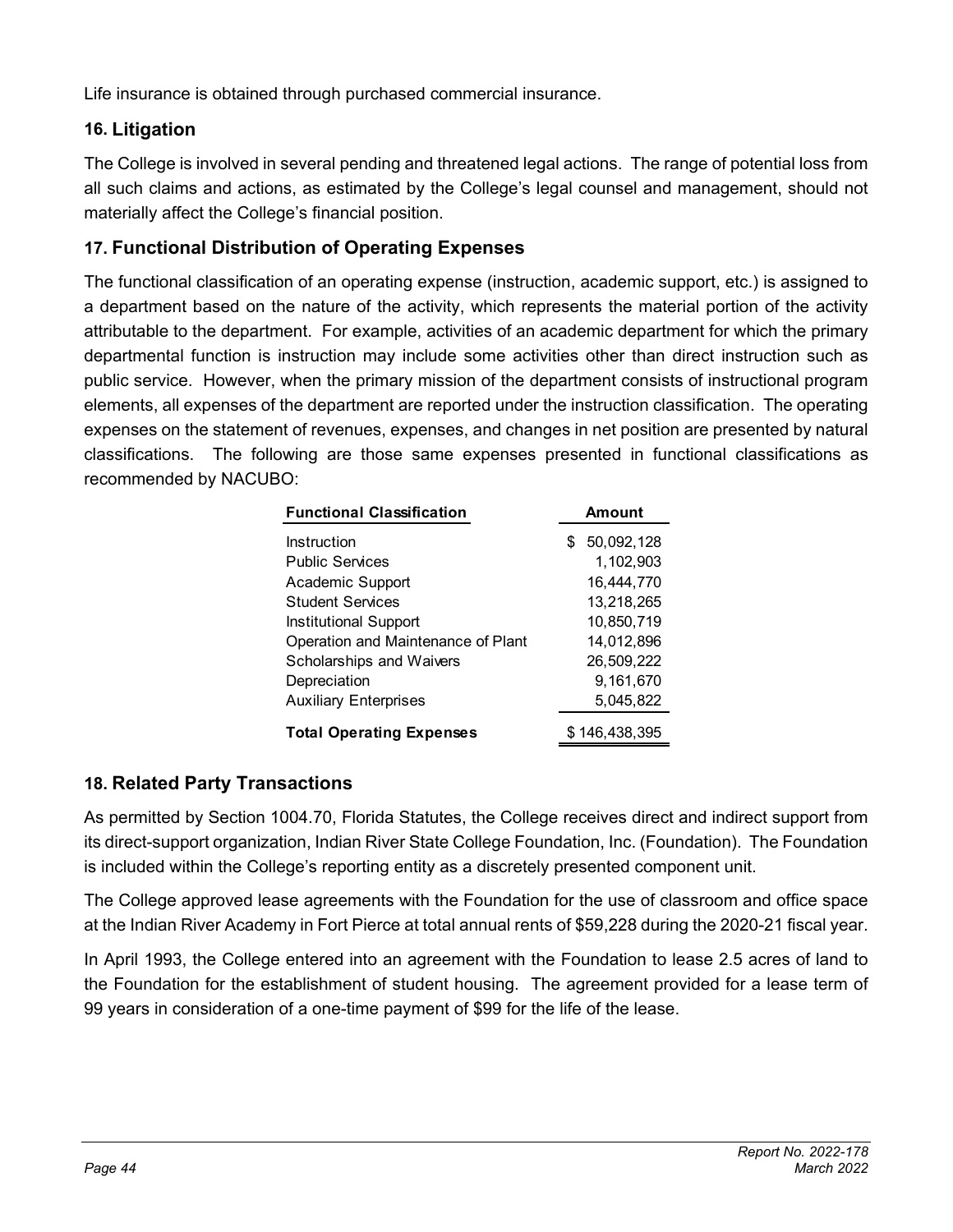# <span id="page-48-0"></span>*OTHER REQUIRED SUPPLEMENTARY INFORMATION*

|                                                                            | 2020<br>2019 |              | 2018 |              |    | 2017         |    |              |
|----------------------------------------------------------------------------|--------------|--------------|------|--------------|----|--------------|----|--------------|
| <b>Total OPEB Liability</b>                                                |              |              |      |              |    |              |    |              |
| Service cost                                                               | \$           | 152,086      | \$   | 126,309      | \$ | 129,920      | \$ | 140,413      |
| Interest                                                                   |              | 129,502      |      | 111,144      |    | 102,599      |    | 88,176       |
| Difference between expected and                                            |              |              |      |              |    |              |    |              |
| actual experience                                                          |              |              |      | 221,635      |    |              |    |              |
| Changes of assumptions or other inputs                                     |              | 209,297      |      | 350,046      |    | (110, 632)   |    | (210, 192)   |
| <b>Benefit Payments</b>                                                    |              | (115, 869)   |      | (149, 949)   |    | (114, 339)   |    | (18, 218)    |
| Net change in total OPEB liability                                         |              | 375,016      |      | 659,185      |    | 7,548        |    | 179          |
| Total OPEB Liability - beginning                                           |              | 3,605,394    |      | 2,946,209    |    | 2,938,661    |    | 2,938,482    |
| <b>Total OPEB Liability - ending</b>                                       |              | \$3,980,410  | \$.  | 3,605,394    |    | \$2,946,209  |    | \$2,938,661  |
| Covered-Employee Payroll                                                   |              | \$56,381,445 |      | \$56,381,445 |    | \$56,424,195 |    | \$50,099,666 |
| <b>Total OPEB Liability as a percentage</b><br>of covered-employee payroll |              | 7.06%        |      | 6.39%        |    | 5.22%        |    | 5.87%        |

## **Schedule of Changes in the College's Total Other Postemployment Benefits Liability and Related Ratios**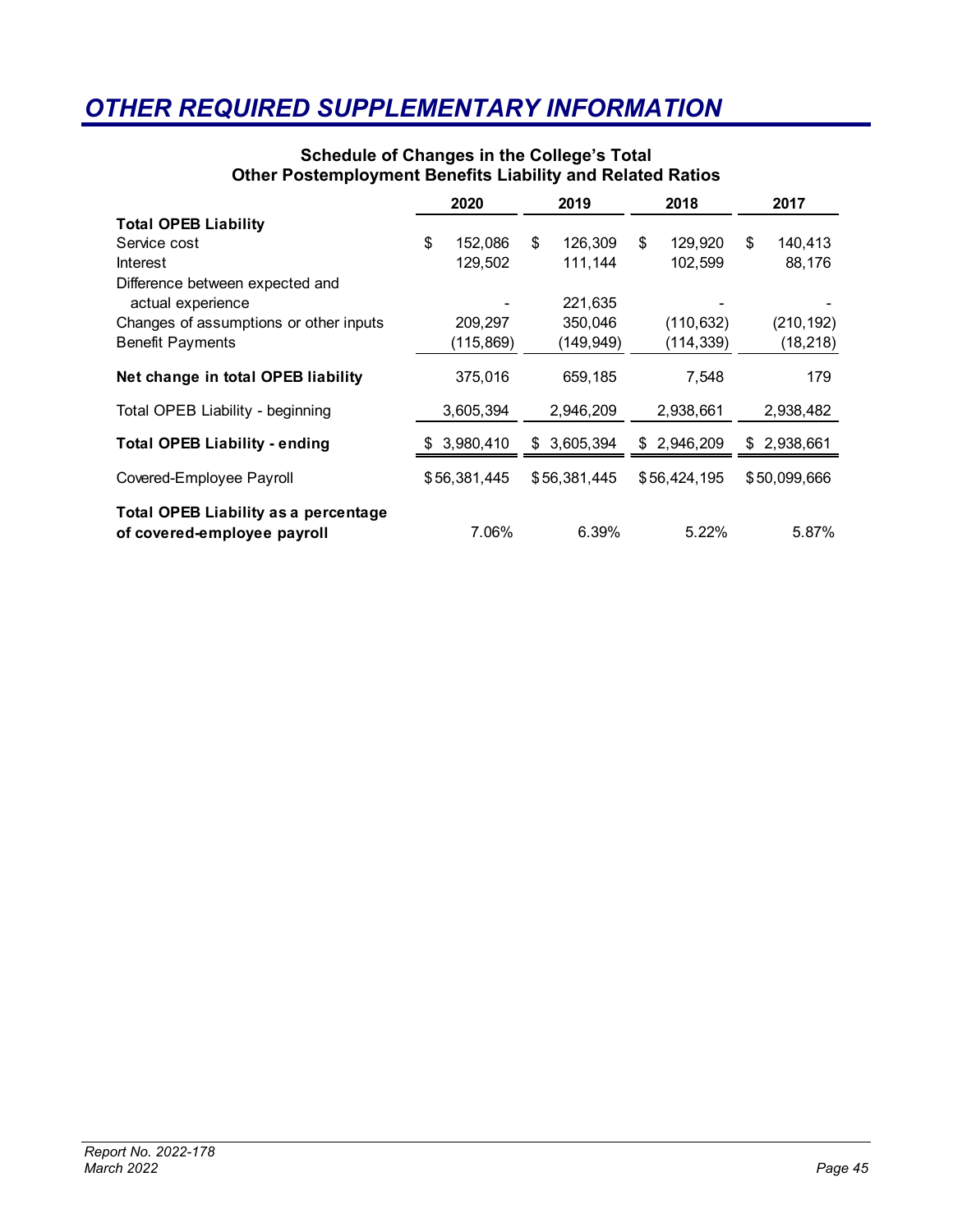#### **Schedule of the College's Proportionate Share of the Net Pension Liability – Florida Retirement System Pension Plan**

<span id="page-49-0"></span>

|                                                                                                             | 2020(1)             | 2019(1)       | 2018(1)       | 2017         |
|-------------------------------------------------------------------------------------------------------------|---------------------|---------------|---------------|--------------|
| College's proportion of the FRS<br>net pension liability<br>College's proportionate share of                | 0.105793270%        | 0.110230052%  | 0.117216269%  | 0.114096518% |
| the FRS net pension liability                                                                               | \$<br>45,853,399 \$ | 37,961,695 \$ | 35,306,148 \$ | 33,748,984   |
| College's covered payroll (2)                                                                               | \$<br>55,434,773 \$ | 56,381,445 \$ | 56,424,195 \$ | 54,653,302   |
| College's proportionate share of<br>the FRS net pension liability as a<br>percentage of its covered payroll | 82.72%              | 67.33%        | 62.57%        | 61.75%       |
| FRS Plan fiduciary net position as<br>a percentage of the FRS total<br>pension liability                    | 78.85%              | 82.61%        | 84.26%        | 83.89%       |

(1) The amounts presented for each fiscal year were determined as of June 30.

(2) Covered payroll includes defined benefit plan actives, investment plan members, State college system optional retirement plan members, and members in DROP because total employer contributions are determined on a uniform basis (blended rate) as required by Part III of Chapter 121, Florida Statutes.

#### **Schedule of College Contributions – Florida Retirement System Pension Plan**

|                                                                             | 2021(1)             | 2020(1)                  | 2019(1)       | 2018(1)     |
|-----------------------------------------------------------------------------|---------------------|--------------------------|---------------|-------------|
| <b>Contractually required FRS</b><br>contribution                           | \$<br>4,342,047 \$  | 3,515,042 \$             | 3,417,927     | 3,340,570   |
| FRS contributions in relation to the<br>contractually required contribution | (4,342,047)         | (3,515,042)              | (3,417,927)   | (3,340,570) |
| FRS contribution deficiency<br>(excess)                                     |                     | $\overline{\phantom{0}}$ |               |             |
| College's covered payroll (2)                                               | \$<br>54,356,206 \$ | 55,434,773 \$            | 56,381,445 \$ | 56,424,195  |
| FRS contributions as a percentage<br>of covered payroll                     | 7.99%               | 6.34%                    | 6.06%         | $5.92\%$    |

(1) The amounts presented for each fiscal year were determined as of June 30.

(2) Covered payroll includes defined benefit plan actives, investment plan members, State college system optional retirement plan members, and members in DROP because total employer contributions are determined on a uniform basis (blended rate) as required by Part III of Chapter 121, Florida Statutes.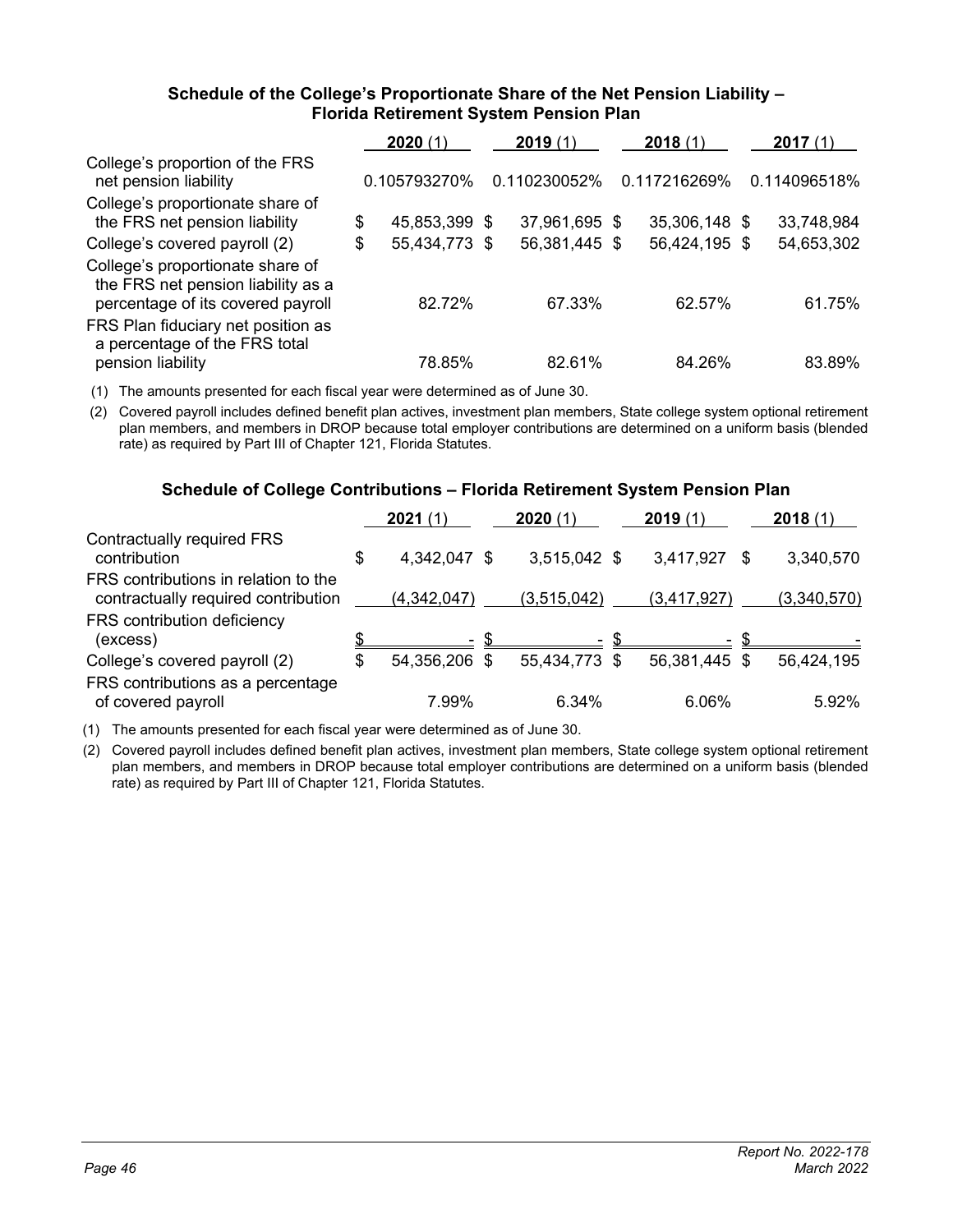|    | 2016(1)       | 2015(1)       | 2014(1)       | 2013 (1      |
|----|---------------|---------------|---------------|--------------|
|    | 0.115331804%  | 0.12362537%   | 0.124172421%  | 0.116832507% |
| \$ | 29,121,371 \$ | 15,967,875 \$ | 7,576,344 \$  | 20,112,074   |
| \$ | 53,429,522 \$ | 52,413,012 \$ | 50,924,935 \$ | 48,550,130   |
|    | 54.50%        | 30.47%        | 14.88%        | 41.43%       |
|    | 84.88%        | 92.00%        | 96.09%        | 88.54%       |

| 2017 (1             | 2016(1)       | 2015(1)       | 2014(              |
|---------------------|---------------|---------------|--------------------|
| \$<br>2,970,213 \$  | 2,826,006 \$  | 3,014,092 \$  | 2,719,903          |
| <u>(2,970,213)</u>  | (2,826,006)   | (3,014,092)   | <u>(2,719,903)</u> |
|                     |               |               |                    |
| \$<br>54,653,302 \$ | 53,429,522 \$ | 52,413,012 \$ | 50,924,935         |
| 5.43%               | 5.29%         | 5.75%         | 5.34%              |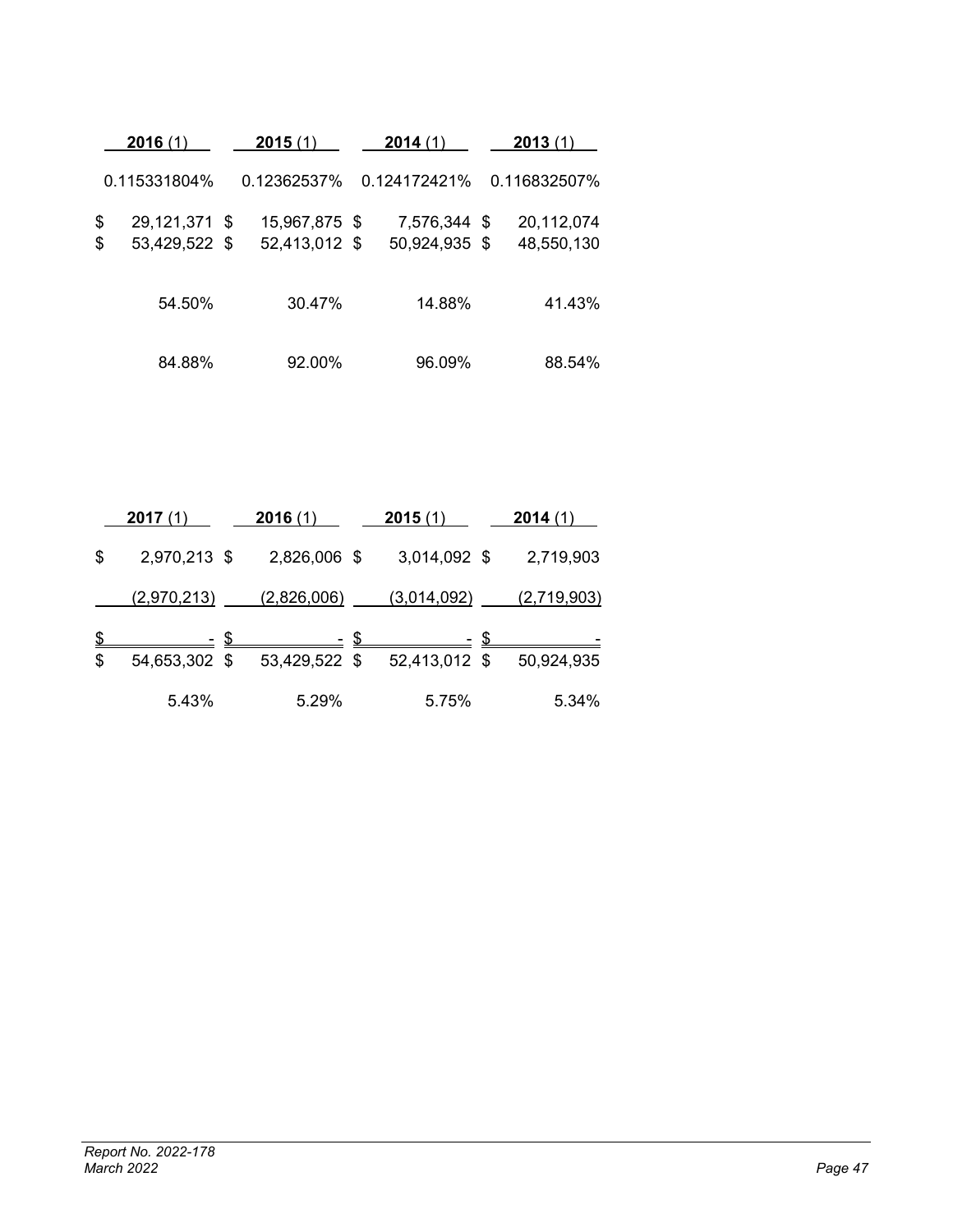### **Schedule of the College's Proportionate Share of the Net Pension Liability – Health Insurance Subsidy Pension Plan**

<span id="page-51-0"></span>

|                                                                                                             | 2020(1)             | 2019(1)       | 2018(1)       | 2017 (1      |
|-------------------------------------------------------------------------------------------------------------|---------------------|---------------|---------------|--------------|
| College's proportion of the HIS net<br>pension liability<br>College's proportionate share of                | 0.152147289%        | 0.160027058%  | 0.165109338%  | 0.163364659% |
| the HIS net pension liability                                                                               | \$<br>18,576,936 \$ | 17,905,426 \$ | 17,475,358 \$ | 17,467,703   |
| College's covered payroll (2)                                                                               | \$<br>55,434,773 \$ | 56,381,445 \$ | 56,424,195 \$ | 54,653,302   |
| College's proportionate share of<br>the HIS net pension liability as a<br>percentage of its covered payroll | 33.51%              | 31.76%        | 30.97%        | 31.96%       |
| HIS Plan fiduciary net position as<br>a percentage of the HIS total<br>pension liability                    | 3.00%               | 2.63%         | 2.15%         | 1.64%        |

(1) The amounts presented for each fiscal year were determined as of June 30.

(2) Covered payroll includes defined benefit plan actives, investment plan members, and members in DROP.

#### **Schedule of College Contributions – Health Insurance Subsidy Pension Plan**

|                                                                    | 2021(1)             | 2020(1)       | 2019(1)       | 2018(1)    |
|--------------------------------------------------------------------|---------------------|---------------|---------------|------------|
| Contractually required HIS<br>contribution                         | \$<br>864,823 \$    | 876,754 \$    | 888,615 \$    | 895,392    |
| HIS contributions in relation to the<br>contractually required HIS |                     |               |               |            |
| contribution                                                       | (864, 823)          | (876, 754)    | (888,615)     | (895, 392) |
| HIS contribution deficiency                                        |                     |               |               |            |
| (excess)                                                           |                     |               |               |            |
| College's covered payroll (2)                                      | \$<br>54,356,206 \$ | 55,434,773 \$ | 56,381,445 \$ | 56,424,195 |
| HIS contributions as a percentage<br>of covered payroll            | 1.59%               | 1.58%         | 1.58%         | 1.59%      |

(1) The amounts presented for each fiscal year were determined as of June 30.

(2) Covered payroll includes defined benefit plan actives, investment plan members, and members in DROP.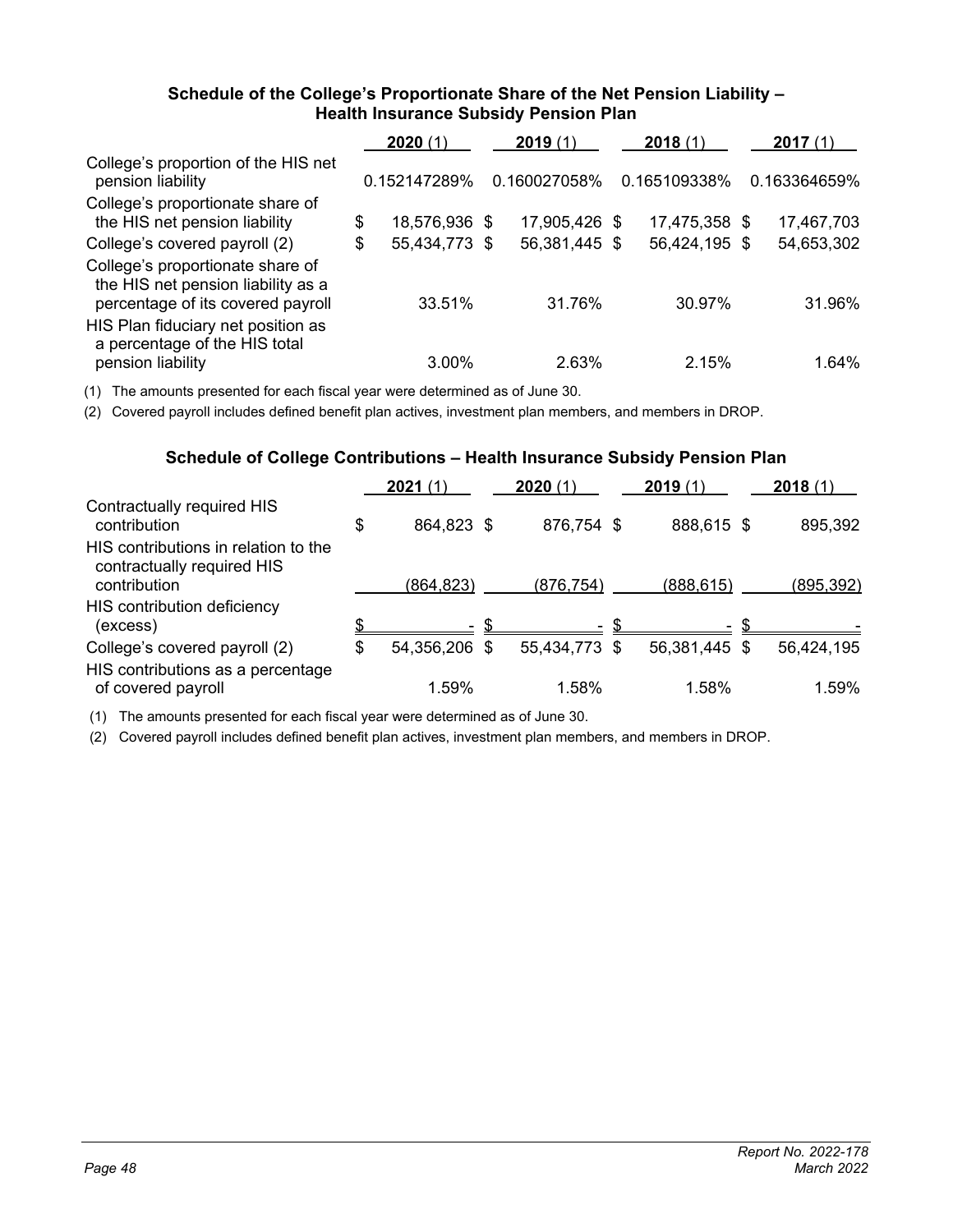|          | 2016(1)                        | 2015(1)                        | 2014(1)                        | 2013 (1                  |
|----------|--------------------------------|--------------------------------|--------------------------------|--------------------------|
|          | 0.166226524%                   | 0.165712629%                   | 0.163637400%                   | 0.160220204%             |
| \$<br>\$ | 19,373,013 \$<br>53,429,522 \$ | 16,900,082 \$<br>52,413,012 \$ | 15,300,528 \$<br>50,924,935 \$ | 13,949,275<br>48,550,130 |
|          | 36.26%                         | 32.24%                         | 30.05%                         | 28.73%                   |
|          | 0.97%                          | 0.50%                          | 0.99%                          | 1.78%                    |

| 2017(1)             | 2016(1)       | 2015(1)       | 2014(1)    |
|---------------------|---------------|---------------|------------|
| \$<br>864,573 \$    | 852,320 \$    | 633,457 \$    | 560,568    |
| (864, 573)          | (852, 320)    | (633, 457)    | (560,568)  |
|                     |               |               |            |
| \$<br>54,653,302 \$ | 53,429,522 \$ | 52,413,012 \$ | 50,924,935 |
| 1.58%               | 1.60%         | 1.21%         | 1.10%      |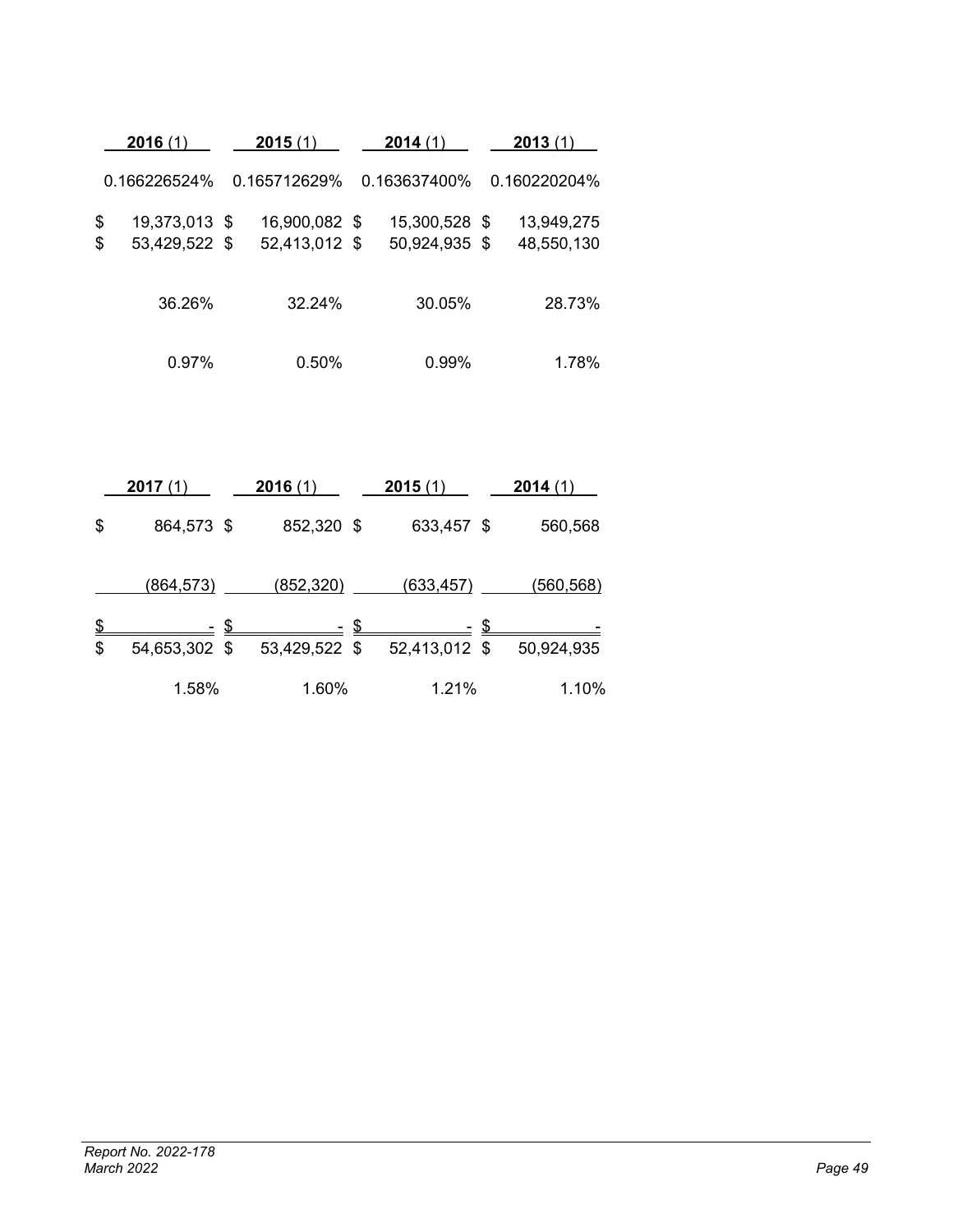# <span id="page-53-0"></span>**1. Schedule of Changes in the College's Total Other Postemployment Benefits Liability and Related Ratios**

No assets are accumulated in a trust that meet the criteria in paragraph 4 of GASB Statement No. 75 to pay related benefits.

*Changes of Assumptions*. The Municipal Bond Index Rate decreased from 3.50 percent to 2.21 percent, and mortality, retirement, and termination rates, and salary increases were updated.

# **2. Schedule of Net Pension Liability and Schedule of Contributions – Florida Retirement System Pension Plan**

*Changes of Assumptions.* The long-term expected rate of return was decreased from 6.90 percent to 6.80 percent.

# **3. Schedule of Net Pension Liability and Schedule of Contributions – Health Insurance Subsidy Pension Plan**

*Changes of Assumptions.* The municipal rate used to determine total pension liability decreased from 3.50 percent to 2.21 percent, and the active member mortality assumption was updated.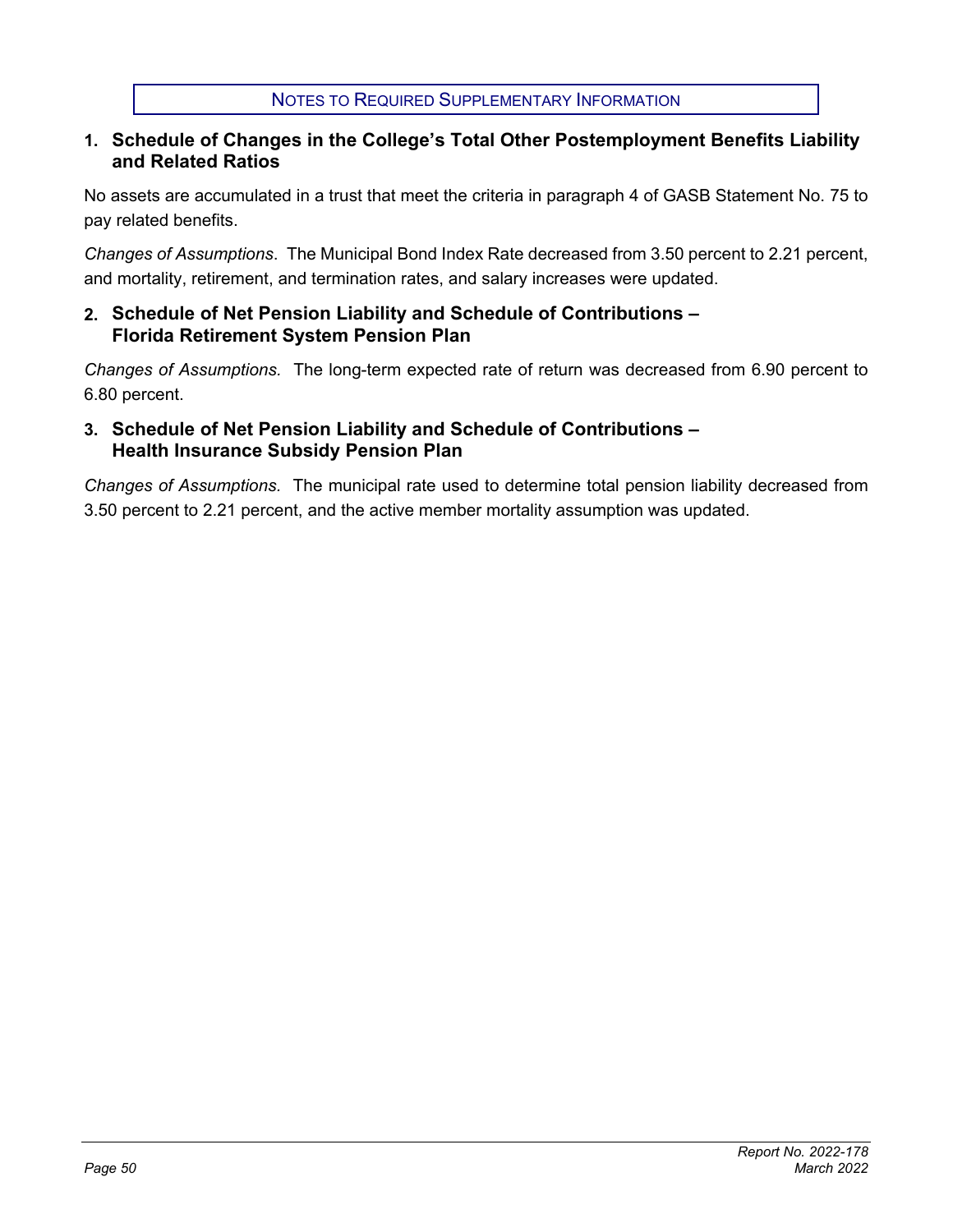<span id="page-54-0"></span>

Sherrill F. Norman, CPA Auditor General

# **AUDITOR GENERAL STATE OF FLORIDA**

Claude Denson Pepper Building, Suite G74 111 West Madison Street Tallahassee, Florida 32399-1450



Phone: (850) 412-2722 Fax: (850) 488-6975

The President of the Senate, the Speaker of the House of Representatives, and the Legislative Auditing Committee

# **INDEPENDENT AUDITOR'S REPORT ON INTERNAL CONTROL OVER FINANCIAL REPORTING AND ON COMPLIANCE AND OTHER MATTERS BASED ON AN AUDIT OF FINANCIAL STATEMENTS PERFORMED IN ACCORDANCE WITH** *GOVERNMENT AUDITING STANDARDS*

We have audited, in accordance with the auditing standards generally accepted in the United States of America and the standards applicable to financial audits contained in *Government Auditing Standards* issued by the Comptroller General of the United States, the financial statements of the Indian River State College, a component unit of the State of Florida, and its discretely presented component unit as of and for the fiscal year ended June 30, 2021, and the related notes to the financial statements, which collectively comprise the College's basic financial statements, and have issued our report thereon dated March 28, 2022, included under the heading **INDEPENDENT AUDITOR'S REPORT**. Our report includes a reference to other auditors who audited the financial statements of the discretely presented component unit, as described in our report on the College's financial statements. This report does not include the results of the other auditors' testing of internal control over financial reporting or compliance and other matters that are reported on separately by those auditors.

# **Internal Control Over Financial Reporting**

In planning and performing our audit of the financial statements, we considered the College's internal control over financial reporting (internal control) as a basis for designing audit procedures that are appropriate in the circumstances for the purpose of expressing our opinions on the financial statements, but not for the purpose of expressing an opinion on the effectiveness of the College's internal control. Accordingly, we do not express an opinion on the effectiveness of the College's internal control.

A *deficiency in internal control* exists when the design or operation of a control does not allow management or employees, in the normal course of performing their assigned functions, to prevent, or detect and correct, misstatements on a timely basis. A *material weakness* is a deficiency, or a combination of deficiencies, in internal control such that there is a reasonable possibility that a material misstatement of the College's financial statements will not be prevented, or detected and corrected on a timely basis. A *significant deficiency* is a deficiency, or a combination of deficiencies, in internal control